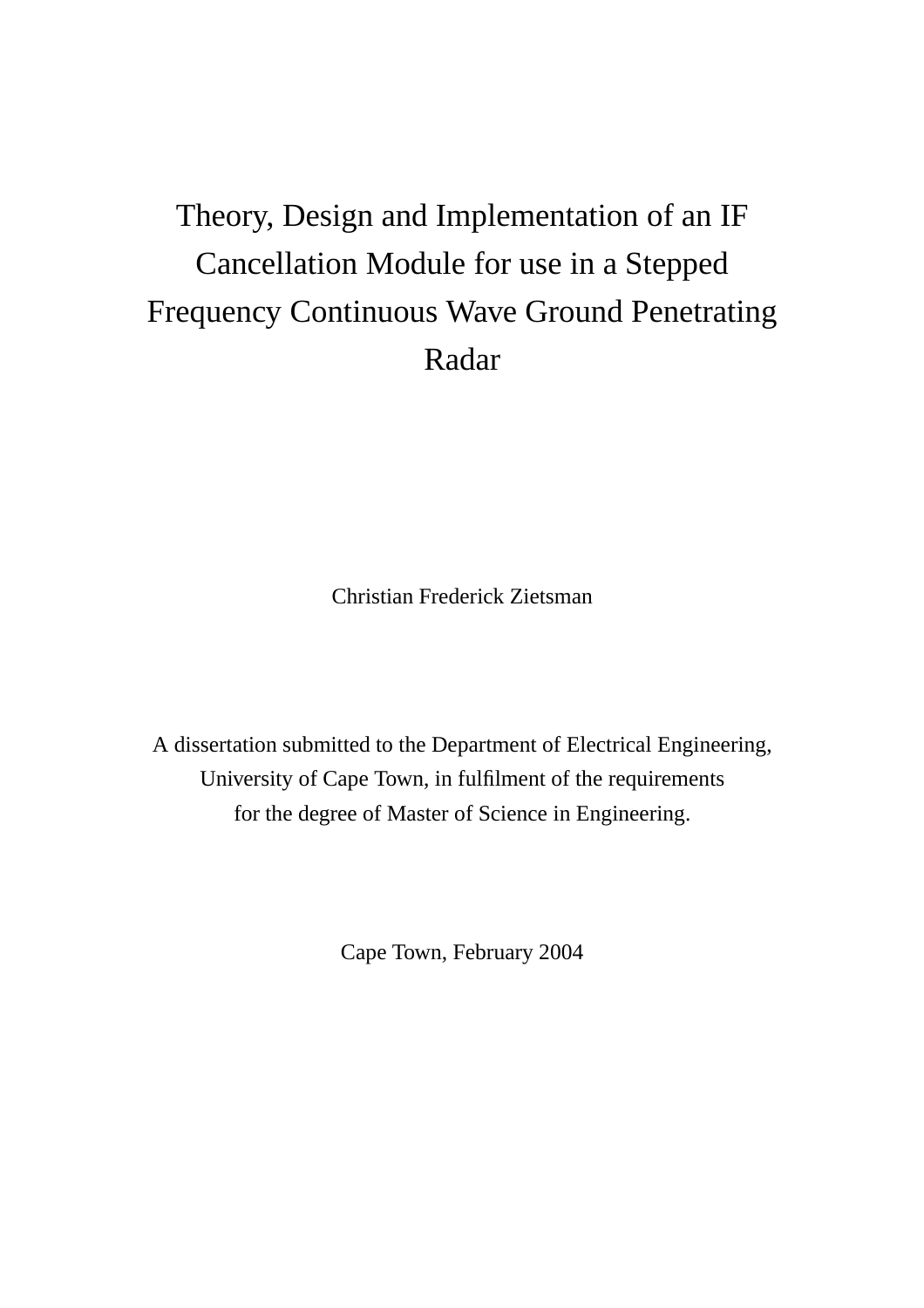# **Declaration**

I declare that this dissertation is my own, unaided work. It is being submitted for the degree of Master of Science in Engineering in the University of Cape Town. It has not been submitted before for any degree or examination in any other university.

Signature of Author . . . . . . . . . . . . . . . . . . . . . . . . . . . . . . . . . . . . . . . . . . . . . . . . . . . . . . . . . . . . . .

Cape Town 23 February 2004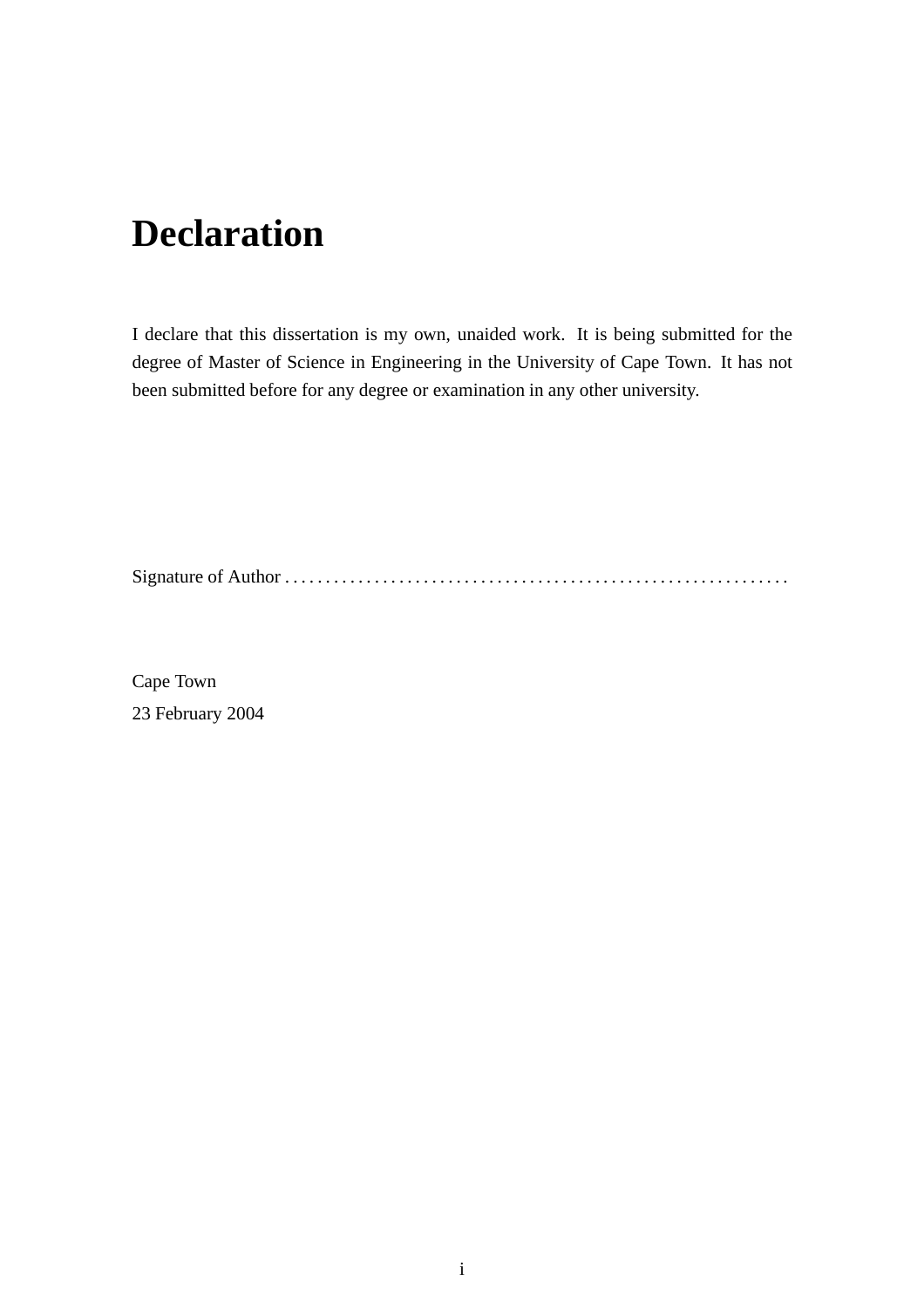# **Abstract**

A device has been designed that cancels the leakage signal between the transmit and receive antenna in a Stepped Frequency Continuous Wave Ground Penetrating Radar. The front end of the radar operates at high signal levels and, as a result, a large signal is coupled directly from the transmit to the receive antenna. This signal uses a significant part of the dynamic range of the data-capturing device, an analogue-to-digital converter (ADC). The objective of this cancellation is thus to increase the effective instantaneous dynamic range of the radar system.

Simulations show that 10-bit amplitude and phase resolution in the digital cancellation circuit would achieve maximum cancellation in the presence of phase noise and other sources of error. This result is confirmed when the hardware is tested.

The device was constructed and operates as intended. Tests show that cancellation exceeding 53dBm is possible through careful calibration. It was concluded that the device could successfully be integrated into the SFCW GPR and that it would achieve an increase in the instantaneous dynamic range.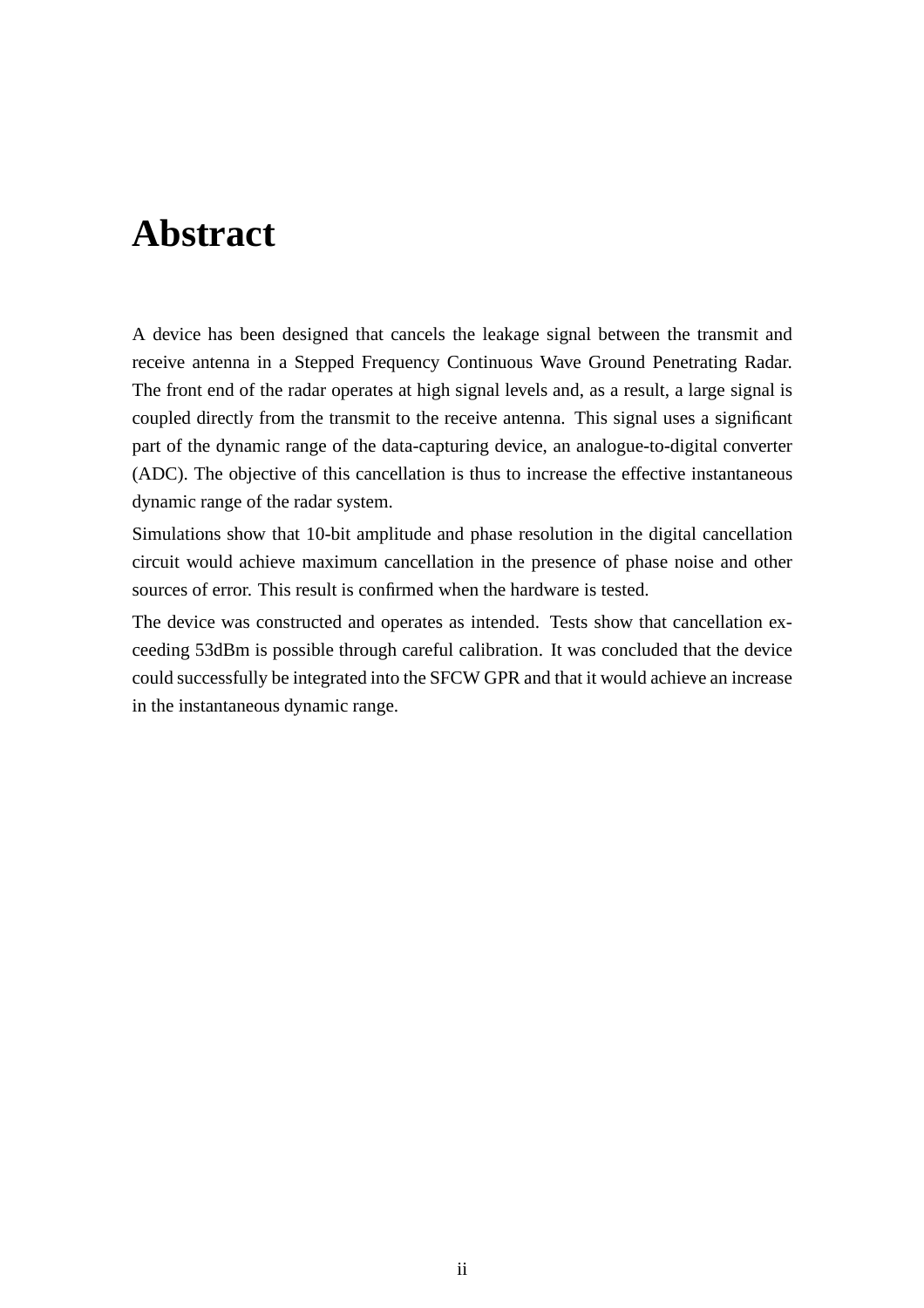# **Acknowledgements**

The author would like to thank the following people for their assistance with this dissertation:

- Professor M. Inggs for his guidance and support throughout this project;
- Dr. Alan Langman for his technical assistance during the dissertation and constructive pressure to finish this paper sooner rather than later;
- The OpenFuel (Pty) Ltd staff for their help, humour and use of facilities;
- My parents for their encouragement during the project, financial support and for proof-reading this document;
- My friends for providing a healthy balance between an academic career and a social life.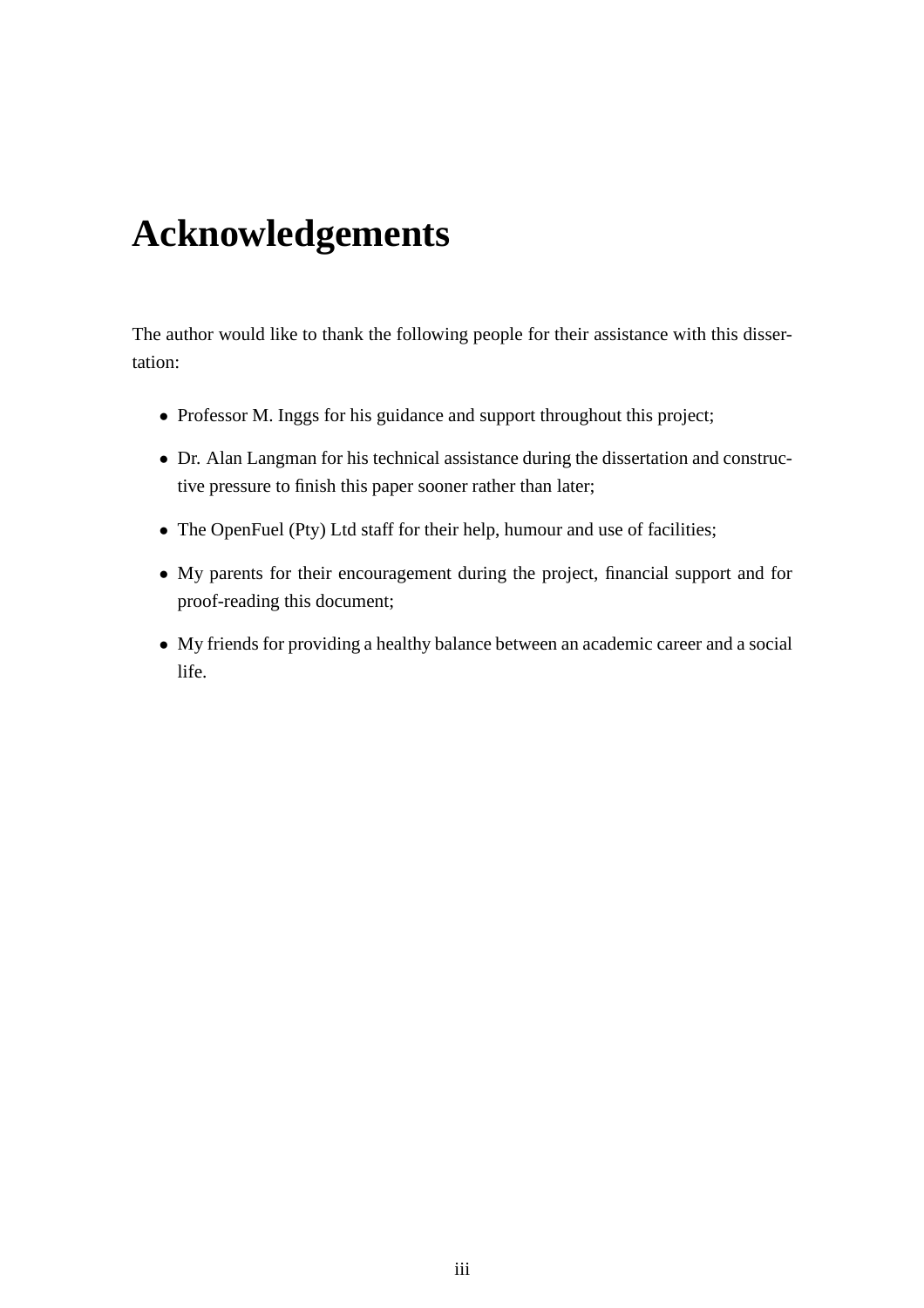# **Contents**

|                 | <b>Declaration</b> |                              |                                                                               | i            |
|-----------------|--------------------|------------------------------|-------------------------------------------------------------------------------|--------------|
| <b>Abstract</b> |                    |                              |                                                                               | ii           |
|                 |                    | <b>Acknowledgements</b>      |                                                                               | iii          |
|                 |                    | <b>List of Abbreviations</b> |                                                                               | $\mathbf X$  |
| 1               |                    | <b>Introduction</b>          |                                                                               | $\mathbf{1}$ |
|                 | 1.1                |                              |                                                                               | 1            |
|                 | 1.2                |                              |                                                                               | 2            |
|                 | 1.3                |                              |                                                                               | 5            |
|                 | 1.4                |                              |                                                                               | 7            |
| $\overline{2}$  |                    |                              | <b>Theoretical Considerations of IF Cancellation</b>                          | 8            |
|                 | 2.1                |                              |                                                                               | 9            |
|                 |                    | 2.1.1                        |                                                                               | 10           |
|                 |                    | 2.1.2                        | Imperfections in the Cancellation Process                                     | 12           |
|                 | 2.2                |                              |                                                                               | 14           |
|                 |                    | 2.2.1                        |                                                                               | 15           |
|                 |                    | 2.2.2                        | Theory of Operation $\ldots \ldots \ldots \ldots \ldots \ldots \ldots \ldots$ | 15           |
|                 |                    | 2.2.3                        |                                                                               | 16           |
|                 | 2.3                |                              | Phase Noise, Jitter and Frequency Instability                                 | 20           |
|                 |                    | 2.3.1                        | Introduction to Phase Noise and Jitter                                        | 20           |
|                 |                    | 2.3.2                        |                                                                               | 22           |
|                 |                    | 2.3.3                        | Power Law Noise Processes in Oscillators                                      | 24           |
|                 |                    | 2.3.4                        |                                                                               | 26           |
|                 |                    | 2.3.5                        | Conversion Between Frequency and Time Domain Measures of                      |              |
|                 |                    |                              |                                                                               | 27           |
|                 | 2.4                |                              | Effect of Phase Noise and Amplitude and Phase Errors on Radar System.         | 29           |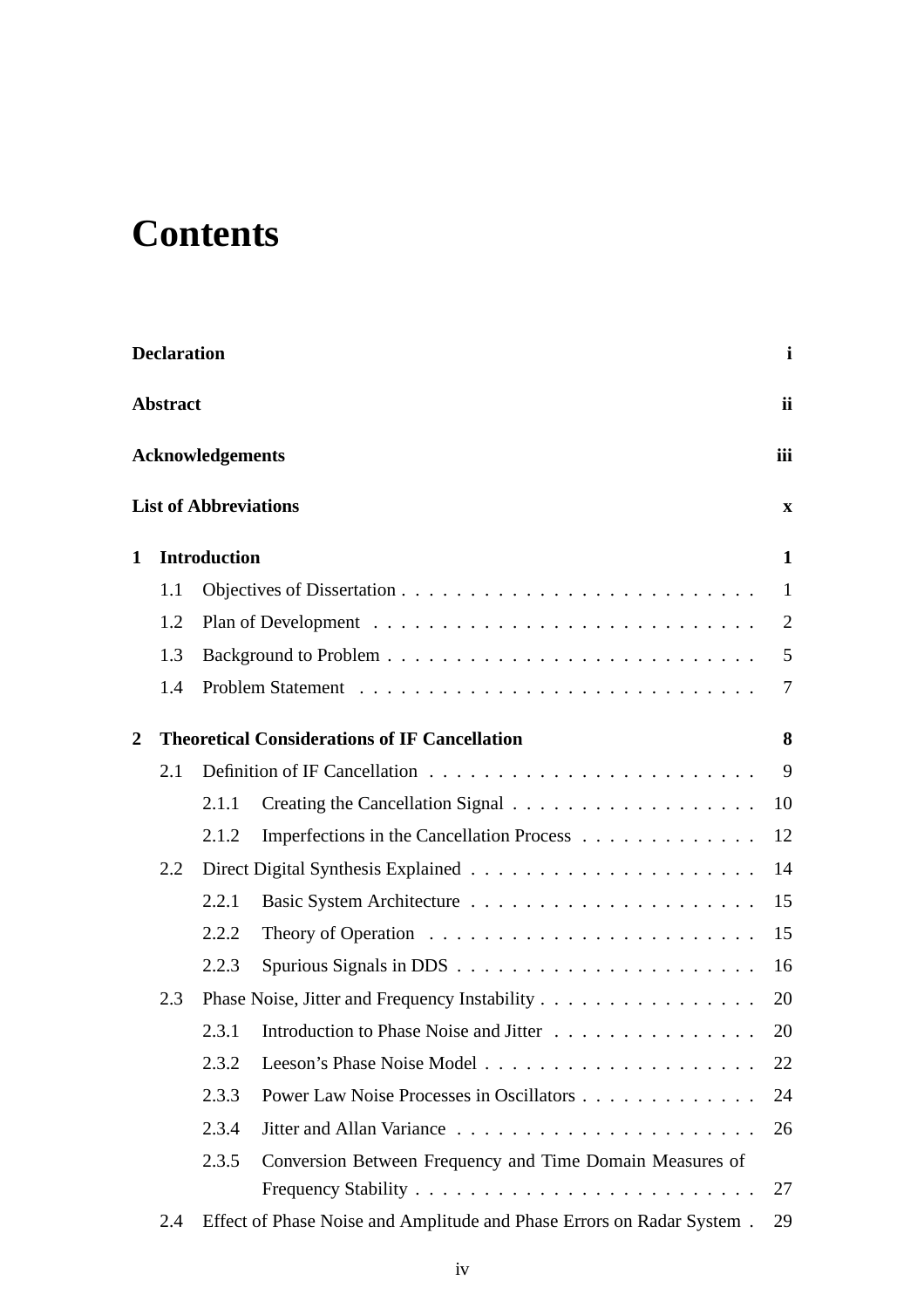|   |                                                                 | 2.4.1              |                                                                   | 29 |
|---|-----------------------------------------------------------------|--------------------|-------------------------------------------------------------------|----|
|   |                                                                 | 2.4.2              | Effect of Phase and Amplitude Errors in the Cancellation Signal.  | 31 |
|   |                                                                 | 2.4.3              | Effect of Phase Noise in Transmit, Receive and Cancellation Syn-  |    |
|   |                                                                 |                    |                                                                   | 31 |
|   |                                                                 | 2.4.4              | Combined Effect of All Sources of Error on the Radar Signal       | 32 |
|   | 2.5                                                             |                    |                                                                   | 34 |
| 3 |                                                                 |                    | <b>Simulation of the IF Cancellation Module</b>                   | 36 |
|   | 3.1                                                             |                    |                                                                   | 36 |
|   | 3.2                                                             |                    |                                                                   | 37 |
|   | 3.3                                                             |                    |                                                                   | 38 |
|   | 3.4                                                             |                    |                                                                   | 39 |
|   | 3.5                                                             |                    |                                                                   | 39 |
|   | 3.6                                                             |                    | Conclusions Drawn from Simulation Results                         | 40 |
| 4 |                                                                 |                    | <b>Hardware Design and Basic Functional Testing</b>               | 42 |
|   | 4.1                                                             |                    | Hardware Design Functional Requirements                           | 42 |
|   | 4.2                                                             |                    | Meeting the Hardware Functional Requirements                      | 43 |
|   |                                                                 | 4.2.1              | Generating the Cancellation Signal                                | 44 |
|   |                                                                 | 4.2.2              | Converting Between Single-Ended and Differential Signals          | 45 |
|   |                                                                 | 4.2.3              | Subtracting the Cancellation Signal from the Incoming IF $\dots$  | 45 |
|   |                                                                 | 4.2.4              |                                                                   | 45 |
|   |                                                                 | 4.2.5              |                                                                   | 46 |
|   |                                                                 | 4.2.6              | Printed Circuit Board Design Considerations                       | 46 |
|   | 4.3                                                             |                    |                                                                   | 48 |
|   |                                                                 | 4.3.1              | Testing Basic Functions with Test Software                        | 48 |
|   |                                                                 | 4.3.2              | Testing Subtraction and Conversion Between Single-Ended and       |    |
|   |                                                                 |                    |                                                                   | 48 |
|   | 4.4                                                             |                    |                                                                   | 49 |
| 5 | <b>Performance Measurements of IF Cancellation Module</b><br>50 |                    |                                                                   |    |
|   | 5.1                                                             |                    |                                                                   | 50 |
|   | 5.2                                                             |                    |                                                                   | 51 |
|   | 5.3                                                             |                    | Measuring Cancellation Capabilities of the IF Cancellation Module | 53 |
|   | 5.4                                                             |                    | Review of Measured and Simulation Results                         | 55 |
| 6 |                                                                 | <b>Conclusions</b> |                                                                   | 57 |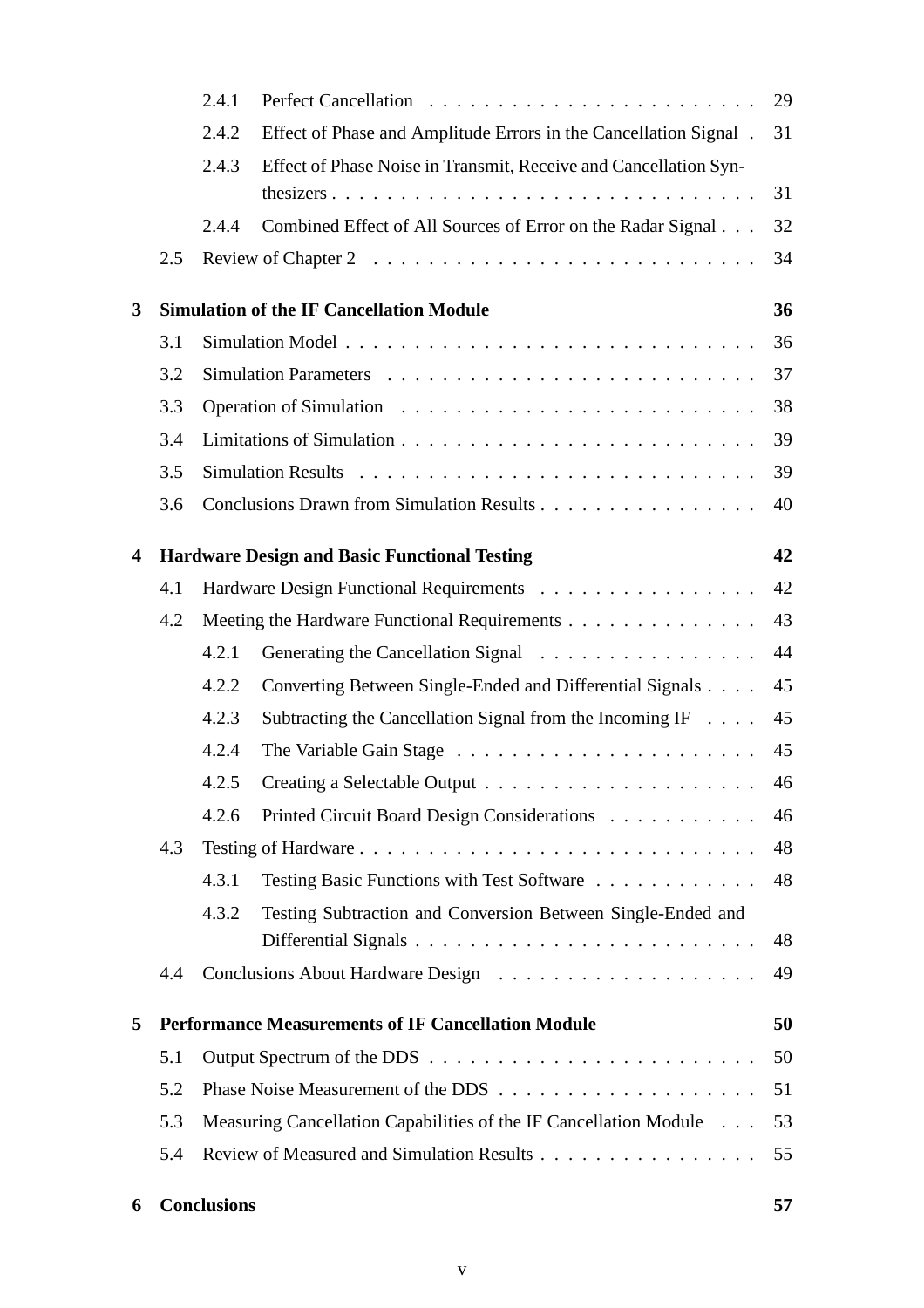| <b>Appendix A</b>   | 60 |
|---------------------|----|
| <b>Appendix B</b>   | 63 |
| <b>Bibliography</b> | 64 |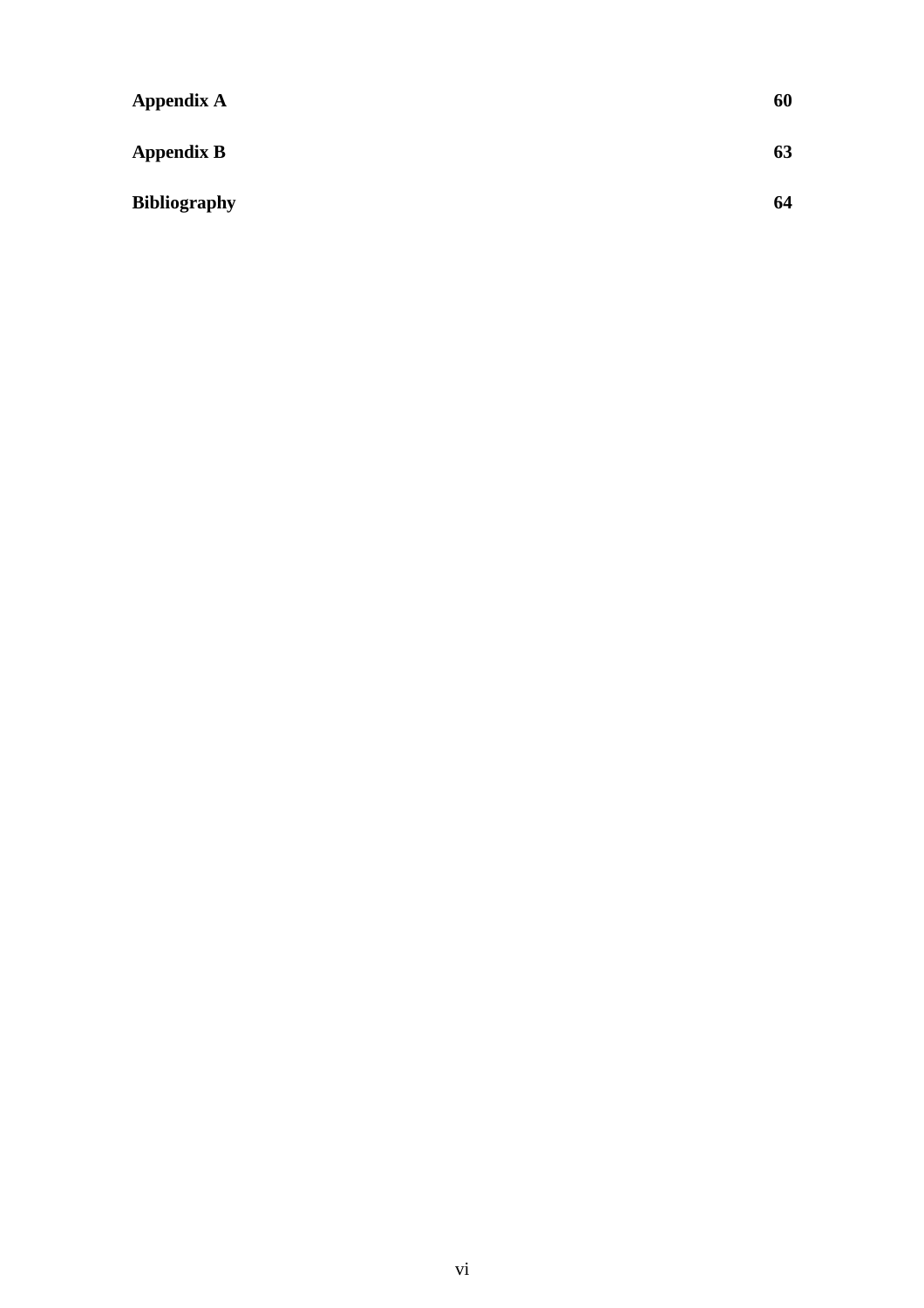# **List of Figures**

| 1.1 | A frequency-time plot of the transmit waveform of a stepped frequency                                                                                            | 5  |
|-----|------------------------------------------------------------------------------------------------------------------------------------------------------------------|----|
| 1.2 | Block diagram of "Heterodyne Dual Synthesizer Architecture", taken from                                                                                          |    |
|     |                                                                                                                                                                  | 6  |
| 2.1 |                                                                                                                                                                  | 9  |
| 2.2 | (a) Vector diagram of typical received radar signal - reflections from tar-<br>gets plus direct feedthrough coupling, (b) Simplified radar range profile         | 10 |
| 2.3 | Four Range profiles with direct coupling signal and various stacking num-                                                                                        |    |
|     |                                                                                                                                                                  | 11 |
| 2.4 | (a) The returned radar signal with the feedthrough cancelled and the result                                                                                      |    |
|     | amplified, (b) A range profile representation of $(a)$                                                                                                           | 11 |
| 2.5 | Four Range profiles after cancellation with different stacking numbers                                                                                           | 12 |
| 2.6 | The creation of a spurious signal due to phase imbalance between the                                                                                             | 13 |
| 2.7 | The feedthrough and cancellation signals in the presence of phase noise.<br>The dotted lines represent the areas in which the phase of the signals could         | 14 |
| 2.8 | The basic Direct Digital Synthesizer system architecture. Note that the<br>output filter is not strictly part of the system, but is included for completeness 15 |    |
| 2.9 | Plot of the Signal-to-Noise-Ratio of a DDS versus the number of ampli-                                                                                           | 20 |
|     | 2.10 Phasor representation of modulation caused by sideband offset from the                                                                                      | 21 |
|     | 2.11 Typical power spectral density of phase as described by the Leeson phase                                                                                    | 23 |
|     | 2.12 A plot of the 5 noise processes as described above $\dots \dots \dots \dots$                                                                                | 25 |
|     | 2.13 Feedthrough signal creates the appearance of only a single target                                                                                           | 30 |
|     | 2.14 After cancellation and amplification, two targets are visible                                                                                               | 30 |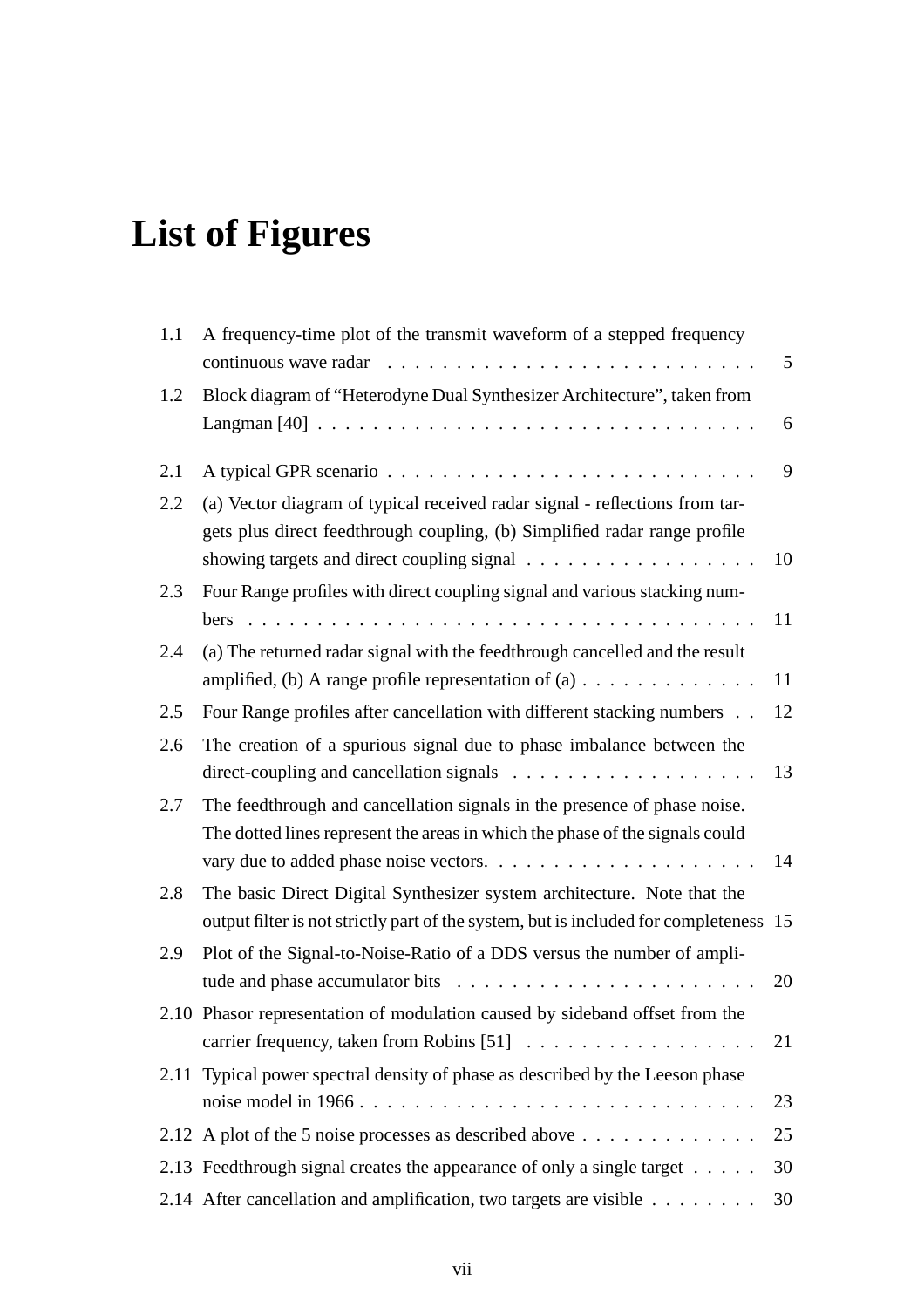|              | 2.15 Range profile showing the deterioration in Signal-to-Noise ratio due to                                                                                   | 31 |
|--------------|----------------------------------------------------------------------------------------------------------------------------------------------------------------|----|
|              | 2.16 Range profile showing the effect of random phase errors between the leak-<br>age and cancellation signals on the radar signal quality $\dots \dots \dots$ | 32 |
| 2.17         | The effect of phase noise in the transmit and receive synthesizers on the<br>radar signal. Cancellation signal is assumed to be perfect                        | 33 |
|              | 2.18 The radar range profile when phase noise is added to the transmit, receive                                                                                | 33 |
|              | 2.19 Range profile showing the combined effect of all the sources of error                                                                                     | 34 |
| 3.1          |                                                                                                                                                                | 37 |
| 3.2          | Effect of Quantization Noise on Cancellation                                                                                                                   | 39 |
| 3.3          | The Effect of Phase Noise and Quantization on Achievable Cancellation.                                                                                         | 40 |
| 4.1          | The complete block diagram of the IF Cancellation Module                                                                                                       | 43 |
| 4.2          | Switch configuration for IF Cancellation Module                                                                                                                | 46 |
| 5.1          | The frequency spectrum of the DDS output as measured by the Agilent                                                                                            |    |
|              |                                                                                                                                                                | 51 |
| 5.2          |                                                                                                                                                                | 52 |
| 5.3          |                                                                                                                                                                | 52 |
| 5.4          |                                                                                                                                                                | 53 |
| 5.5          | The output spectrum of the IF signal $\ldots \ldots \ldots \ldots \ldots \ldots \ldots$                                                                        | 54 |
| 5.6          | The spectrum of the cancelled signal $\dots \dots \dots \dots \dots \dots \dots$                                                                               | 54 |
| $\mathbf{1}$ |                                                                                                                                                                | 60 |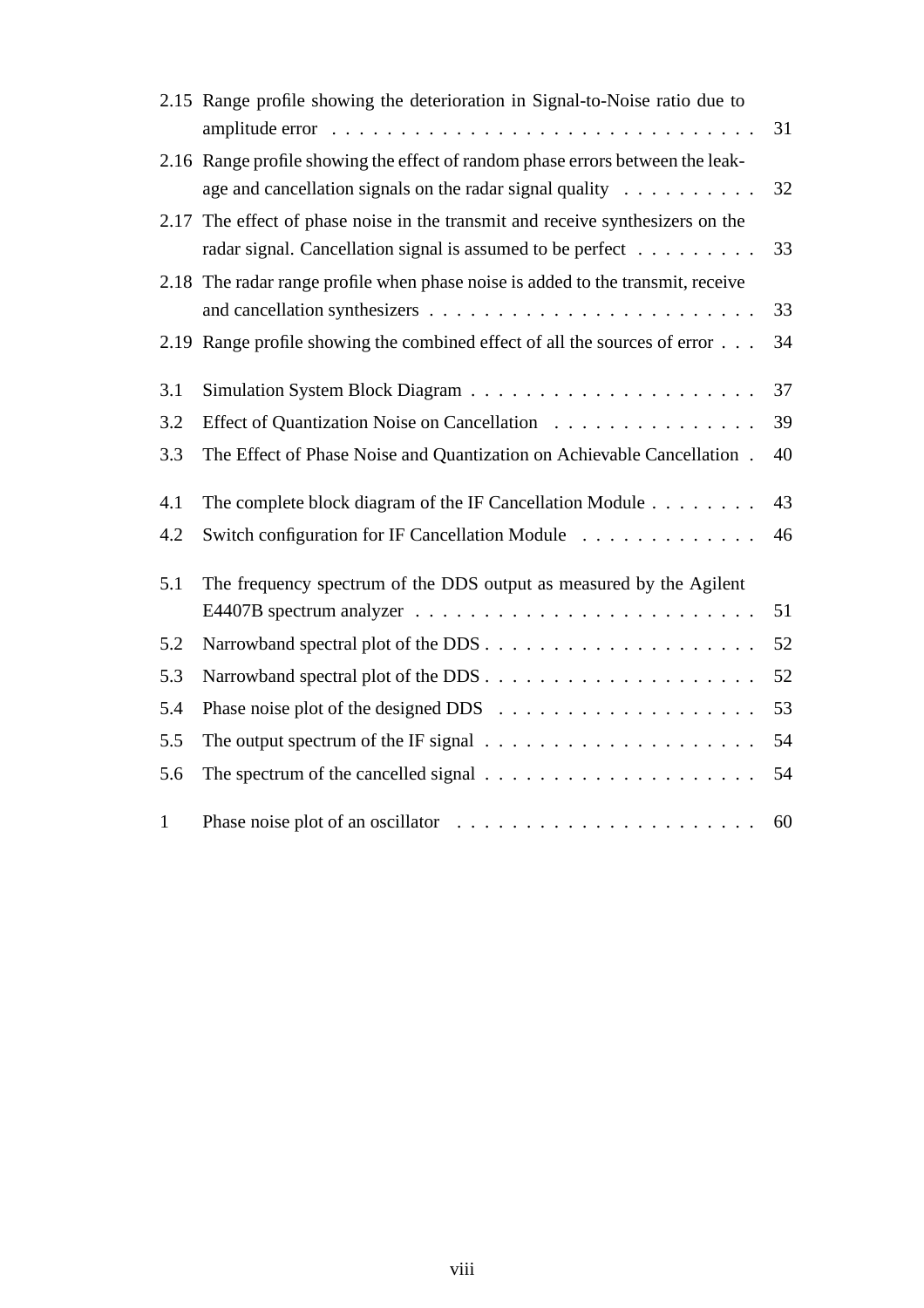# **List of Tables**

| 2 Phase noise information of specification given above 61 |  |
|-----------------------------------------------------------|--|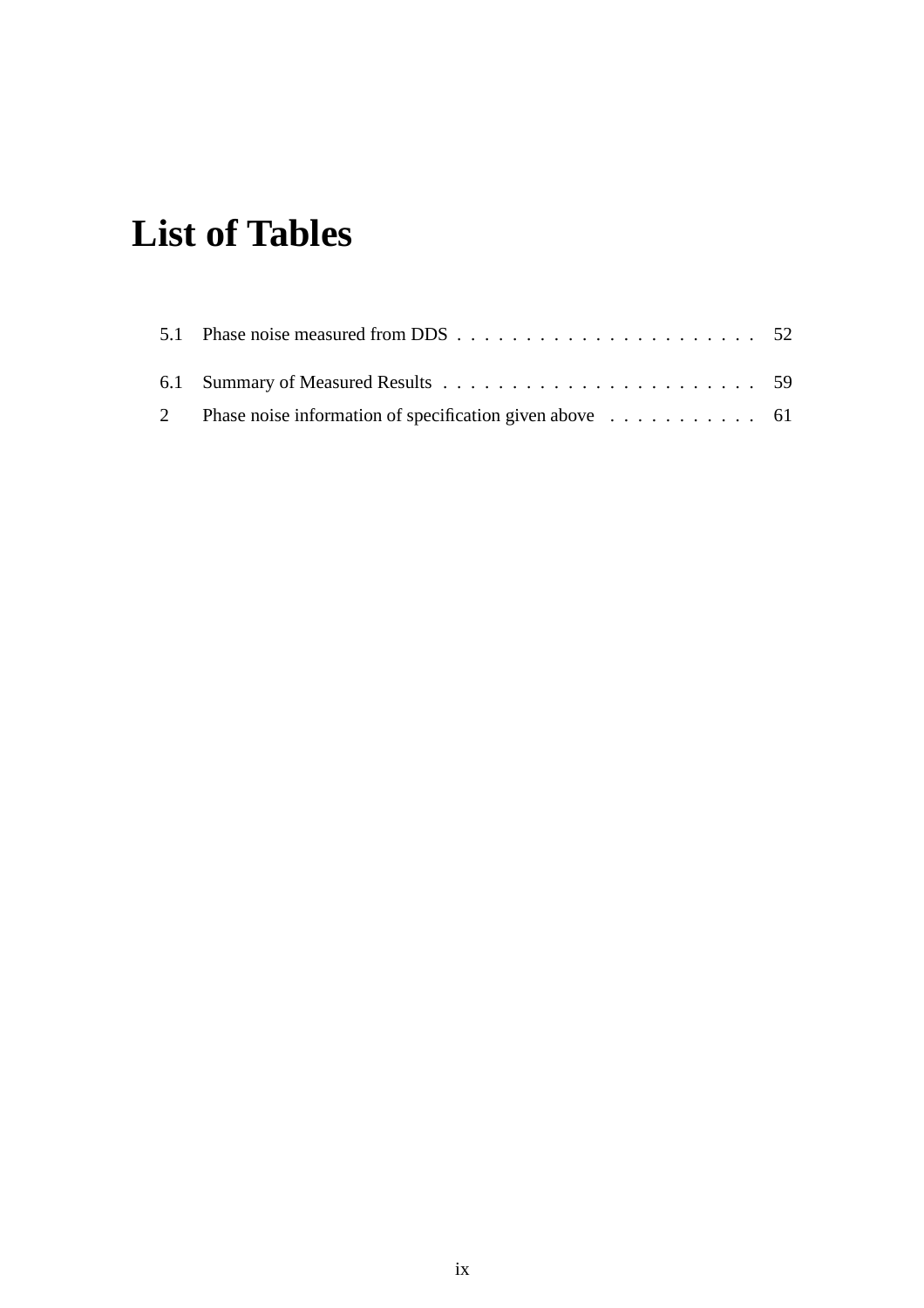# **List of Abbreviations**

- **ADC** Analog-to-Digital Converter
- **AM** Amplitude Modulation
- **AQ** Amplitude Quantization
- **CW** Continuous Wave
- **DA** Direct Analog
- **DAC** Digital-to-Analog Converter
- **dBC/Hz** Decibels below Carrier per Hertz
- **DDS** Direct Digital Synthesizer
- **EMI** Electro-Magnetic Interference
- **FFT** Fast Fourier Transform
- **FM** Frequency Modulation
- **FPGA** Field Programmable Gate Array
- **IEEE** Institute of Electrical and Electronics Engineers
- **IF** Intermediate Frequency
- **IFC** Intermediate Frequency Cancellation
- **LSB** Least Significant Bit
- **LUT** Lookup Table
- **LVDS** Low-Voltage Differential Signalling
- **MSB** Most Significant Bit
- **NCO** Numerically Controlled Oscillator
- **NIST** National Institute of Standards and Technology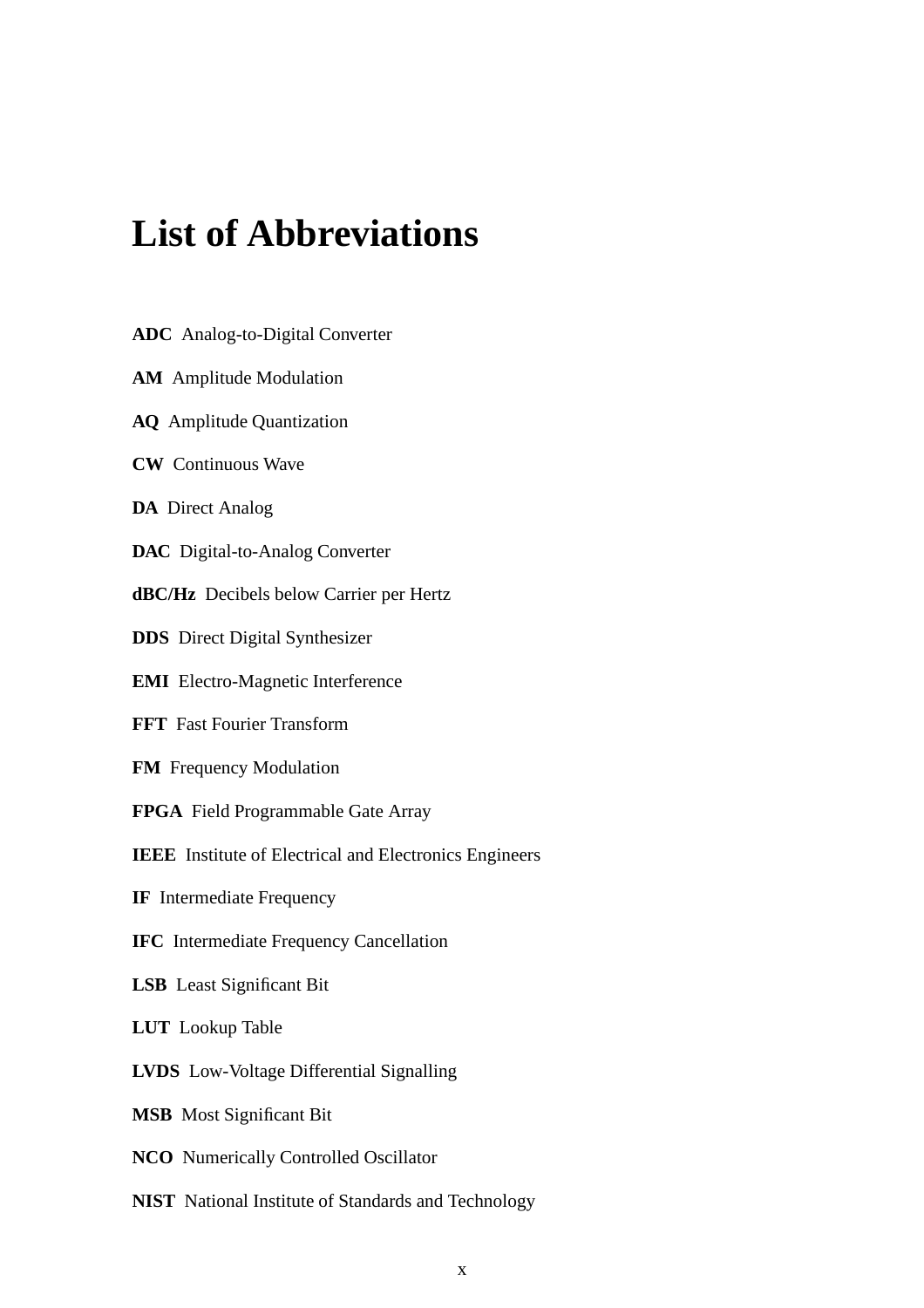- **PCB** Printed Circuit Board
- **PDS** Power Distribution System
- **PLD** Programmable Logic Device
- **PLL** Phase-Locked Loop
- **PM** Phase Modulation
- **PT** Phase Truncation
- **RF** Radio Frequency
- **RMS** Root Mean Square
- **ROM** Read-Only Memory

**Rx** Receive

- **SFCW GPR** Stepped Frequency Continuous Wave Ground Penetrating Radar
- **SFDR** Spurious-Free Dynamic Range
- **SNR** Signal-to-Noise Ratio
- **THD** Total Harmonic Distortion
- **Tx** Transmit
- **VGA** Variable Gain Amplifier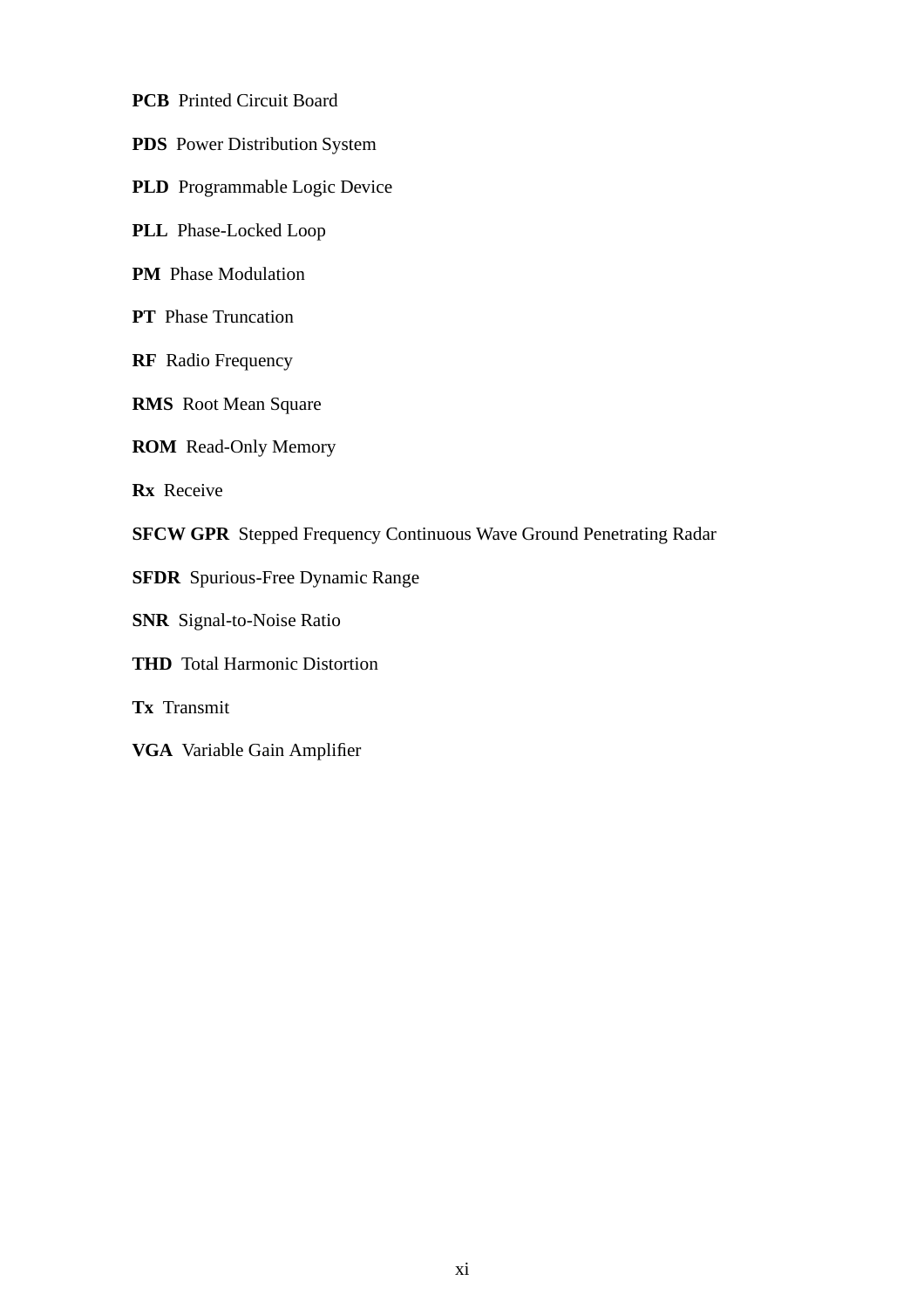# **Chapter 1**

# **Introduction**

This dissertation describes the theory, design and integration of an Intermediate Frequency Cancellation (IFC) module for use in a stepped frequency, continuous wave, ground penetrating radar (SFCW GPR). The objective of this cancellation device is to increase the overall instantaneous dynamic range of the radar system.

The front end of the ground penetrating radar system operates at high power levels. The high-powered transmit signal that directly couples into the receive antenna of the radar must be removed from the received data. This signal takes up a large portion of the dynamic range of the data-capturing device, a 16-bit analogue-to-digital converter (ADC). If this unwanted component could be cancelled out, the resultant signal could be amplified before it is sampled by the ADC. This would increase the instantaneous dynamic range of the system, since smaller targets will now be detectable and fewer radar scans are required to lift the signal above the system noise.

The method of cancellation makes use of a frequency generation technique known as Direct Digital Synthesis (DDS). DDS was chosen because it allows high resolution phase adjustment of the synthesized waveform, which will be shown to be of great importance in this application. The operation of the DDS technique will be outlined in this document, but for a rigorous treatment the reader is referred to Goldberg [24].

It will be seen that it is impossible to cancel the coupled signal perfectly. Various factors, such as uncorrelated phase noise in the transmit, receive and cancellation synthesizers and quantization errors in amplitude and phase of the DDS, are responsible for this. Imperfect calibration of the cancellation signal will also cause a deterioration in performance. The effects of the resulting partial cancellation are shown in this paper.

## **1.1 Objectives of Dissertation**

The objectives of this dissertation can be summarized as follows:

1. To design hardware that will cancel the leakage signal from transmitter to receiver in a SFCW GPR radar, with the objective of increasing the instantaneous dynamic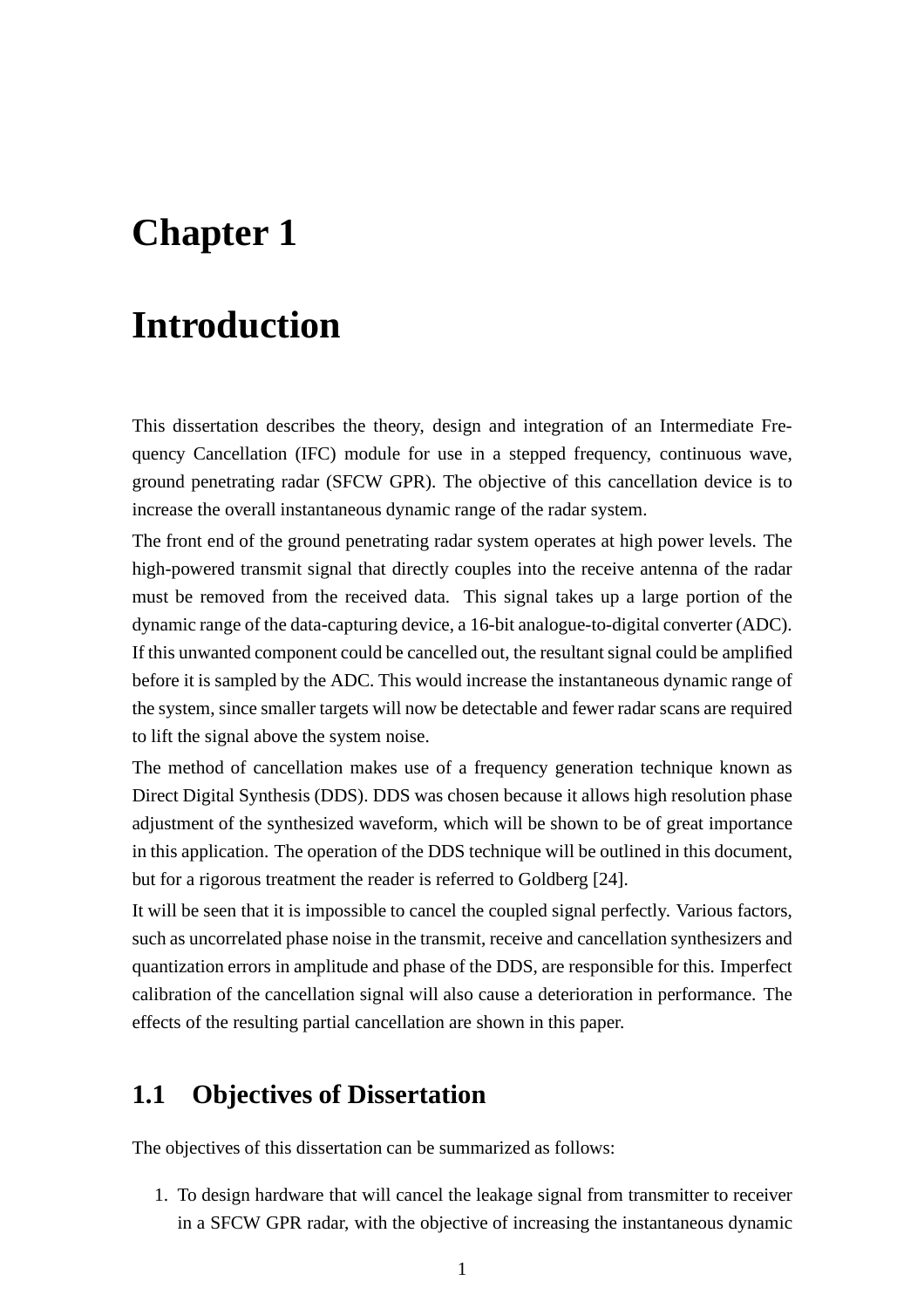range of the system.

- 2. To simulate the performance of this IF cancellation module, after a model of the system has been derived.
- 3. To measure the performance of the real system and compare it with the simulation results.
- 4. To draw conclusions as to the success of the concept of IF cancellation and its hardware implementation, as well as make recommendations for future work in this field.

## **1.2 Plan of Development**

This document is organized as follows:

### **Chapter 1**

The remainder of this introductory chapter will give the background to, and statement of, the problem at hand. The operation of SFCW-GPR will be explained first, since it is central to the problem. It will be shown that one of the shortcomings of Continuous Wave (CW) radars is the large signal coupled directly between the transmit and receive antennas of the radar. This leakage signal often dictates the dynamic range of the system, since it is larger in amplitude than the signals scattered back from targets.

The leakage signal contains no additional information about targets and can mask targets at close range or cause smaller targets to be undetectable by the data-capturing device (usually an ADC). It will be seen that one can remove this unwanted signal by subtracting a recreated version of the leakage signal from the returned signal. This can either happen in the RF stage or in the IF stage of the radar circuitry, depending on various factors. IF cancellation is more practical since only one frequency needs to be recreated, as opposed to many if cancellation is done in the RF stage of a SFCW radar.

#### **Chapter 2**

Chapter 2 presents the theory required to realize the IF Cancellation Module. Firstly, signal cancellation in the context of this paper is defined. It is shown that the most effective method of cancellation is adding two signals that are in exact anti-phase with respect to each other. Motivation for the use of Direct Digital Synthesis (DDS) will also be given.

The chapter then continues by explaining the operation of DDS. A breakdown of the system architecture will show that DDS has two main sources of error. Phase truncation and amplitude quantization produce spurious signals in the DDS output spectrum. The level of these spurs are dependent on the amplitude and phase resolution and a simulation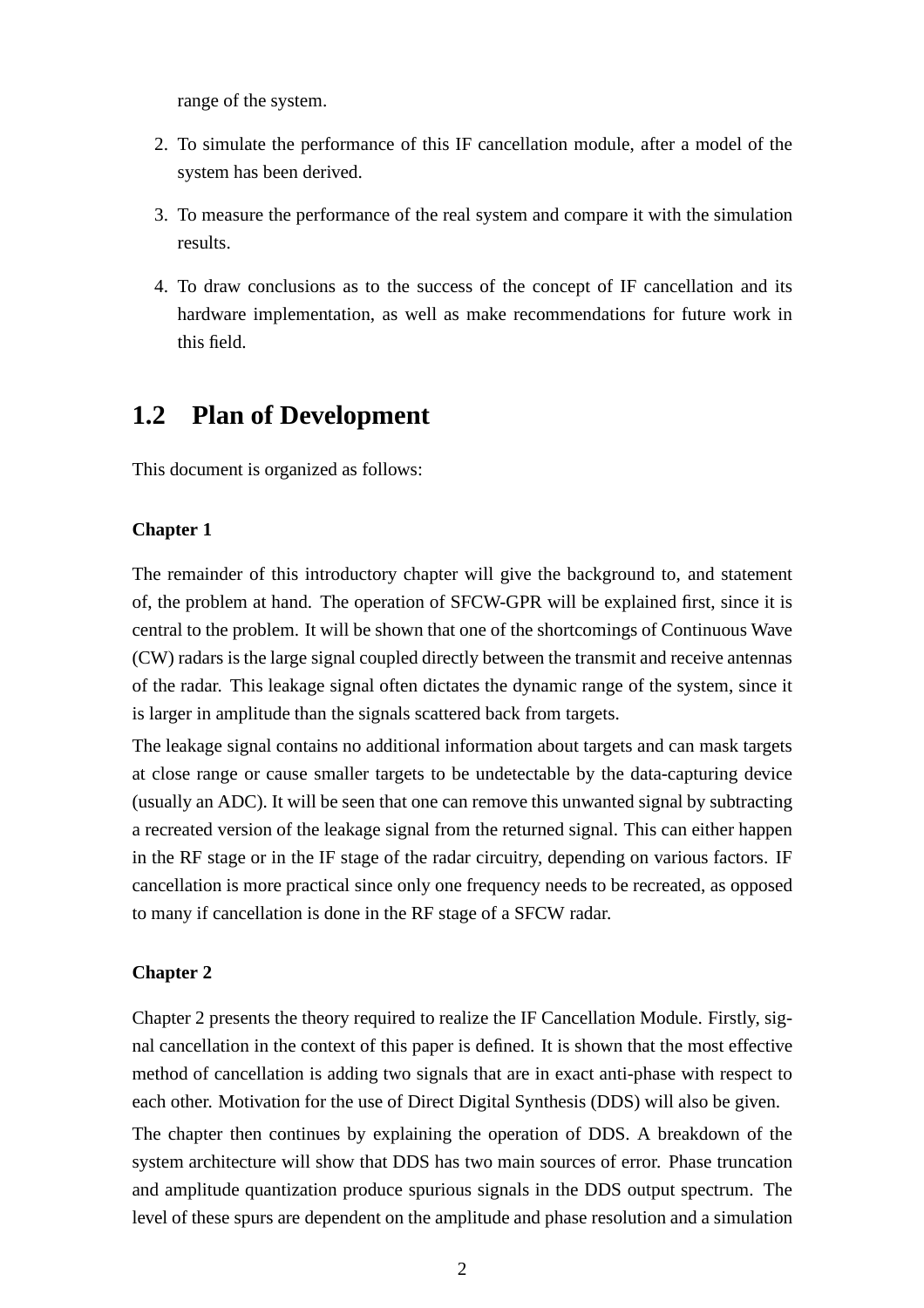will show that there is no significant gain in signal-to-noise ratio when one has more resolution in one than the other. This result is an important one and is used in the hardware design phase.

The next part in the chapter deals with phase noise in signal sources and oscillators. An ideal oscillator exhibits a perfect spike at its output frequency in the frequency domain. All real oscillators exhibit phase noise, however, and this causes a spectrum that is not infinitely narrow. Phase noise and its causes are discussed as a measure of frequency stability in the frequency domain. The time domain version of frequency stability, jitter, is also explained and it will be shown how to convert from a phase noise plot to a jitter figure. This conversion is essential, since it is used in the simulation of the IF Cancellation Module. Allan Variance, another measure of frequency stability is also documented for completeness.

The chapter concludes by showing the effects of phase noise and amplitude and phase discrepancies in the SFCW radar by means of simulation. The simulation software was developed by Langman [40] during his PhD thesis. The simulation will show radar rangeprofiles and show how the performance deteriorates as phase noise, amplitude and phase errors are introduced in the various components in the system. Note that these are qualitative rather than quantitative simulations, the objective being to show the effect visually instead of mathematically.

### **Chapter 3**

In Chapter 3, a model for the IF Cancellation Module is developed. The objective of the model is to create a simulation of the system which will show the effects of phase noise, quantization in the DDS and phase offsets on the IF signal.

The model includes the RF stage of the radar system. The transmitted signal is mixed with a receive signal and bandpass filtered to produce the system IF. The transmit and receive signals both contain phase noise, but the noise is largely correlated.

The cancellation signal is then generated, using exactly the same architecture as a real DDS would. The quantized DDS signal is filtered and added to the IF. The simulation shows the effects of phase noise in both the IF and the cancellation signal at various bit resolutions for the DDS. An important result is that there is no improvement in cancellation at relatively high levels of phase noise if the DDS resolution is increased.

The main shortcoming in the simulation is the IF bandpass filter. This could not be modelled completely, since the MatLab filters are difficult to edit. After some experimentation, the results seem promising, however.

### **Chapter 4**

Chapter 4 contains a description of the hardware design process. The details will be kept to functional block-level, but should give the reader a good insight into what would be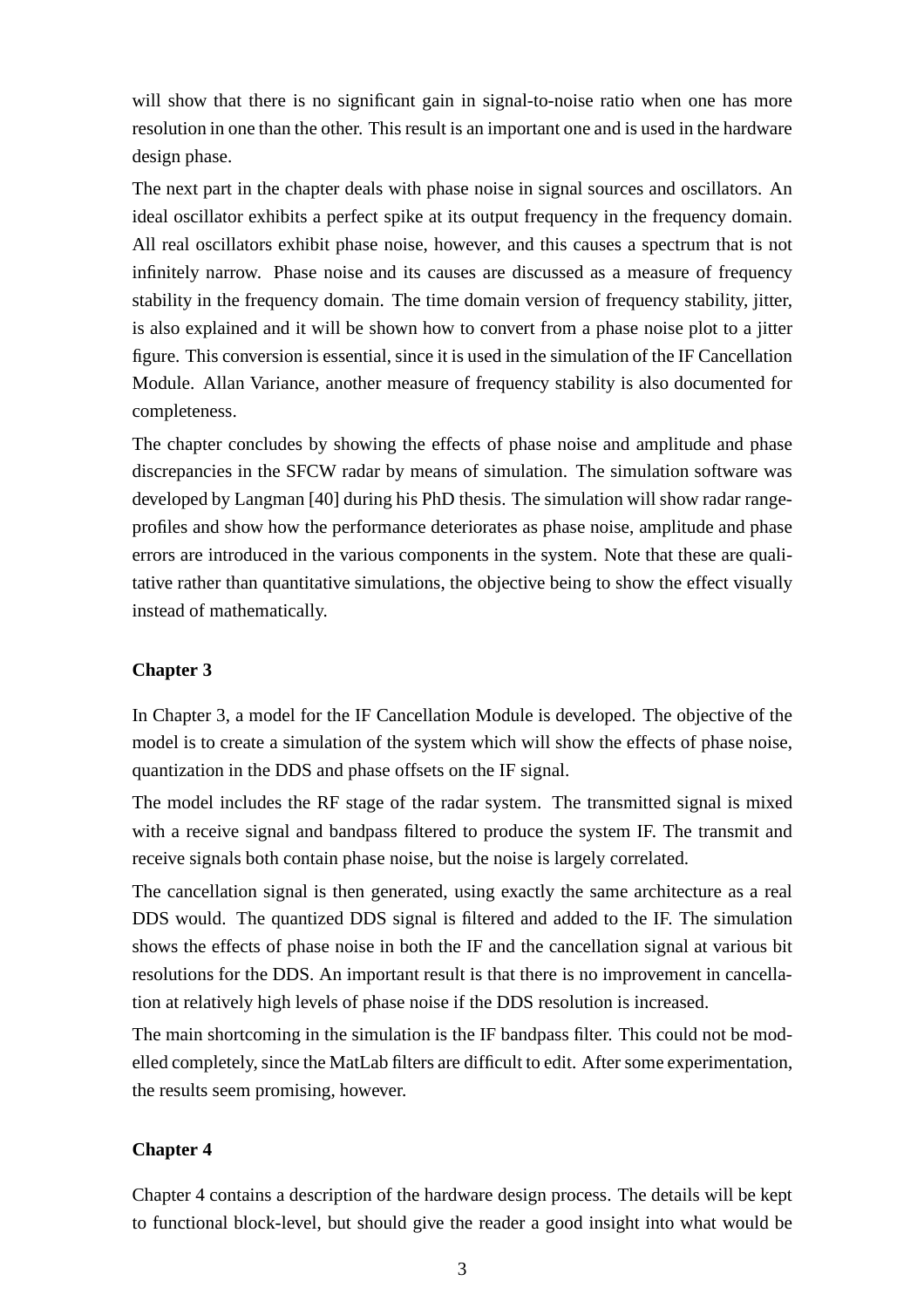required to reproduce such a cancellation module. Detailed circuit diagrams are contained on the included compact disc named Appendix B.

The module takes the form of a 4-layer printed circuit board (PCB). Various considerations must be taken into account when designing a PCB to ensure a high degree of signal integrity and low electro-magnetic interference (EMI). The steps taken to ensure this are highlighted in this chapter. Test-software is also developed to verify the functionality of the module, but will not be used in the eventual radar system.

After testing the hardware, it could be concluded that the module fulfils all the functional requirement set out in the beginning of the chapter and operates as intended. It must be noted that some minor alterations could improve the operation of the module, but are not essential for its functionality.

### **Chapter 5**

In Chapter 5 the performance of the system will be evaluated. This phase measures the true success of the concept of IF cancellation and the hardware design.

First, spectral purity of the cancellation signal is measured. This measurement indicates that the DDS indeed generates a clean signal, with a narrowband Spurious-Free Dynamic Range (SFDR) in excess of 80dBC and wideband SFDR of 70dBC being measured. The phase noise of the generated signal is also measured here, and a plot of this measurement is included.

The second, and more important measure, relates to the level of cancellation that can be achieved. Two IF Cancellation Modules were used for this test - one generating an IF and the other generating a cancellation signal that is added to the IF. The test indicated that the possible cancellation exceeds 53dB and that the RMS error between the two signals is smaller than 4mV when the optimum phase difference and amplitude balance is achieved.

After the measurements are taken, the results are compared to those obtained from simulation. The comparison will show that the simulation model was accurate in its predictions pertaining to digital word lengths of amplitude and phase, but incorrect in predicting the RMS error between the IF and cancellation signals.

### **Chapter 6**

The final chapter is an overview of this report and will draw conclusions from the results obtained during this dissertation. The most important of these conclusions is that the concept and physical incarnation of an IF Cancellation Module gives promising results. A high degree of cancellation is possible with the module and, with correct calibration, could dramatically improve the dynamic range of the SFCW GPR for which it has been designed.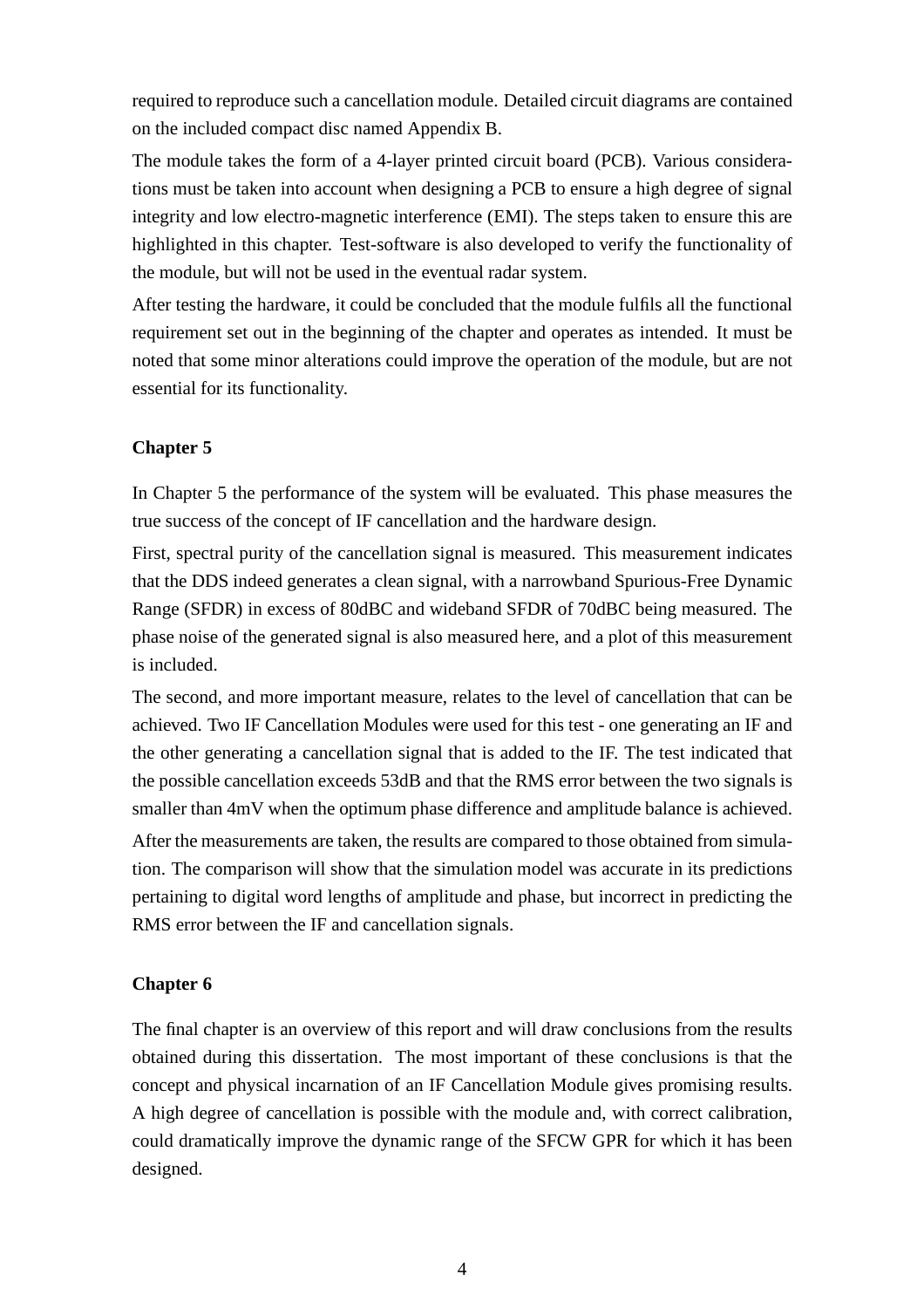## **1.3 Background to Problem**

Before the problem addressed in this dissertation can be stated, the basic operation of SFCW radar must first be explained. The explanation given here merely serves to give a conceptual understanding of the architecture; for a full treatment of the topic, the reader is referred to Langman [40] and Noon [47].

As the name suggests, a SFCW radar transmits a number of frequencies, with equal steps between the different frequencies. An example of the frequency-time relationship of the transmit waveform is shown in Figure 1.1, where 'F\_u' is the highest and 'F\_l' is the lowest frequency transmitted.



Figure 1.1: A frequency-time plot of the transmit waveform of a stepped frequency continuous wave radar

The reason for using some form of frequency modulation in the transmit waveform is two-fold. Firstly, CW radars work on the principle that the returned wave's phase shift is proportional to the distance to a target [40, 41]. If a single frequency were used, the unambiguous range of the radar would be limited to half the wavelength of that frequency [41]. In using more than one frequency, the range of the system can be increased. Secondly, the return from any one of the frequencies in SFCW is a single vector consisting of the sum of all the scattering vectors [36]. The contributing vectors can only be resolved by applying a Fast Fourier Transform (FFT) to a number of different frequencies.

The radar of interest in this dissertation uses a "Heterodyne Dual Synthesizer Architecture", as described by Langman [40]. A block diagram of such a system is shown in Figure 1.2.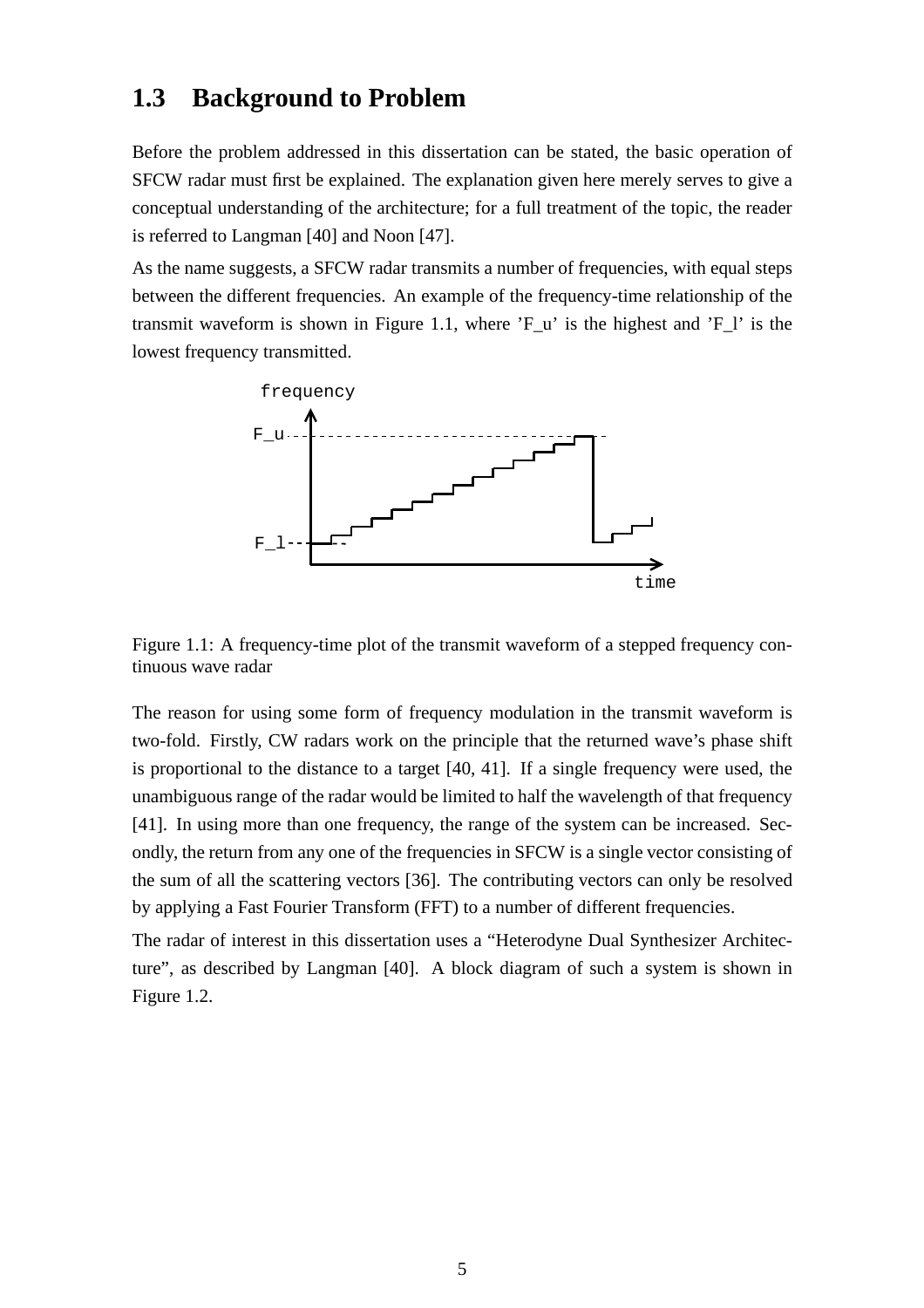

Figure 1.2: Block diagram of "Heterodyne Dual Synthesizer Architecture", taken from Langman [40]

The system consists of separate transmit and receive synthesizers, locked to the same reference oscillator and offset in frequency by the system IF. The transmit waveform is amplified and radiated through the transmit antenna. Reflections from targets are received by a separate receive antenna and mixed with the receive synthesizer. The resulting signal is then filtered at the IF to remove harmonics, after which it is ready to be captured by an ADC for further processing.

Continuous Wave (CW) radars, as opposed to pulse radars, have both transmitter and receiver on at all times. One of the most severe difficulties encountered by designers of CW radar systems is the transmit-receive leakage problem, according to Stove [55]. This refers to electromagnetic energy that is coupled directly from the transmitter into the receiver. Skolnik [53] even suggests that CW radars can never be designed to meet a nominal power budget.

Kabutz, *et al.* [41] lists the effects of this leakage (in ascending order of severity) as

- Decrease in receiver sensitivity
- Saturation of the receiver
- Destruction of the receiver

The specific effect in any given situation is dependant on the transmit power levels involved, as well as the degree of isolation that can be achieved between transmitter and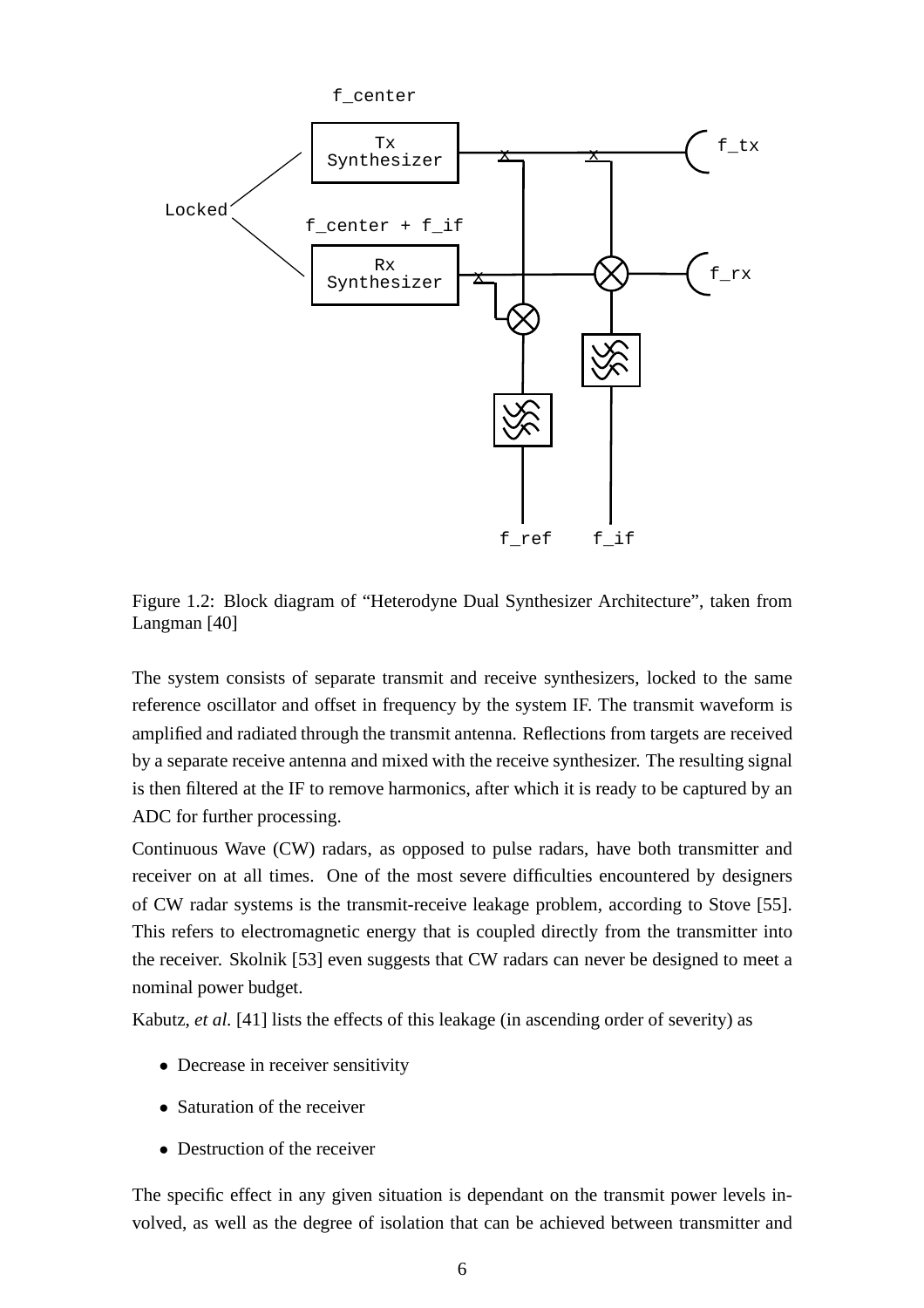receiver. Note that not all CW radars use separate transmit and receive antennas, but in the GPR in question in this dissertation, two antennas are used.

Kabutz, *et al.* [41] goes on to list various techniques to eliminate this feedthrough signal. The terms 'feedthrough', 'leakage' and 'direct coupled' signal will be used interchangeably in this document, but they all refer to the signal that is coupled directly between a transmitter and receiver in a CW radar system.

The applicable techniques described involve accurately characterizing and recreating the leakage signal with a  $180^{\circ}$  phase difference. This recreated signal is then added to the original signal so that subtraction of the leakage is achieved. The cancellation circuitry can be placed either in the RF or in the IF stage of the system.

If placed in the RF stage, the cancellation system must be positioned immediately before the first IF mixer. This option must be taken if the RF receiver stage's dynamic range is not sufficient to accommodate the signal and feedthrough. The disadvantage of this approach is that the cancellation module would have to operate over the entire bandwidth of the SFCW radar.

If the RF stage can handle the signal and feedthrough, cancellation can be done in the IF stage. This is easier to implement, since cancellation only needs to take place at one frequency.

## **1.4 Problem Statement**

The problem at hand can then be stated as follows:

Design a hardware module that can generate a high quality (i.e. high SFDR) sinusoid at one particular frequency (the system IF) that is instantaneously adjustable in both amplitude and phase. The module must take as an input a signal of the same frequency and be able to add the generated signal to the incoming signal. The resulting signal after the summing process must be amplified to variable gain levels, depending on the requirements of the rest of the radar system.

Show, through comprehensive testing that the designed module operates as intended and can be integrated into the SFCW-GPR for which it is designed.

To realize the solution, simulations will need to prove that the concept is viable. The rest of this paper describes the theory, simulation and design of a hardware module that meets these requirements.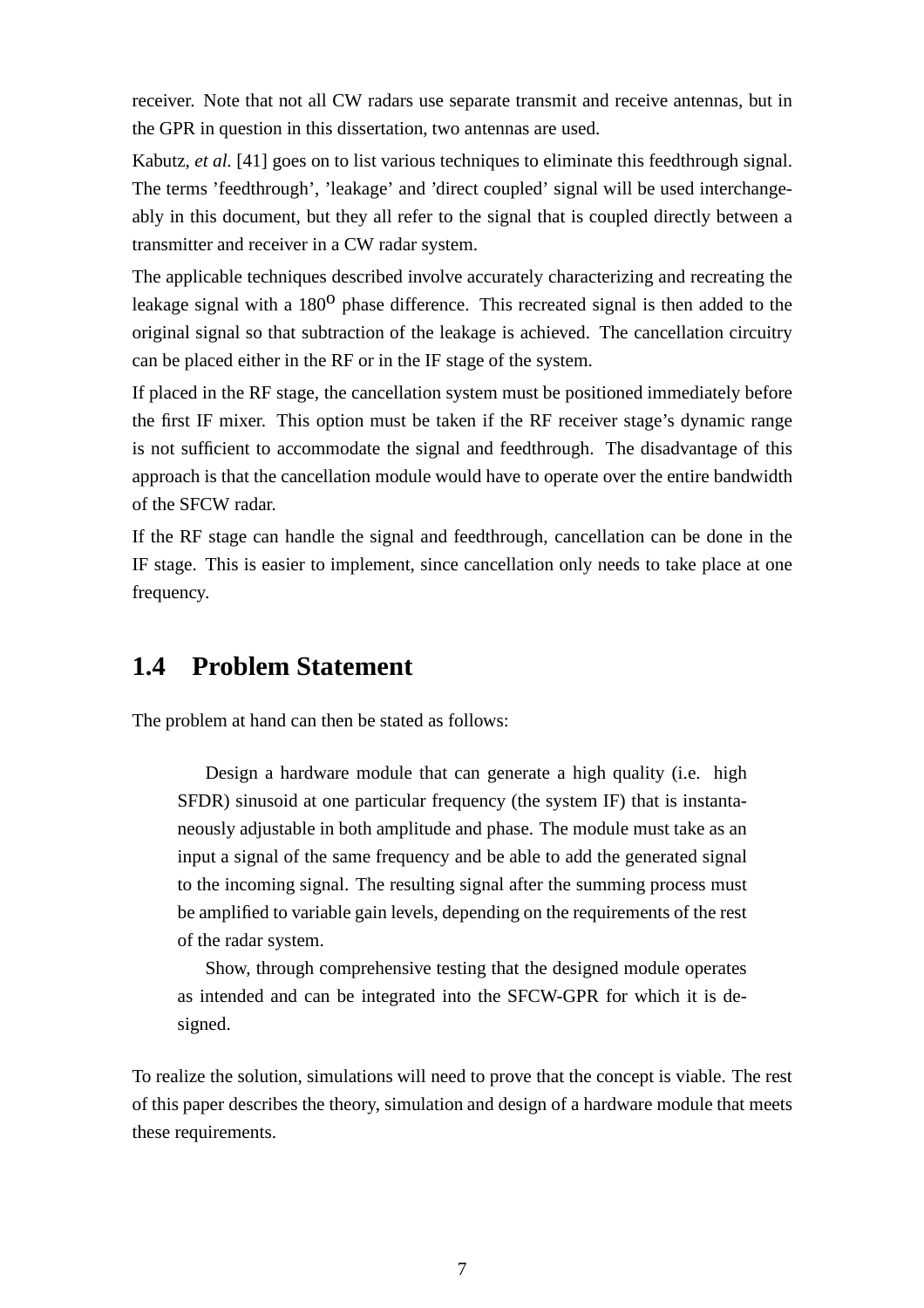# **Chapter 2**

# **Theoretical Considerations of IF Cancellation**

Chapter 2 presents the theory required to realize the IF Cancellation Module. Firstly, signal cancellation in the context of this paper is defined. It is shown that the most effective method of cancellation is adding two signals that are in exact anti-phase with respect to each other. Motivation for the use of Direct Digital Synthesis (DDS) will also be given.

The chapter then continues by explaining the operation of DDS. A breakdown of the system architecture will show that DDS has two main sources of error. Phase truncation and amplitude quantization produce spurious signals in the DDS output spectrum. The level of these spurs are dependent on the amplitude and phase resolution and a simulation will show that there is no significant gain in signal-to-noise ratio when one has more resolution in one than the other. This result is an important one and is used in the hardware design phase.

The next part in the chapter deals with phase noise in signal sources and oscillators. An ideal oscillator exhibits a perfect spike at its output frequency in the frequency domain. All real oscillators exhibit phase noise, however, and this causes a spectrum that is not infinitely narrow. Phase noise and its causes are discussed as a measure of frequency stability in the frequency domain. The time domain version of frequency stability, jitter, is also explained and it will be shown how to convert from a phase noise plot to a jitter figure. This conversion is essential, since it is used in the simulation of the IF Cancellation Module. Allan Variance, another measure of frequency stability is also documented for completeness.

The chapter concludes by showing the effects of phase noise and amplitude and phase discrepancies in the SFCW radar by means of simulation. The simulation software was developed by Langman [40] during his PhD thesis. The simulation will show radar rangeprofiles and show how the performance deteriorates as phase noise, amplitude and phase errors are introduced in the various components in the system. Note that these are qualitative rather than quantitative simulations, the objective being to show the effect visually instead of mathematically.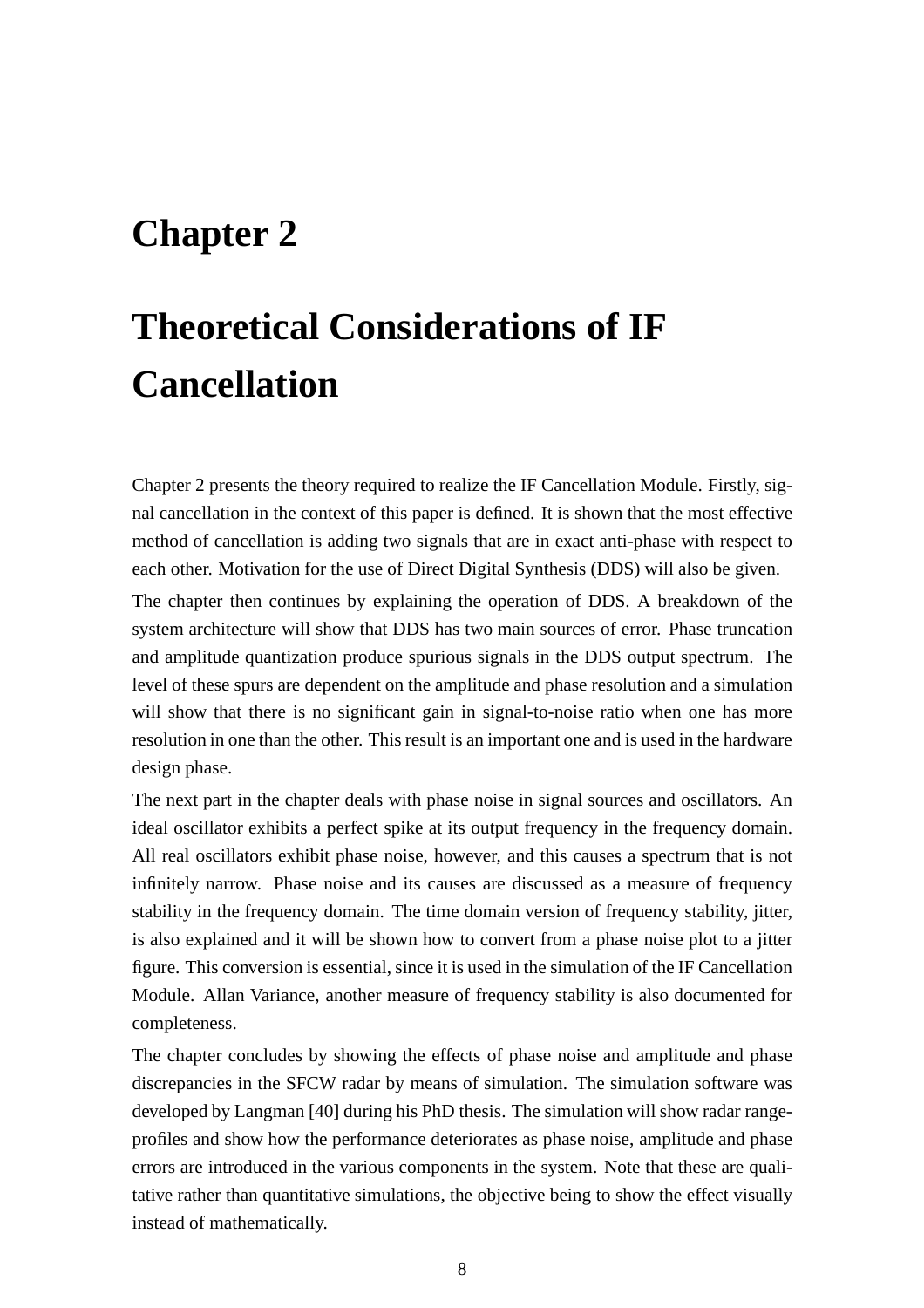## **2.1 Definition of IF Cancellation**

Consider a typical ground penetrating radar (GPR) scenario depicted in Figure 2.1.



Figure 2.1: A typical GPR scenario

At some time, *t*, the transmit (Tx) antenna transmits a radar waveform  $V_{tx}(t)$ . The receive (Rx) antenna waits for reflected electromagnetic energy from a target or targets. Besides the energy reflected from targets, a large signal is coupled directly from the transmitter into the receiver. It must be noted that this phenomenon is encountered in all CW radars and is not confined to GPR [55].

This signal will be significantly larger than any signal reflected from a target. In terms of a radar range profile, it will appear as a large received signal at virtually zero range. The effect is that this large coupling signal effectively decreases the dynamic range of the system because it uses the full-scale input of the ADC. It can cause small target reflection not to be detected and can also mask smaller targets that are close to the radar during a single radar scan.

A vector representation and simplified radar range profile of this situation is shown in Figure 2.2. In the range profile, the Received Power (y) axis is scaled in the 8 quantization steps of a 3-bit ADC, which is used as an example to illustrate the problem.

As can be seen in Figure 2.2, the coupling signal is significantly larger than the target information. The received power in the range profile is scaled to accommodate the large feedthrough signal at the input to the ADC. This means that target 2 will not be large enough to toggle the ADCs least significant bit (LSB) and hence will not be detectable by the radar system.

It may be possible to detect target 2 if "stacking" is used. Stacking involves taking multiple measurements of the same area and averaging the results. Random components in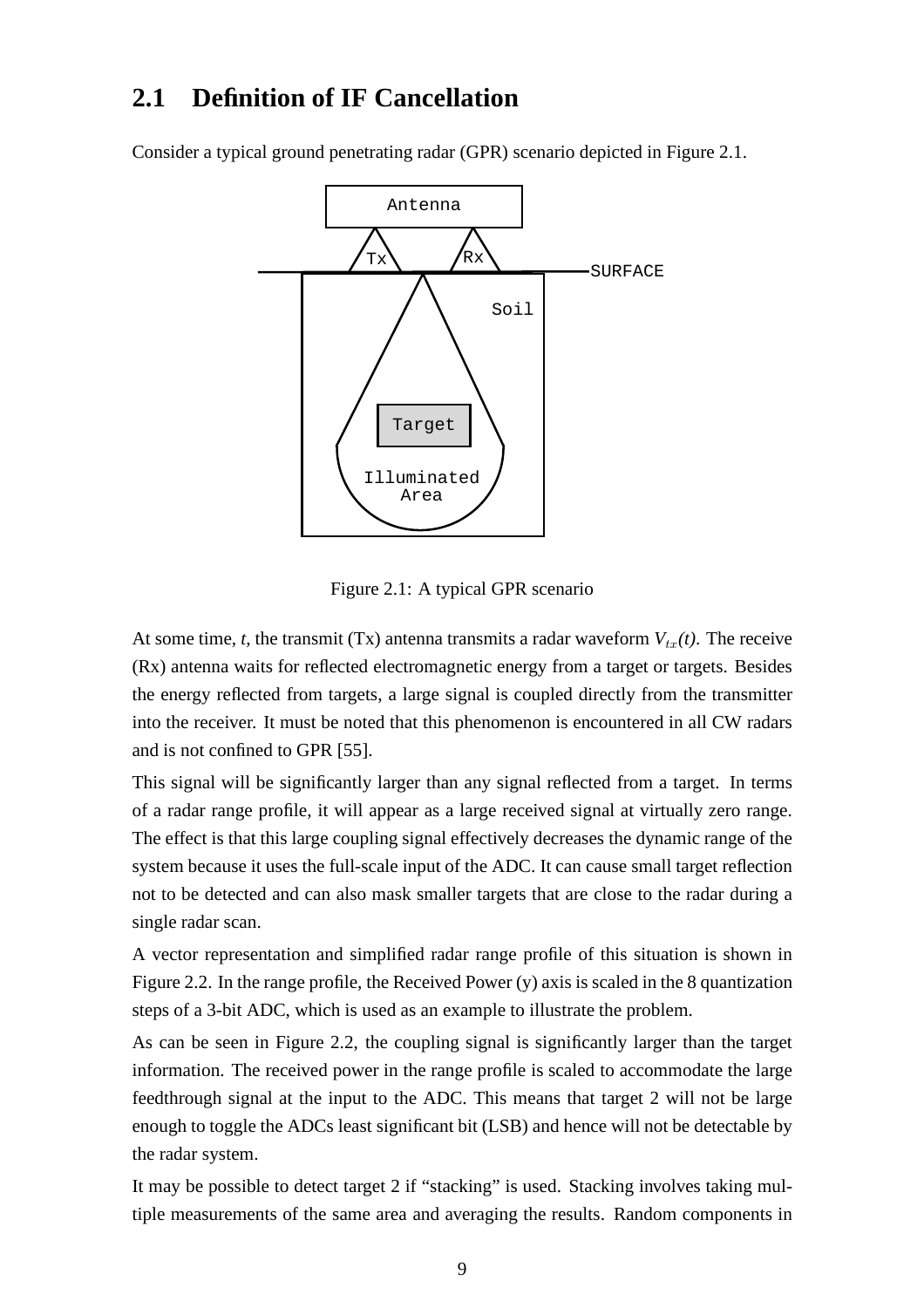

Figure 2.2: (a) Vector diagram of typical received radar signal - reflections from targets plus direct feedthrough coupling, (b) Simplified radar range profile showing targets and direct coupling signal

the return signal such as background noise will average out statistically and real targets will become larger in amplitude and hence detectable by the system. Range profiles with different stacking numbers using the SFCW GPR simulation of Langman [40] is shown in Figure 2.3:

It is seen that a large number of stacks, more than 64, is required to make the targets visible. Even in this event, the target signals (at 3m and 6m range) are barely above the noise floor.

If the feedthrough signal could recreated and subtracted from the total signal and the result amplified, cancellation would be achieved and the situation would look as shown in Figure 2.4.

Now that the coupling signal has been removed, the target returns can be amplified and all three are detected by the ADC.

If stacking is used in this case, the following is seen by simulation:

As can be seen, after 64 stacks the targets are clearly visible above the noise floor. This compares favourably with the simulation results shown in Figure 2.3 in that fewer stacks are needed and the signal-to-noise ratio has improved. Since less stacks are required, more scans can be taken during a specific time.

Dynamic range in a system is defined as the ratio between the maximum allowable signal and the minimum detectable signal in that system. Since the minimum detectable signal has been decreased, this ratio will be bigger and an increase in the system dynamic range has thus been achieved.

## **2.1.1 Creating the Cancellation Signal**

The most important aspect of this subtraction method of cancellation is accurately recreating the leakage signal. The leakage signal will be a series of sinusoids of varying am-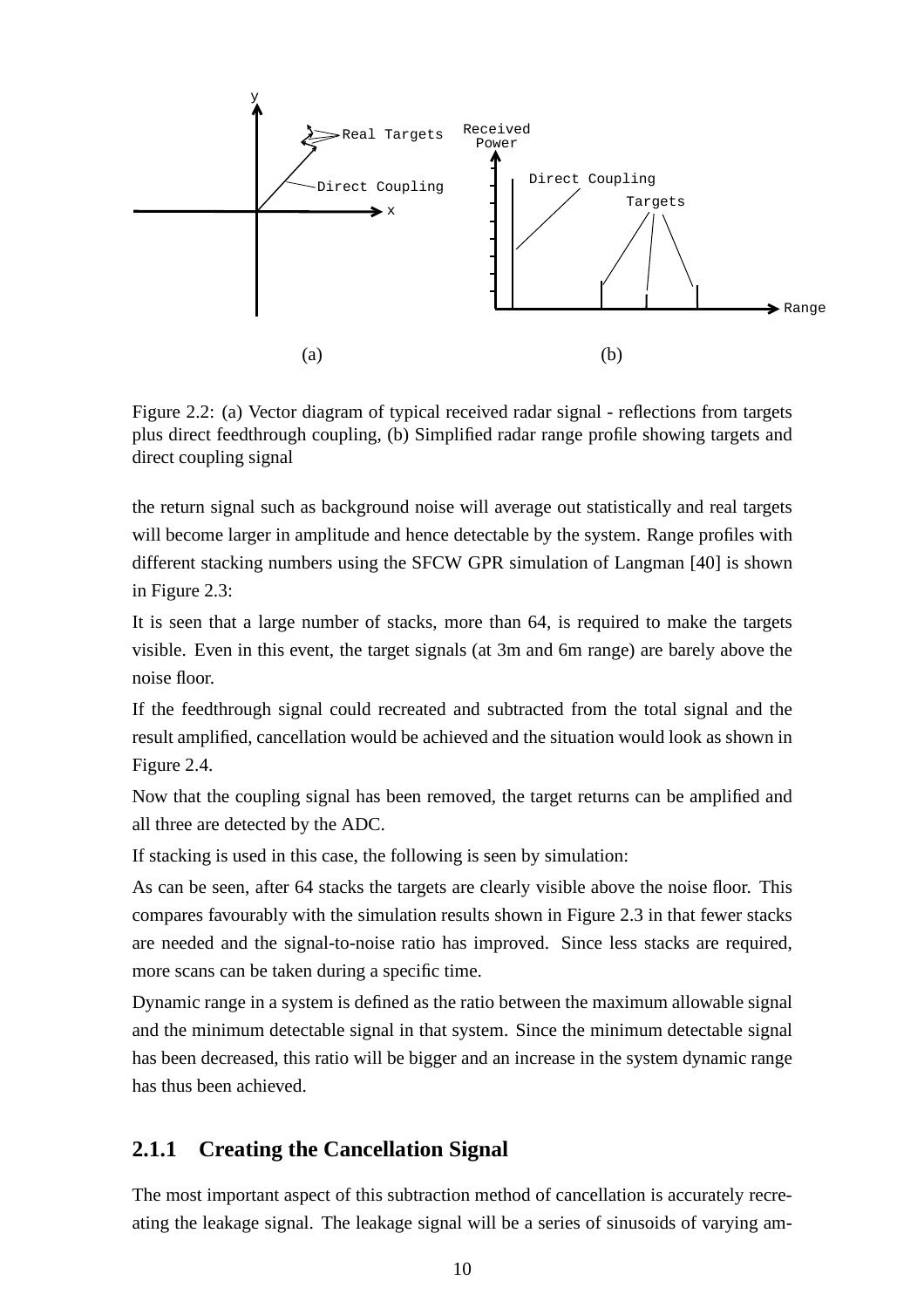

Figure 2.3: Four Range profiles with direct coupling signal and various stacking numbers



Figure 2.4: (a) The returned radar signal with the feedthrough cancelled and the result amplified, (b) A range profile representation of (a)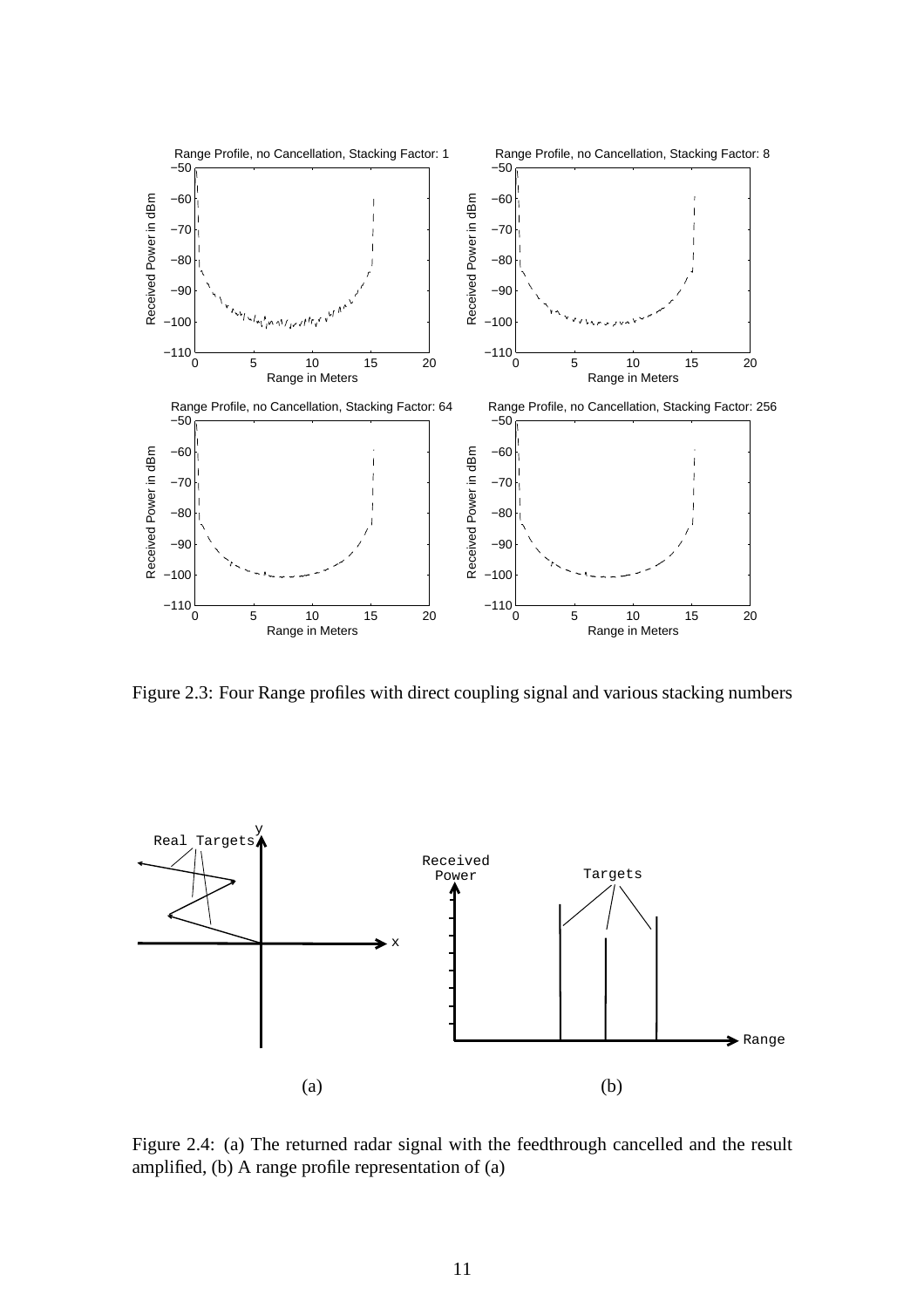

Figure 2.5: Four Range profiles after cancellation with different stacking numbers

plitude and phase at the system IF. This is due to the stepped-frequency transmit signal that is mixed down to the system IF not being phase continuous.

The phase difference between the received and cancellation signals is a very important consideration if the subtraction method is to be used. The only frequency synthesis method technique that offers phase control is DDS. Not only can DDS accurately set the phase of its output signal, but it can also switch to a different phase almost instantaneously.

From an electronic hardware design point of view it must also be noted that operational amplifier adder circuits are less complex and more accurate than their subtraction counterparts. It would thus be viable to create the cancellation signal in exact anti-phase to the leakage signal and then add it to the received signal.

### **2.1.2 Imperfections in the Cancellation Process**

Perfect cancellation will not be possible, however. The least serious imperfection is an imbalance between the amplitudes of the feedthrough and cancellation signals. If these signals are in perfect anti-phase, the degree of cancellation will be proportional to the level of amplitude balance. This implies that the entire leakage signal will not be removed, but for small amplitude imbalances the cancellation will be near-perfect.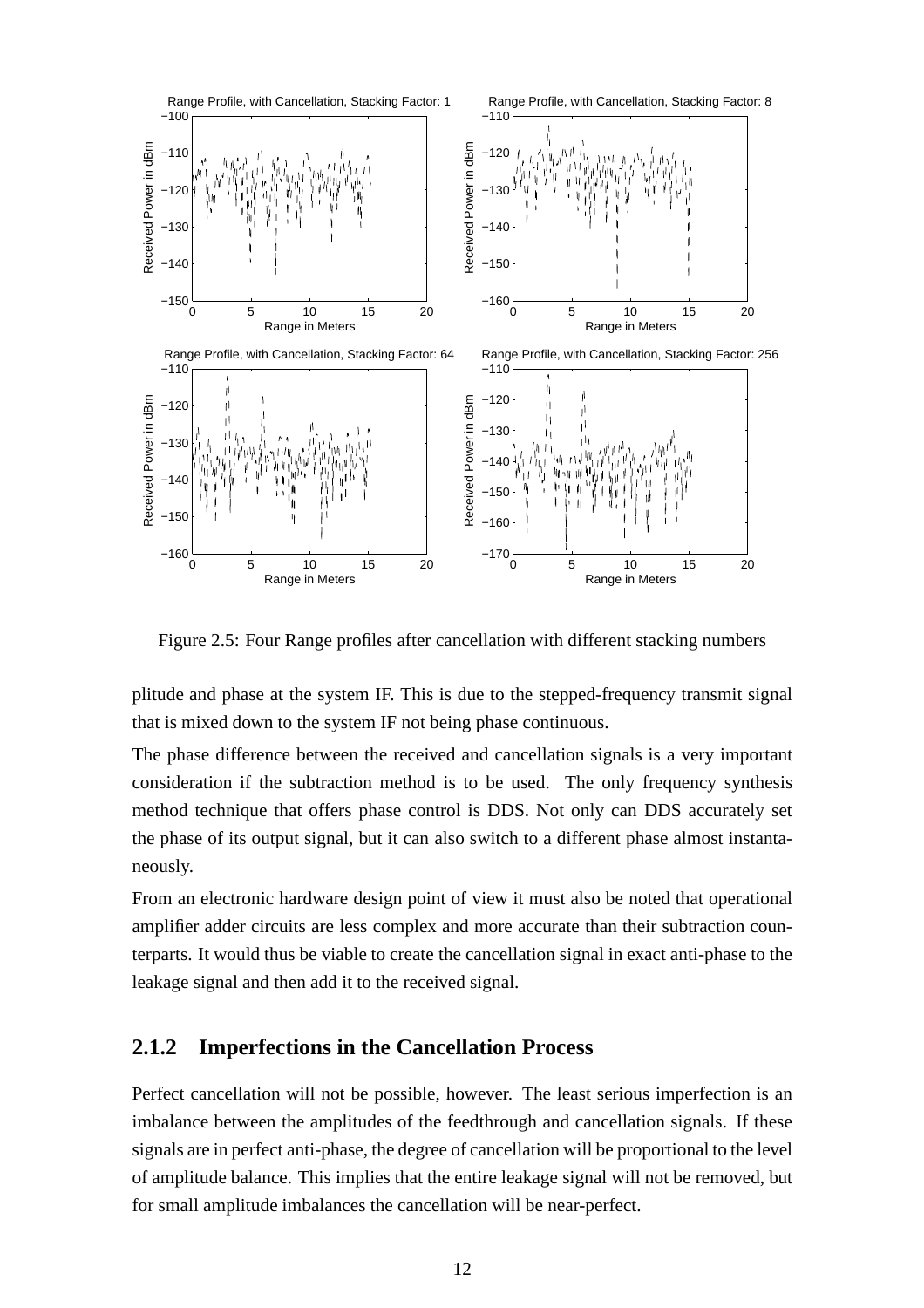Phase imbalance has more drastic effects. Consider the situation where the amplitudes of the leakage and cancellation signals are equal, but their phase difference is not exactly  $180^0$ . A vector diagram of this scenario is shown in Figure 2.6. For clarity, the contributions from other targets are ignored.



Figure 2.6: The creation of a spurious signal due to phase imbalance between the directcoupling and cancellation signals

As can be seen in Figure 2.6, a spurious signal can be created if the feedthrough and cancellation signals are not exactly  $180<sup>o</sup>$  apart in phase. This is shown by simple vector addition. The magnitude of this spur is proportional to the phase imbalance. Three main factors will contribute to this phase discrepancy.

Firstly, the phase resolution of a Direct Digital Synthesizer, which is used to generate the cancellation signal, is limited. The phase is accurate to  $\frac{360}{2^n}$  degrees, where *n* is the number of bits in the phase accumulator of the DDS. For  $n = 12$  (which is not uncommon in modern DDS), the phase resolution is  $0.09^{\circ}$ . This may seem adequate, but it must be remembered that the signals reflected off real targets are of the order of -70dBm and even a small phase error such as this can cause a spur that is of the same order of magnitude as real targets.

Secondly, all signal sources exhibit phase noise. Ideally, a signal source produces a single spectral line with no energy at any other frequency. In reality this is never the case and phase noise is a measure of the energy in frequencies close to that of the source. It is usually denoted by  $\mathcal{L}(f_m)$  and is defined as the noise power in a 1Hz bandwidth at an offset frequency  $f_m$  from the source's primary frequency [28].

These phase imperfections will be present in both the feedthrough and cancellation signals. Some of the phase noise will be correlated since all the signal sources in the system run from the same master reference: the system clock. The correlated phase noise should not present a problem, since it will be cancelled. There will also be uncorrelated phase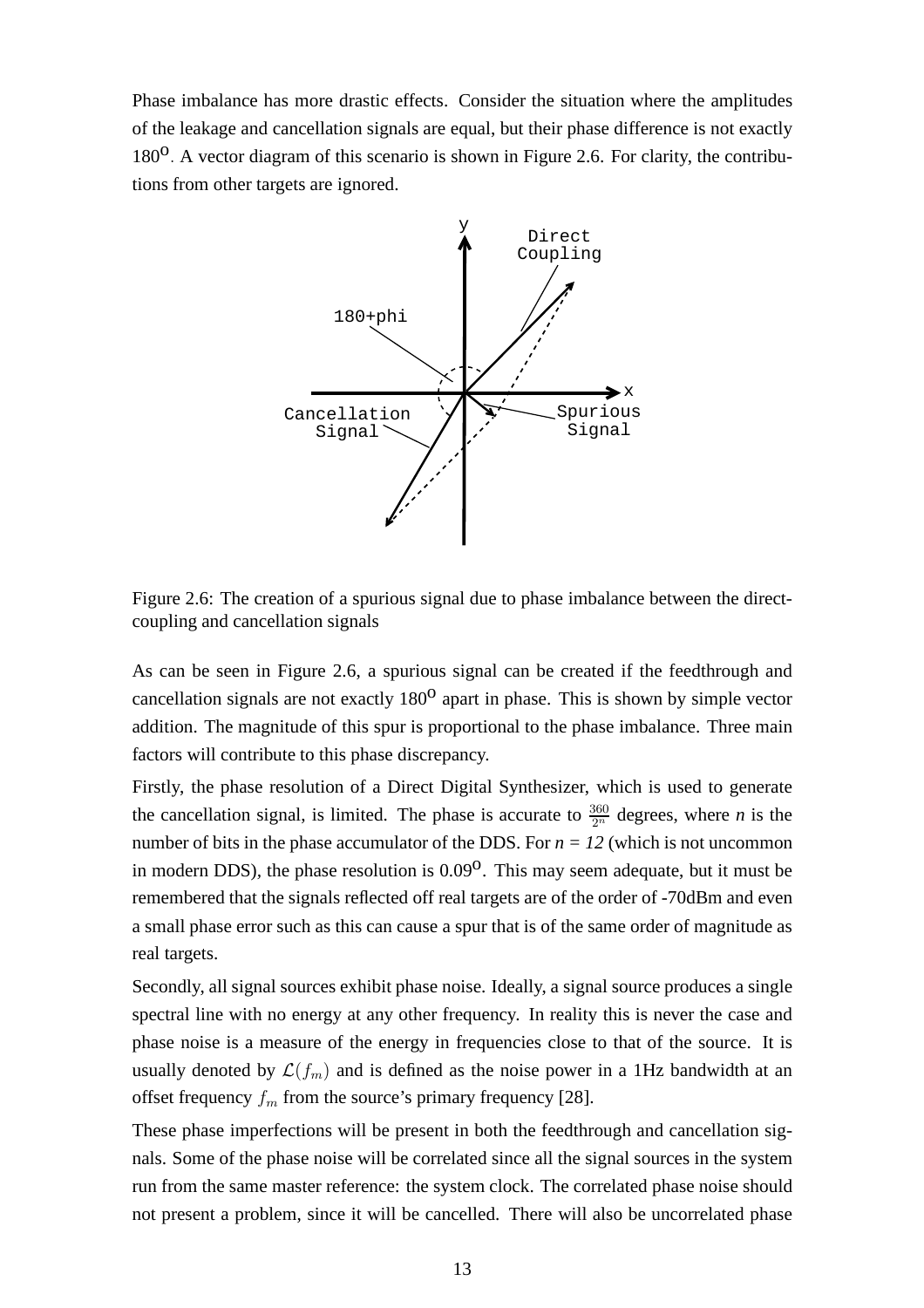noise between the two signals as well as additive external noise, however, which is random in nature. The vector diagram below shows the implications of these random phase fluctuations.



Figure 2.7: The feedthrough and cancellation signals in the presence of phase noise. The dotted lines represent the areas in which the phase of the signals could vary due to added phase noise vectors.

The dotted lines in Figure 2.7 represent possible positions of the two vectors. As can be seen, the presence of uncorrelated phase noise also results in spurious outputs, since it causes the directly-coupled and cancellation signals to not be in exact anti-phase. The phase error will not be a constant, however, and this will cause spurs to appear and disappear in a random fashion. This, in effect, will result in the system noise floor rising, which is undesirable.

The third cause of phase error is attributed to inaccurate calibration of the IF cancellation module. An algorithm will need to be devised that establishes a  $180<sup>0</sup>$  phase difference between the cancellation and feedthrough signals. This is what is meant by calibration in this paper. Failure of this algorithm to ensure the signals are in anti-phase will result in the same spurious signal being created as is shown in Figure 2.6.

# **2.2 Direct Digital Synthesis Explained**

Direct Digital Synthesis (DDS) or a Numerically Controlled Oscillator (NCO) is the closest to an all-digital frequency synthesis technique available today. Goldberg [24] defines frequency synthesis as "a system that generates one or many frequencies derived from a single time base (frequency reference), in such a way that the ratio of the output to the reference frequency is a rational number." A frequency synthesizer thus derives an output frequency (usually a sinusoid) from a clocking source by division or other means.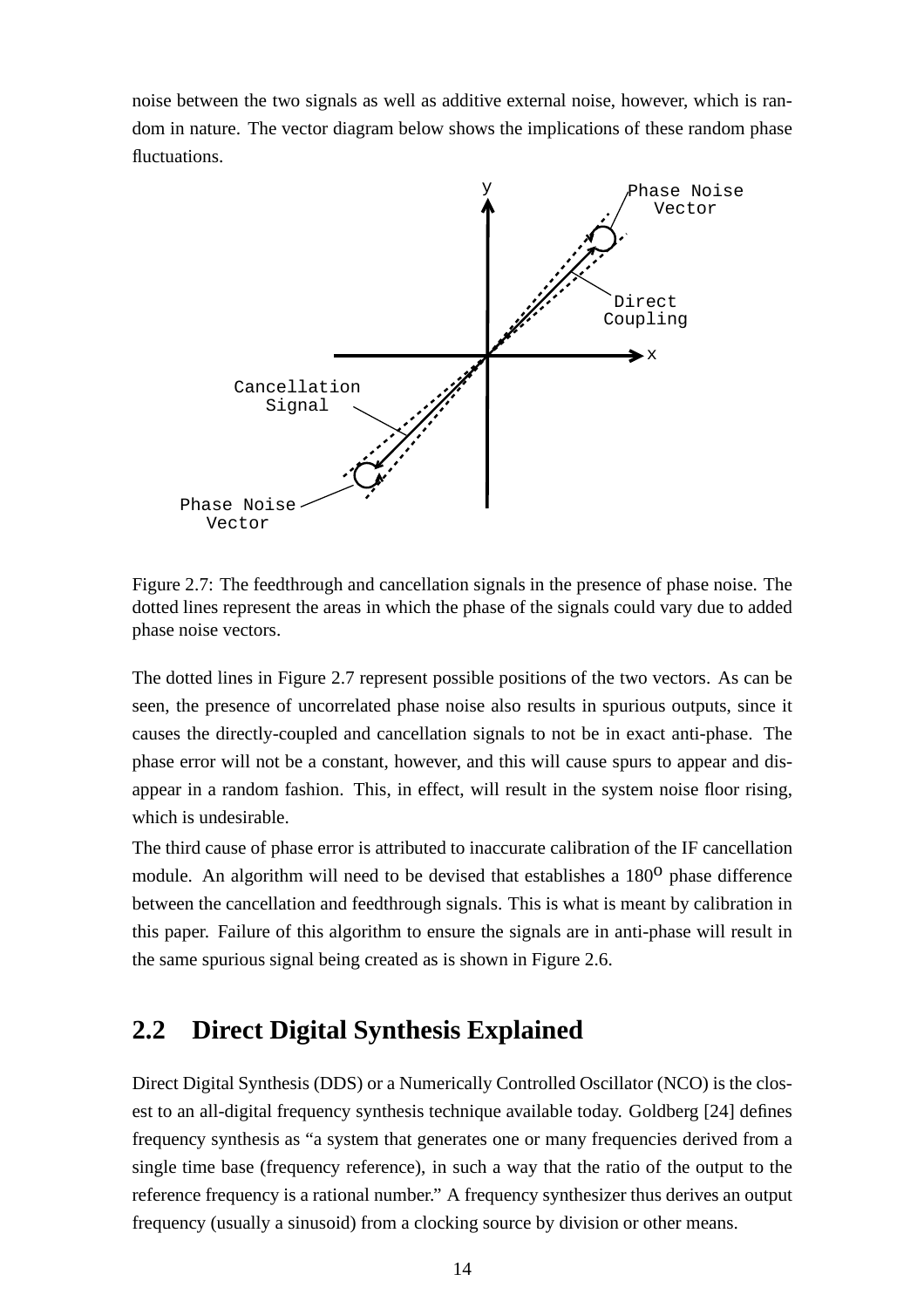Thierney*, et al*. [57] proposed a Digital Frequency Synthesizer in 1971, but it has only been made feasible in the last 15 years by the massive evolution of digital electronics. Vankka, *et al.* [60] reports that in past years DDS has been limited to produce narrow bands of closely spaced frequencies. Recently, however, DDS systems with bandwidths of above 400MHz have become available from popular IC manufacturers.

A DDS system digitally builds a waveform from the ground up. This is in contrast to analogue synthesis techniques such as phase-locked loops (PLL) and Direct Analogue (DA) synthesizers which use oscillators as the main frequency generation mechanism.

### **2.2.1 Basic System Architecture**

A block diagram of the DDS architecture is shown in Figure 2.8:



Figure 2.8: The basic Direct Digital Synthesizer system architecture. Note that the output filter is not strictly part of the system, but is included for completeness

The system clock acts as the frequency reference (from the definition of a frequency synthesizer above) in a DDS. The 'Phase Accumulator' is in effect a digital counter with variable increments who's output addresses a Lookup Table (LUT). The LUT usually takes the form of Read-Only Memory (ROM) containing uniformly spaced sampled values of a sinusoid for one cycle.

The LUT outputs the appropriate amplitude information as indexed by the Phase Accumulator. The output from the Phase Accumulator thus acts as the phase of the sinusoid, hence its name. The output from the LUT is fed to a Digital-to-Analogue Converter (DAC), which converts the data to the analogue-domain. From here the signal passes through a (usually external) low-pass filter to produce a smooth sinusoid.

The rapid phase changes required for the IF cancellation is easily achieved by simply initializing the accumulator with appropriate values.

### **2.2.2 Theory of Operation**

The output frequency of a DDS is dependent on the 'frequency control word', *W*, which is a digital word presented to the input of the Phase Accumulator. For a *N*-bit accumulator and a reference clock frequency  $f_{\text{clk}}$ , the output frequency is given by

$$
f_{out} = \frac{W.f_{clk}}{2^N},
$$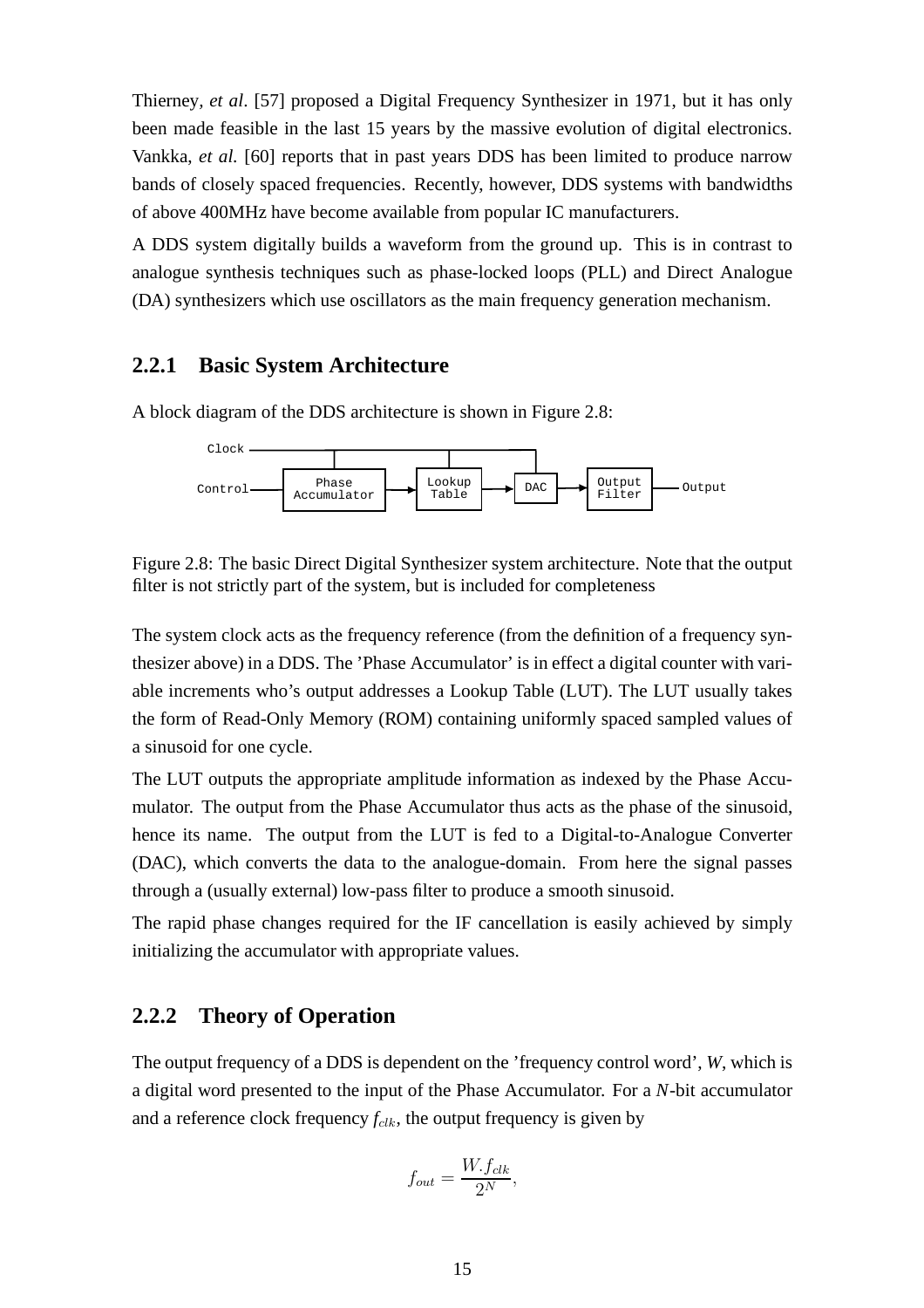where  $W < 2^{\mathcal{N}-1}$ . This constraint comes from the sampling theorem [60] and shows that the maximum theoretical output frequency of a DDS is limited to  $\frac{f_{clk}}{2}$ . In reality, the maximum useable output frequency is limited to about 40% of the clock reference [24, 60] due to the difficulty of filtering image frequencies close to the Nyquist rate. The accumulator has modulo  $2^N$  operation and overflows at the same rate as the output frequency.

The frequency resolution of a DDS system is

$$
\triangle f = \frac{f_{clk}}{2^N}.
$$

Given the levels of integration in modern-day digital electronics, it is easy to see that sub-hertz resolution is possible.

The output phase at any time index sample value *n* is given by

$$
\theta(n) = \frac{2\pi n}{N},
$$

and the output amplitude *A* for any *n* is then

$$
A(n) = \sin(\theta(n)) = \sin(\frac{2\pi n}{N})
$$

Note that this formula assumes no quantization effect of the sine-LUT and implies infinite word-length of the sinusoid samples in the LUT. In practice, the LUT will have limited precision and its output amplitude will be an approximation to the precise value of a sinusoid at that specific phase value. Quantization and its effect on a DDS system is considered in a later part of this chapter.

#### **2.2.3 Spurious Signals in DDS**

Apart from the wanted output signal, DDS also produces unwanted artifacts. These take the form of spurious signals (spurs) caused by the limited precision in the digital circuitry. Papay [48] claims that spectral purity is one of the most important specifications in synthesizers. He classifies the creation of spurs as "numerical distortion" and shows that amplitude quantization (AQ) and phase truncation (PT) are the main causes of degradation in spectral purity. Jenq [35] confirms this statement. INTEL [33] reports that spurious signals are the most significant limitation in DDS performance. The following sections will explain these sources of error and show their effect on the output spectrum of a DDS, but before AQ and PT are explained, note the following definitions of important DDS specifications, given in [6] for completeness: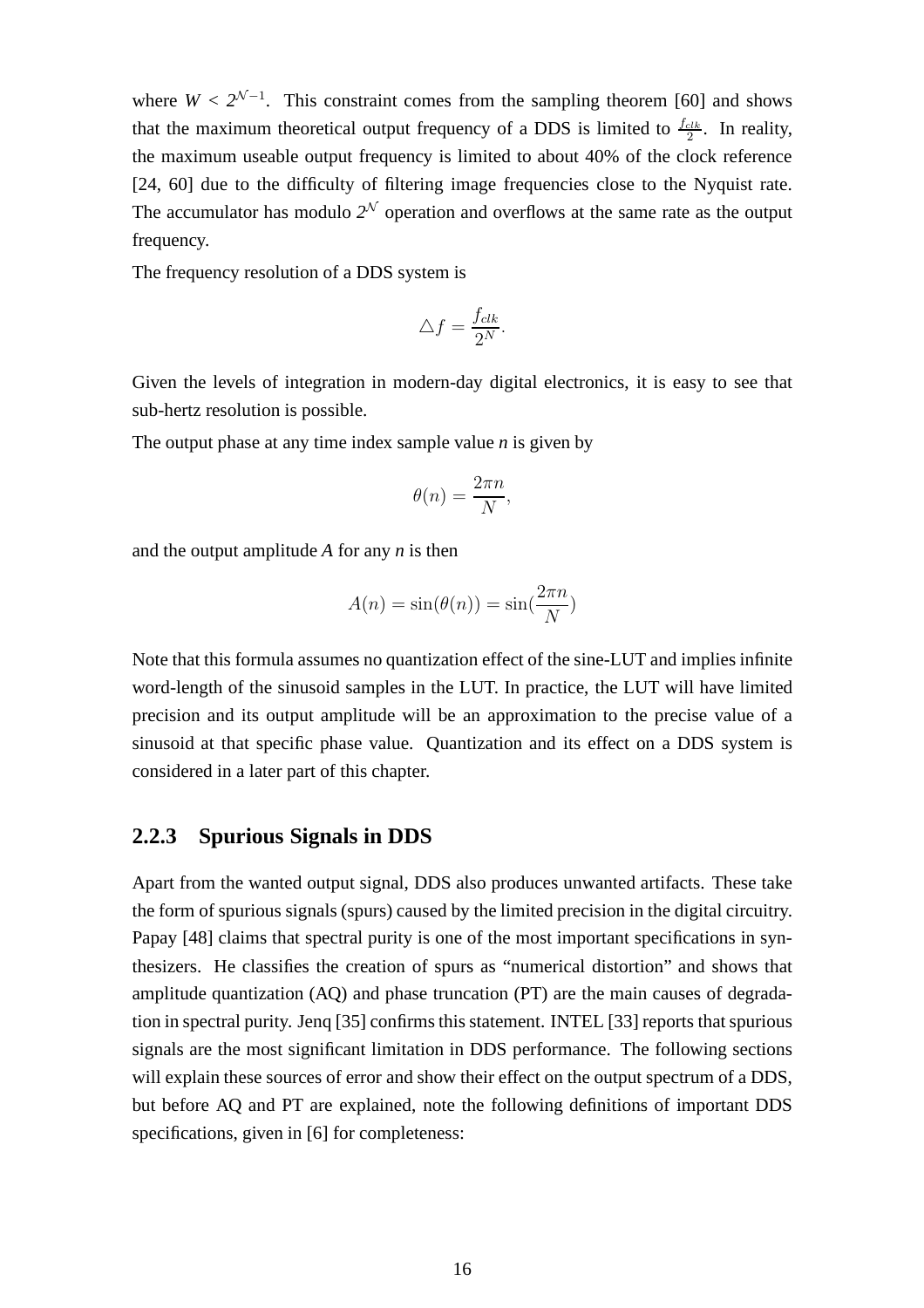#### **1. Signal-to- (Noise + Distortion) Ratio**

This is measured at the output of the DAC. The signal is the RMS magnitude of the fundamental frequency. The noise constitutes the RMS sum of power in all the other frequencies up to half the sampling frequency  $(f_{\text{clk}}/2)$ , but excluding the DC component. It will be shown later that  $SNR = 1.76 + 6.02m$  dB, where *m* is the number of bits in the DAC output.

#### **2. Spurious Free Dynamic Range (SFDR)**

Harmonics of the fundamental, as well as images of the clock frequency will be present in the output spectrum of a DDS. SFDR refers to the difference in magnitude between the fundamental and the largest spur. There are sub-categories of wideband and narrowband SFDR. Garcia, *et al.* [21] explains further that SFDR must be measured over the Nyquist bandwith (wideband) and the band of interest (narrowband) in the system.

#### **3. Total Harmonic Distortion (THD)**

This is the ratio of the RMS sum of the harmonics to the RMS value of the fundamental. Expressed mathematically,

$$
THD = 20 \log \left( \frac{\sqrt{H_1^2 + H_2^2 + H_3^2 + \dots + H_n^2}}{P_{fundamental}} \right),
$$

where  $H<sub>n</sub>$  is the highest order harmonic.

### **Amplitude Quantization**

Due to the finite word-length of the sine-LUT, samples presented to the DAC will be approximations to the actual values of a sinusoid at a given phase [58]. This is what is meant by amplitude quantization.

For a sine-wave of amplitude A the signal power is  $A^2/2$  watts [56]. The quantization error is evenly distributed over  $[-\Delta_A/2, \Delta_A/2)$  and the error power is  $\Delta_A^2/12$ , where  $\Delta_A = 2^{-m}$  and *m* is the number of bits in the amplitude word [56, 58]. For a long period of observation, the signal-to-quantization-noise ratio is then

$$
SNR = 10 \log \left(\frac{A^2}{2} \times \frac{12}{\triangle_A^2}\right)
$$

$$
= (1.76 + 6.02m) \, dB
$$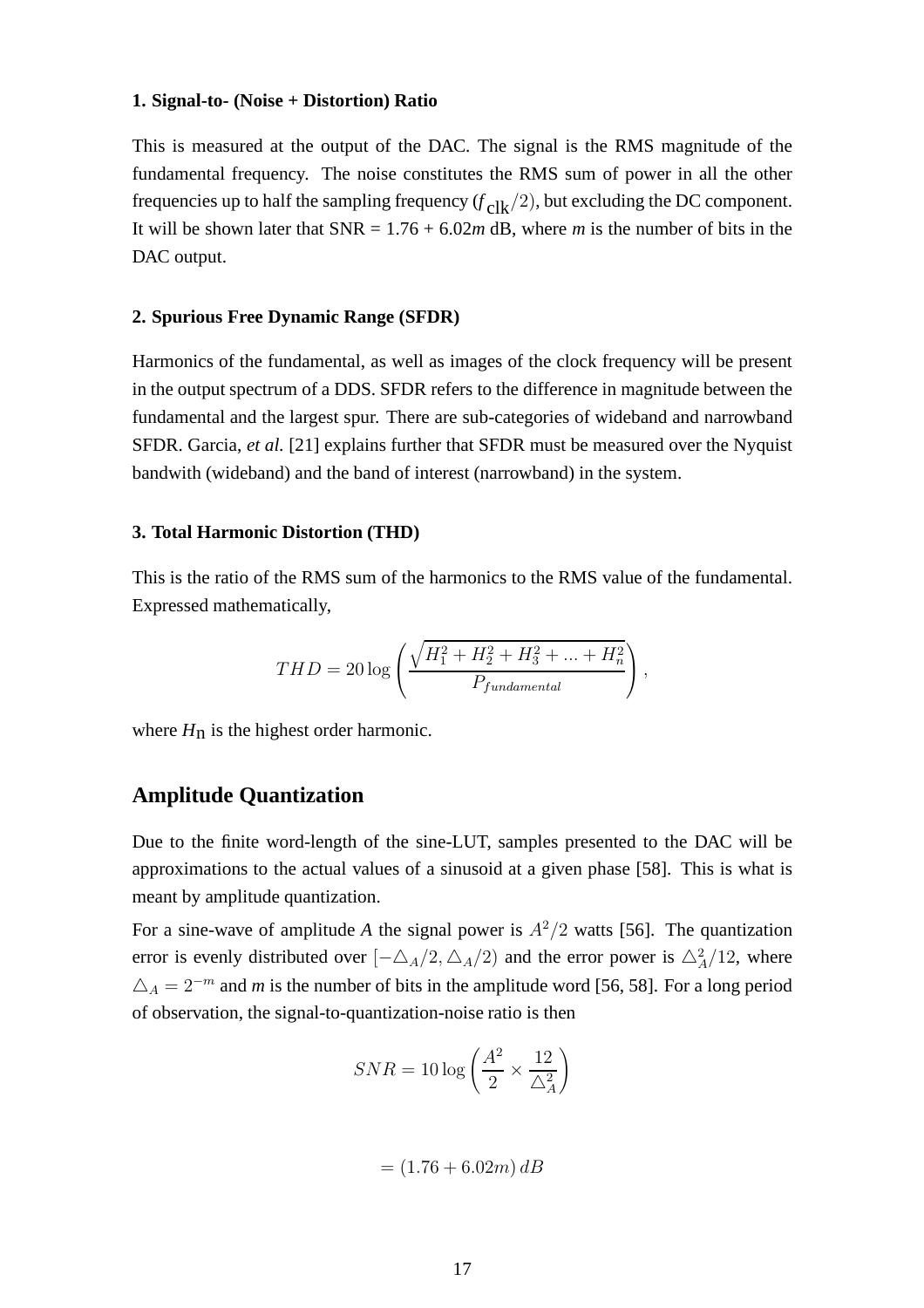This shows the ratio to improve by approximately 6dB for each additional bit in the digital word

The rounding operation implicit in quantization (minimum distance or nearest neighbour), as well as the fact that DDS output has odd symmetry causes odd harmonics of the fundamental frequency [48, 58] to be generated. The levels of the generated harmonics fluctuate wildly and it is complicated to calculate exactly, but Kester [37] reports that it is highly dependent on the ratio of output-to-clock frequency. If  $f_{\text{out}}/f_{\text{clk}} = L/P$  (some *L* relative prime to *P*) then the number of AQ-spurs is (*P/4) -1* [48]. Assuming that spectrum is calculated over the period, *P,* the carrier-to-spur power spectral density is given by Vankka [58]

$$
\frac{C}{S} = 1.76 + 6.02m + 10 \log(\frac{P}{4}) \ dBc
$$

Because of the sampling processes in DDS, some harmonics can also be aliased back into the band of interest. Papay [48] calculates that for  $P = 4$  there is no quantization since the samples match the exact sinusoid values and only DAC nonlinearities cause DDS distortion. For  $P = 8$ , on the other hand, energy from all harmonics concentrate on one spur (by imaging/aliasing from other Nyquist zones) and causes a significant degradation in SFDR.

### **Phase Truncation**

Although no spurs are generated due to phase truncation if  $f_{\text{clk}}/f_{\text{out}}$  is an integer (which will be the case in the IF cancellation module), the effect of PT in DDS will be shown for completeness.

Consider a DDS with a 32-bit phase accumulator.  $2^{32}$  entries would be required in the LUT to convert each accumulator value to an amplitude. If 8-bit amplitude precision were used, the LUT would have to be 4-gigabytes in size. This clearly is not practical. The solution is to use a fraction of the most significant bits (MSBs) of the accumulator to address the LUT [22, 24]. The phase information is thus truncated.

In the literature, the part of the accumulator presented to the LUT is called the integer part and the discarded bits are known as the fractional part. If the frequency control word, *W*, contains a fractional part, the data points will be clocked out with a non-uniform phase increment. This creates the effect of presenting a non-uniformly sampled sine wave to the DAC [48]. Jeng [35] shows that a non-uniformly sampled sine wave contains spurious harmonic components. He calculates in a subsequent paper [34] that the maximum and minimum possible SNRs due to phase truncation are

$$
S/N_{PT}(max) = 20\log(K) - 3.92 \ dB
$$

$$
S/N_{PT}(min) = 20\log(K) - 5.17 dB,
$$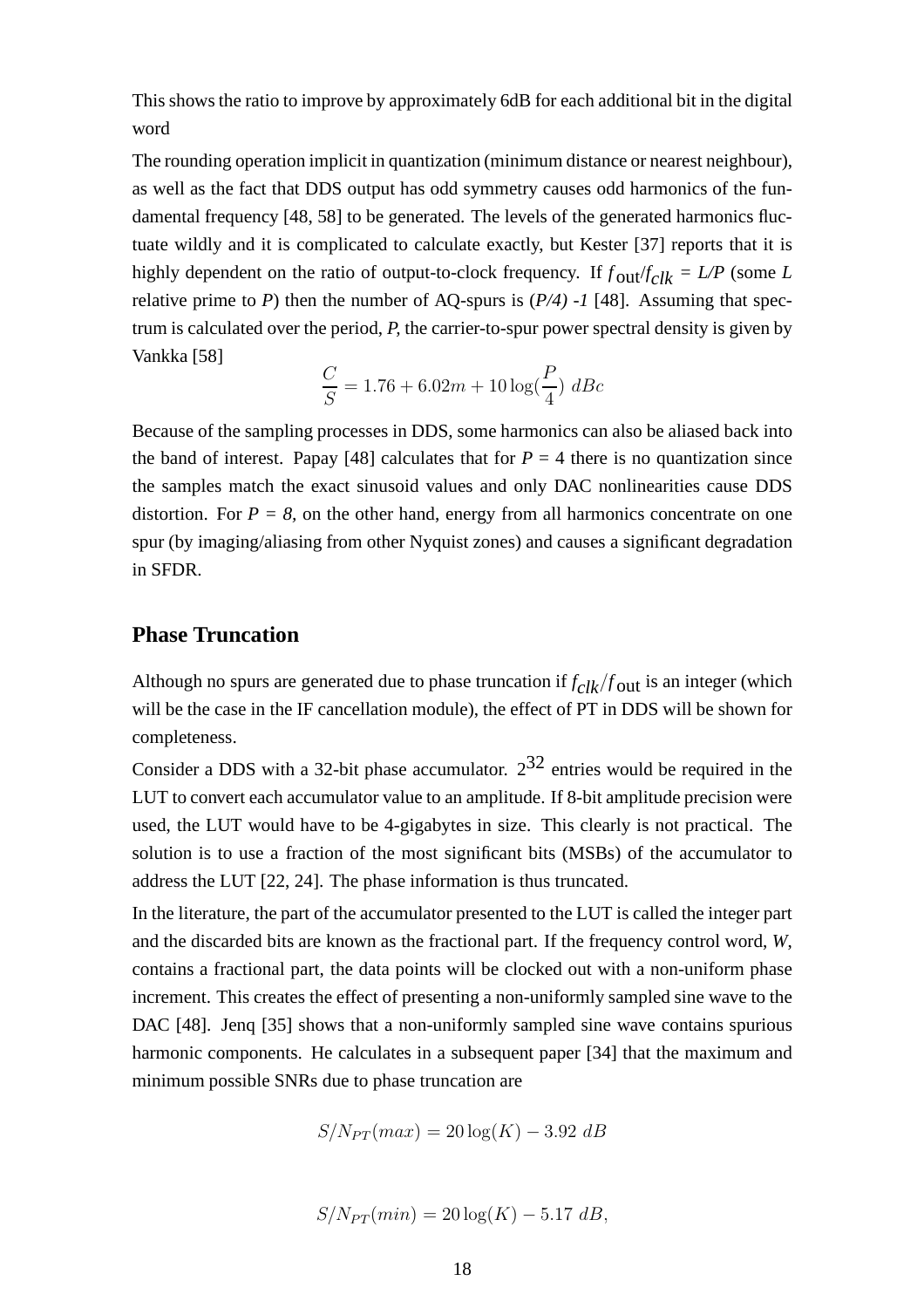respectively, where  $K$  is the number of entries in the LUT. These formulae simply give an upper and lower bound on expected SNR due to phase truncation. Furthermore, if *W* is represented by an integer and fractional part, i.e.  $W = R + O/P$  (*Q, P* relative prime to each other) then the number of harmonics, including the fundamental frequency, is given by *P* and their relative locations in the spectrum are dependant on *Q* [48]. Thus, if *P = 1,* then *W* is an integer and the only harmonic is the fundamental frequency and hence no phase truncation takes place.

# **Combined Effect of Amplitude Quantization and Phase Truncation on DDS Output Spectra**

Vankka [59] gives expressions for the combined effect of both spur generating mechanisms in terms of *k*, the number of bits used to address the LUT and *m,* the number of bits in the amplitude word. The superposition principle is used in the analysis to obtain

$$
SNR \approx 1.76 + 10 \log \left( \frac{\pi^2/2}{2^{2k}} + \frac{1}{2^{2m}} \right)^{-1} [dB]
$$

The noise power is divided into *P* spurs (*P* is also the number of samples in the spectrum) and the carrier-to-noise power spectral density is given by

$$
\frac{C}{N} \approx 1.76 + 10 \log \left( \frac{\pi^2/2}{2^{2k}} + \frac{1}{2^{2m}} \right)^{-1} + 10 \log \left( \frac{P}{2} \right) [d\mathcal{B}c],
$$

where dBC denotes dB's below the carrier (fundamental) power level. A plot of the SNR versus *k* and *m* is shown in Figure 2.9.

As can be seen, the optimum points are when amplitude bits equal the phase accumulator bits. In other words, no significant SNR increase will be achieved by increasing either of the bit-lengths beyond the other. It will be seen in Chapter 5 that this result holds when measuring the system performance

### **Other Sources of Spurious Signals in DDS**

It must be noted that there are other sources of error in a DDS. These include phase-noise in the reference clock, DAC nonlinearities and clock feedthrough. Phase noise and its effect on this system will be discussed in subsequent sections.

The effect of DAC integral and differential nonlinearities on spectral purity is complicated and beyond the scope of this writing. Goldberg [24], Intel [33] and Gentile [22] note, however, that these nonlinearities produce harmonics of the fundamental, but that their levels are impossible to predict exactly. This form of error is known as harmonic distortion.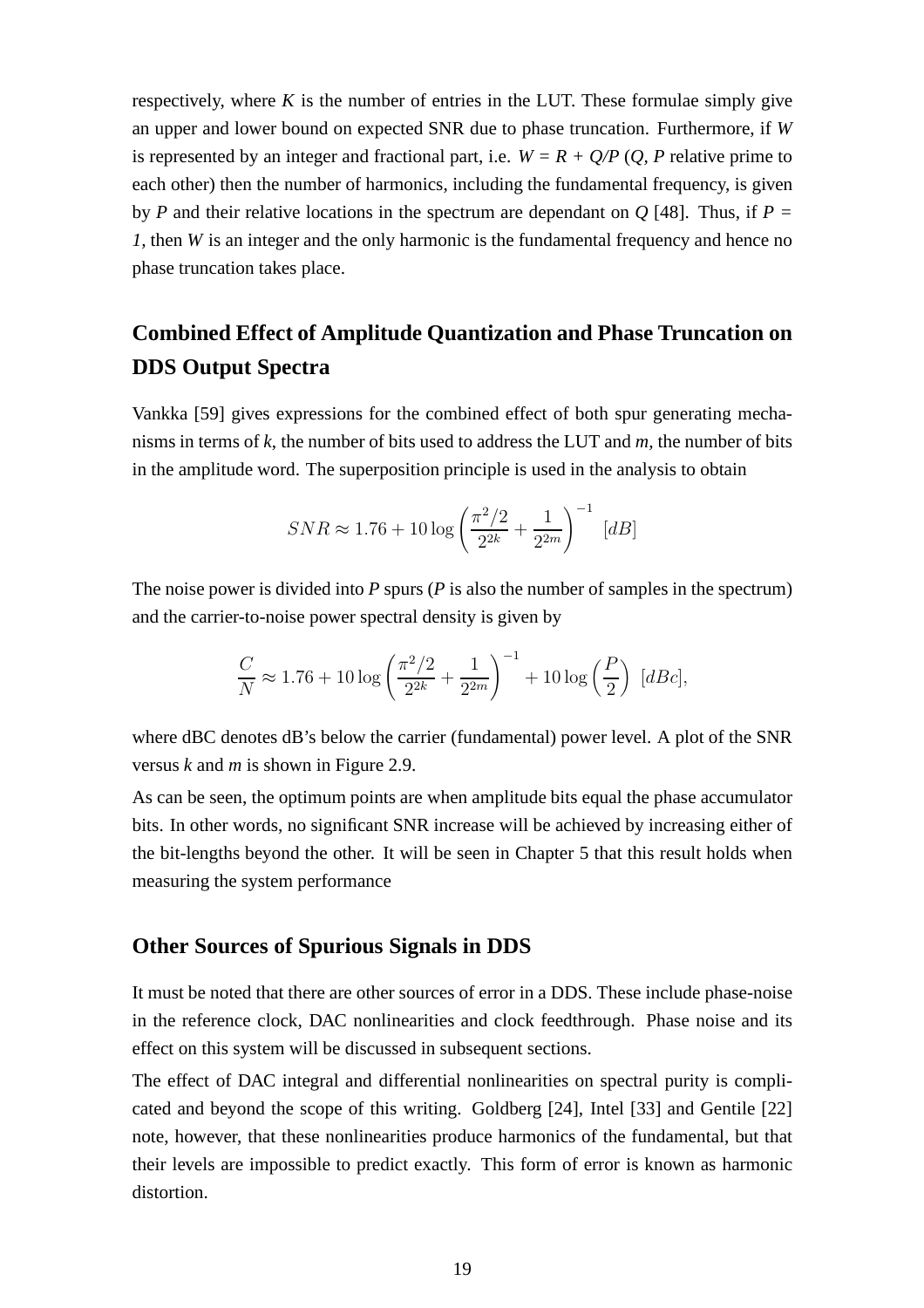

Figure 2.9: Plot of the Signal-to-Noise-Ratio of a DDS versus the number of amplitude and phase accumulator bits

Clock feedthrough refers to the fact that an attenuated version of the clock that drives the digital circuitry (and its harmonics) will be present in the spectrum of the analogue output signal [6].

## **2.3 Phase Noise, Jitter and Frequency Instability**

This section will define and explain phase noise as a source of error in all frequency sources. It will be shown that phase noise (frequency domain) and jitter (time domain) essentially quantify the same phenomenon, namely frequency instability in oscillators. The section contains descriptions of the most commonly accepted measures of frequency instability, including Allan Variance. The final part shows how the phase noise characteristic of an oscillator can be converted to jitter by means of a simple calculation.

### **2.3.1 Introduction to Phase Noise and Jitter**

Consider the following representation of a perfect sine wave of amplitude *A* and angular frequency  $\omega_o$ 

$$
v(t) = A\sin(\omega_o t)
$$

Here,  $v(t)$  is the time domain version of a perfect sinusoid. The frequency domain version of  $v(t)$ ,  $V(\omega)$ , will consist of two  $\delta$  (Dirac) pulses at  $\pm \omega_o$  on the frequency axis. In reality,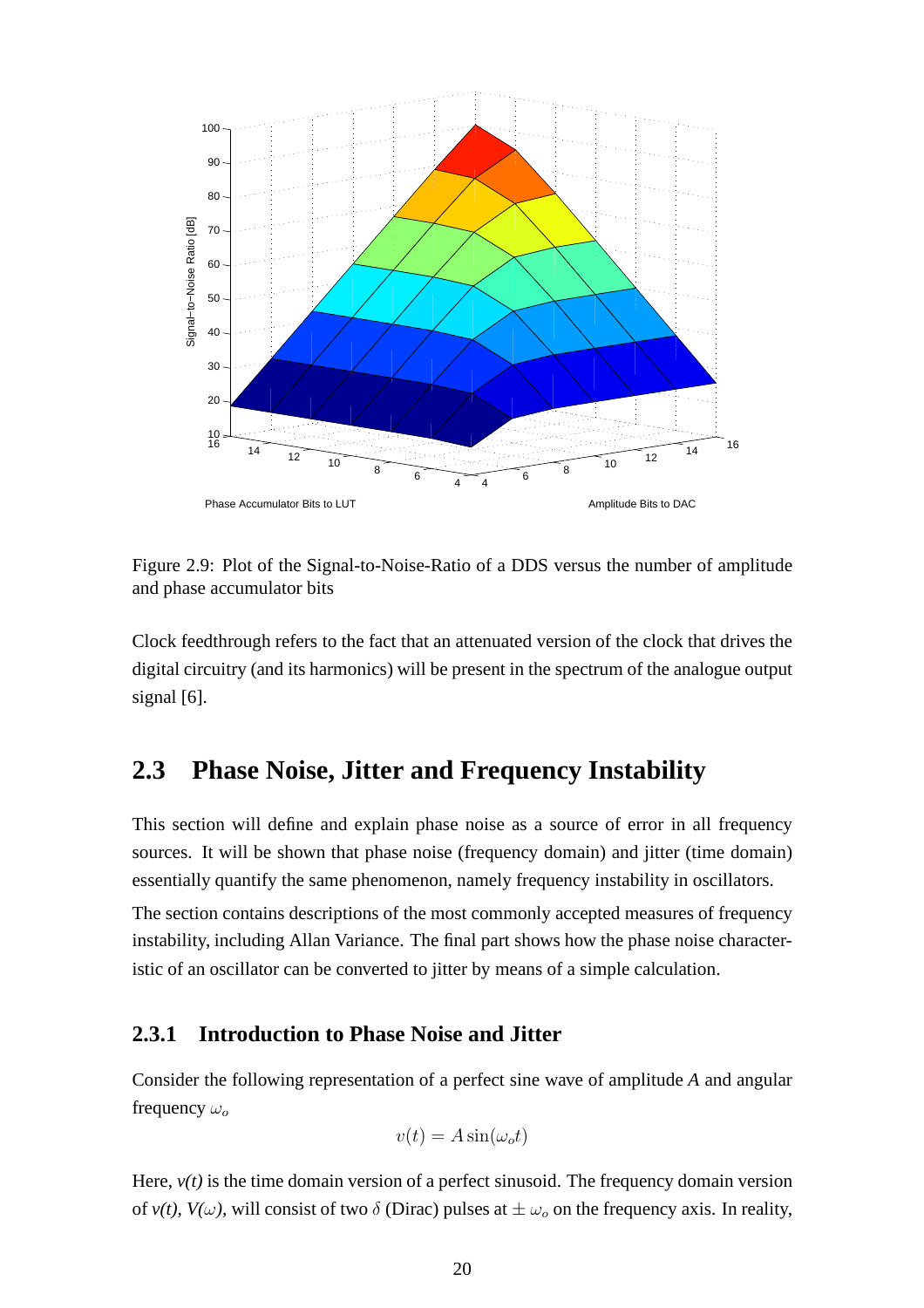however, the output from any sine wave generator or frequency source is actually given by [52, 31]

$$
v(t) = [A + \epsilon(t)]\sin[\omega_o t + \varphi(t)],
$$

where  $\epsilon(t)$  and  $\varphi(t)$  are random processes denoting amplitude and phase fluctuations, respectively. From standard amplitude and phase modulation theory [56], the presence of  $\epsilon(t)$  and  $\varphi(t)$  will cause modulation sidebands at frequencies offset from the carrier frequency ( $\omega_o$ ). This has the result of  $V(\omega)$  not containing two  $\delta$ 's, but instead power-spectral densities of non-zero width [62].

A phasor representation of this modulation is shown in Figure 2.10.



Figure 2.10: Phasor representation of modulation caused by sideband offset from the carrier frequency, taken from Robins [51]

In the above phasor diagram the rotating vectors represent the sidebands of the carrier. Depending on the alignment of the these vectors, they cause either pure amplitude modulation (AM), pure phase modulation (PM) or a combination of the two.

All treatments encountered pertaining to phase noise theory in oscillators assume negligible amplitude fluctuations  $\epsilon(t)$ . Some reasons for this is

- 1. High-quality oscillators have some type of amplitude stabilization [52],
- 2. RF mixers usually run at saturation power levels and are thus insensitive to oscillator amplitude fluctuations [25],
- 3. Limiter stages are often used in many systems as interface to a frequency reference and thus suppress amplitude variations [52].

For these reasons amplitude fluctuations can be ignored in phase noise analysis and the expression under consideration for a free-running oscillator is then simply [13, 5, 52]

$$
v(t) = A\sin[\omega_o t + \varphi(t)]
$$

Modulation of the carrier due to  $\varphi(t)$  alone still causes phase modulation sidebands, characterized in the frequency domain by the spectral density  $S_{\varphi}(f)$  and this is known as phase noise.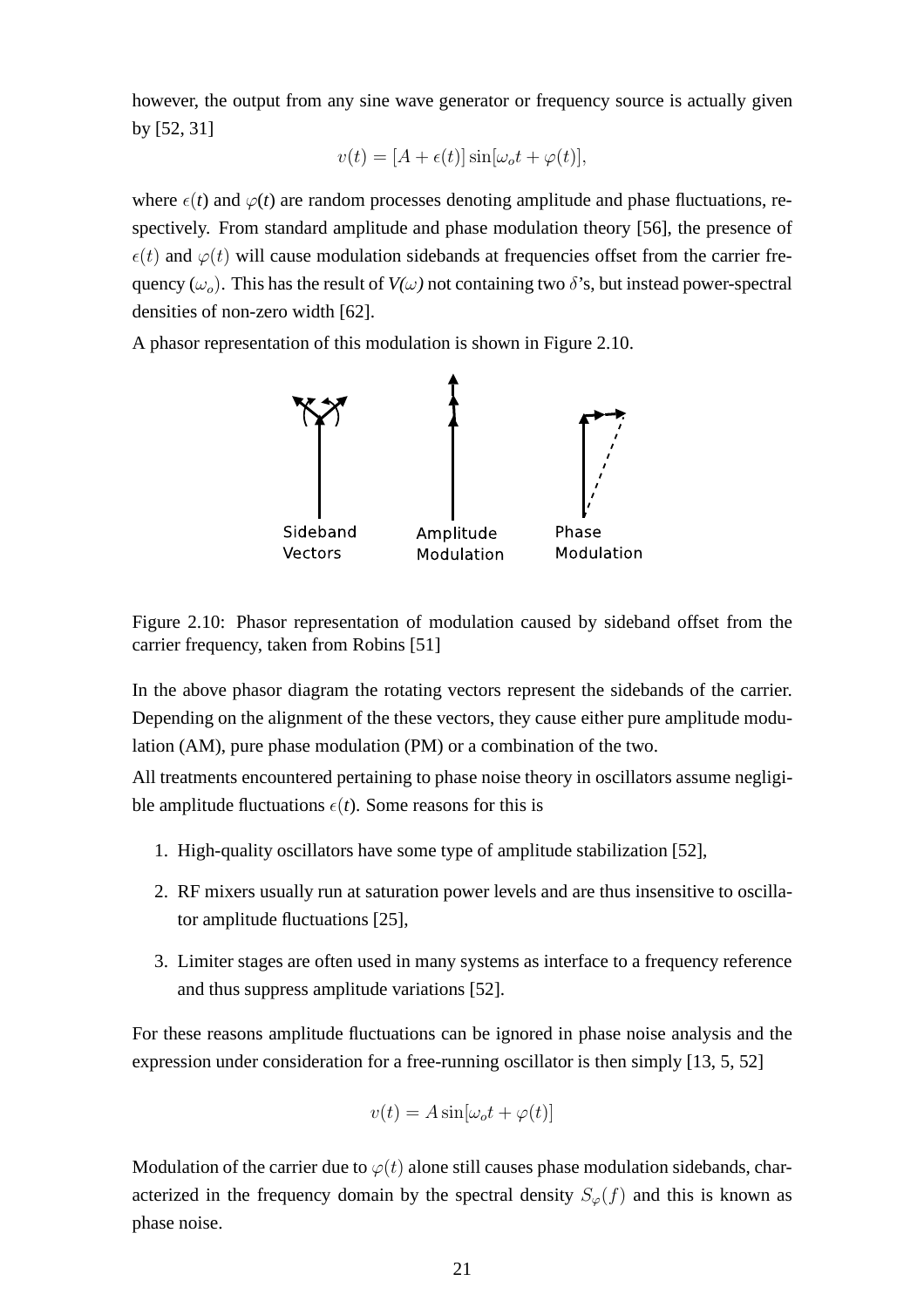Jitter and phase noise essentially refer to the same phenomenon. Jitter, however, is a time domain representation of frequency instability, whereas phase noise is only defined in the frequency domain. In the discussion to follow, the main focus will be on the frequency domain measure of frequency instability although conversion to the time domain jitter parameters will also be shown.

#### **Formal Definition of Phase Noise**

Short-term frequency instability of a signal is usually described in terms of its single sideband noise spectral density. The units of this measure is "decibels below the carrier per hertz" (dBC/Hz) and the expression is defined as [26]

$$
\mathcal{L}_{total}(\triangle \omega) = 10 \log \left( \frac{P_{sideband}(\omega_0 + \triangle \omega, 1Hz)}{P_{carrier}} \right),
$$

where  $P_{sideband}(\omega_0 + \Delta\omega, 1Hz)$  means the single sideband power at a frequency offset  $\Delta\omega$  from the carrier in a 1Hz measurement bandwidth. It must be noted that this definition includes the effect of amplitude fluctuations  $\epsilon(t)$ , but, since this is regarded as negligible in most applications,  $\mathcal{L}_{total}(\Delta\omega)$  can be seen as the pure phase noise of a signal and will henceforth be denoted  $\mathcal{L}(\triangle\omega)$ .

Grebenkemper [25] and Abidi [1] further show from phase modulation theory for small angles that

$$
\mathcal{L}(\triangle\omega) = S_{\varphi}(f)/2
$$

Allan, *et al.* [4] and Lance*, et al*. [39] confirm the above relationship and state that it only holds if  $\int_f^{\infty} S_{\varphi}(f) df \ll 1radian$ , i.e. the relationship is valid for *f* far enough from the carrier frequency. It will be seen later that spectral content close to the carrier is difficult to measure and impossible to predict exactly.

### **2.3.2 Leeson's Phase Noise Model**

Leeson [43] in 1966 was the first to derive a simple, intuitive model for the noise spectrum of a feedback resonator oscillator [1]. In his model  $\varphi(t)$  is treated as a zero-mean stationary random process that describes deviations from the ideal phase of the oscillator. Leeson claims that a basic requirement for an oscillator noise model is that it must show clearly the relationship of the power spectral density  $S_{\varphi}(\Delta\omega)$  of frequency to the known or expected noise and signal levels and resonator characteristics of the oscillator. Leeson's model gives a semi-empirical mathematical formulation for  $\mathcal{L}(\Delta\omega)$  and his original work results in a typical power spectral density of phase as shown in Figure 2.11.

Zhang, *et al*. [62], Goldberg [23], Lee, *et al.* [42] and others have added correction factors to the original Leeson equation to account for *1/f* device noise (flicker noise, discussed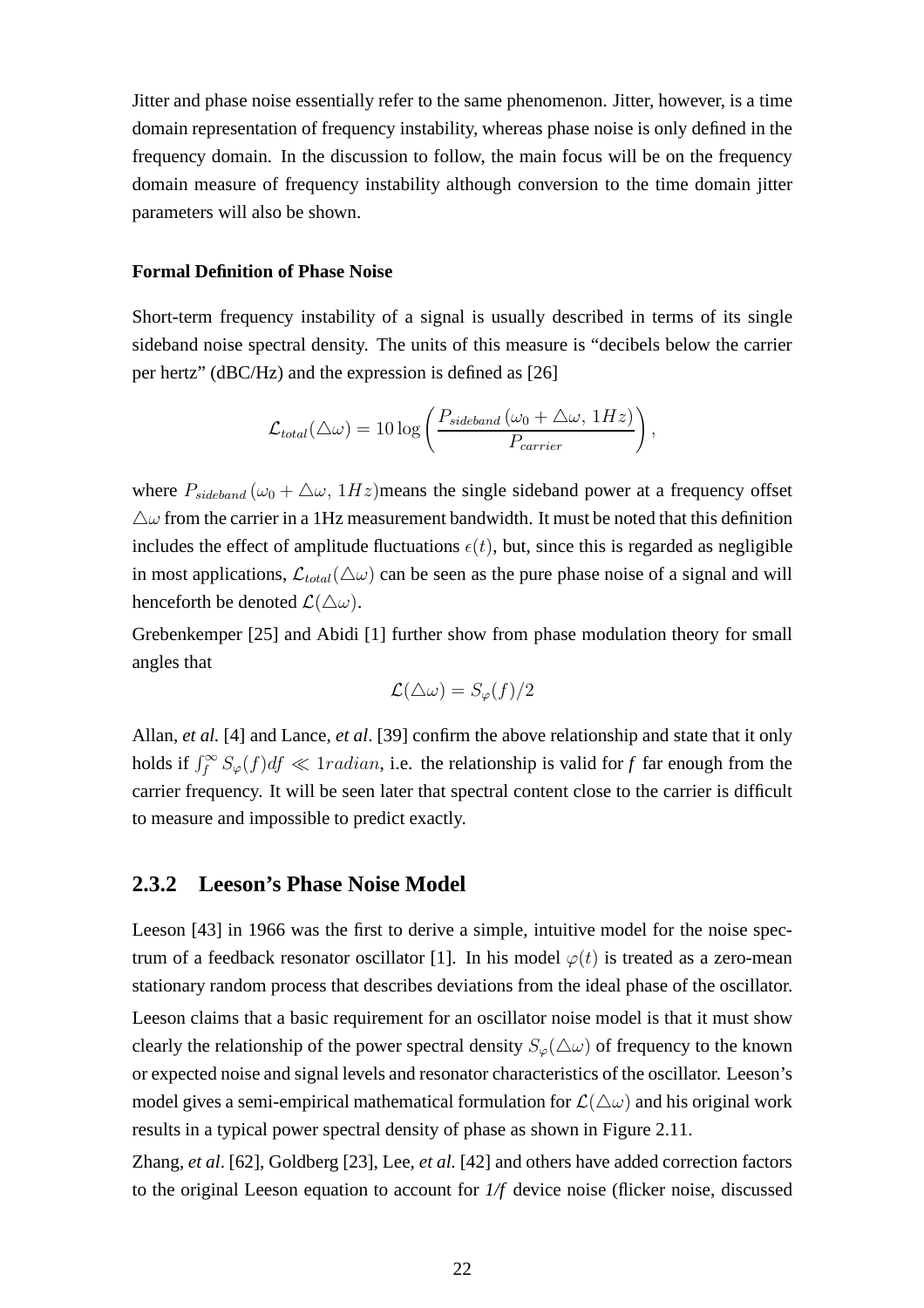

Figure 2.11: Typical power spectral density of phase as described by the Leeson phase noise model in 1966

shortly) in the oscillator. Currently, the most widely accepted formulation is

$$
\mathcal{L}(\triangle\omega) = 10 \log \left\{ \frac{2FkT_{abs}}{P_{carrier}} \cdot \left[ 1 + \left(\frac{\omega_0}{2Q\triangle\omega}\right)^2 \right] \cdot \left( 1 + \frac{\triangle\omega_{1/f^3}}{|\triangle\omega|} \right) \right\},\,
$$

where *k* is Boltzmann's constant,  $T_{abs}$  is a reference temperature, *Q* is the quality factor of the resonating device,  $P_{carrier}$  is the average power of the carrier.  $F$ , the "device excess" number" and  $\Delta \omega_{1/f^3}$  are fitting parameters that must be measured empirically.  $\Delta \omega_{1/f^3}$  is the frequency of the corner between the  $1/f^3$  and  $1/f^2$  regions as shown in Figure 2.11. Also in Figure 2.11, the Leeson model shows a  $\frac{1}{f^{\alpha}}$  power law dependency, where f is the frequency offset from the carrier and  $\alpha$  is an integer from 0 to 3. Goldberg [23] interprets the data as follows:

- 1. At frequencies close to the carrier, the noise declines at 30dB/decade frequency offset ( $\alpha = 3$ )
- 2. At the frequency given by  $\Delta \omega_{1/f^3}$ , the noise declines by 20dB/decade, i.e.  $\alpha = 2$
- 3. The noise continues to decline at 20dB/decade until it reaches a noise floor, where  $\alpha = 0$

In the following section the origins of this power law dependency will be shown and it will be seen that the noise spectrum is actually a composition of five noise processes.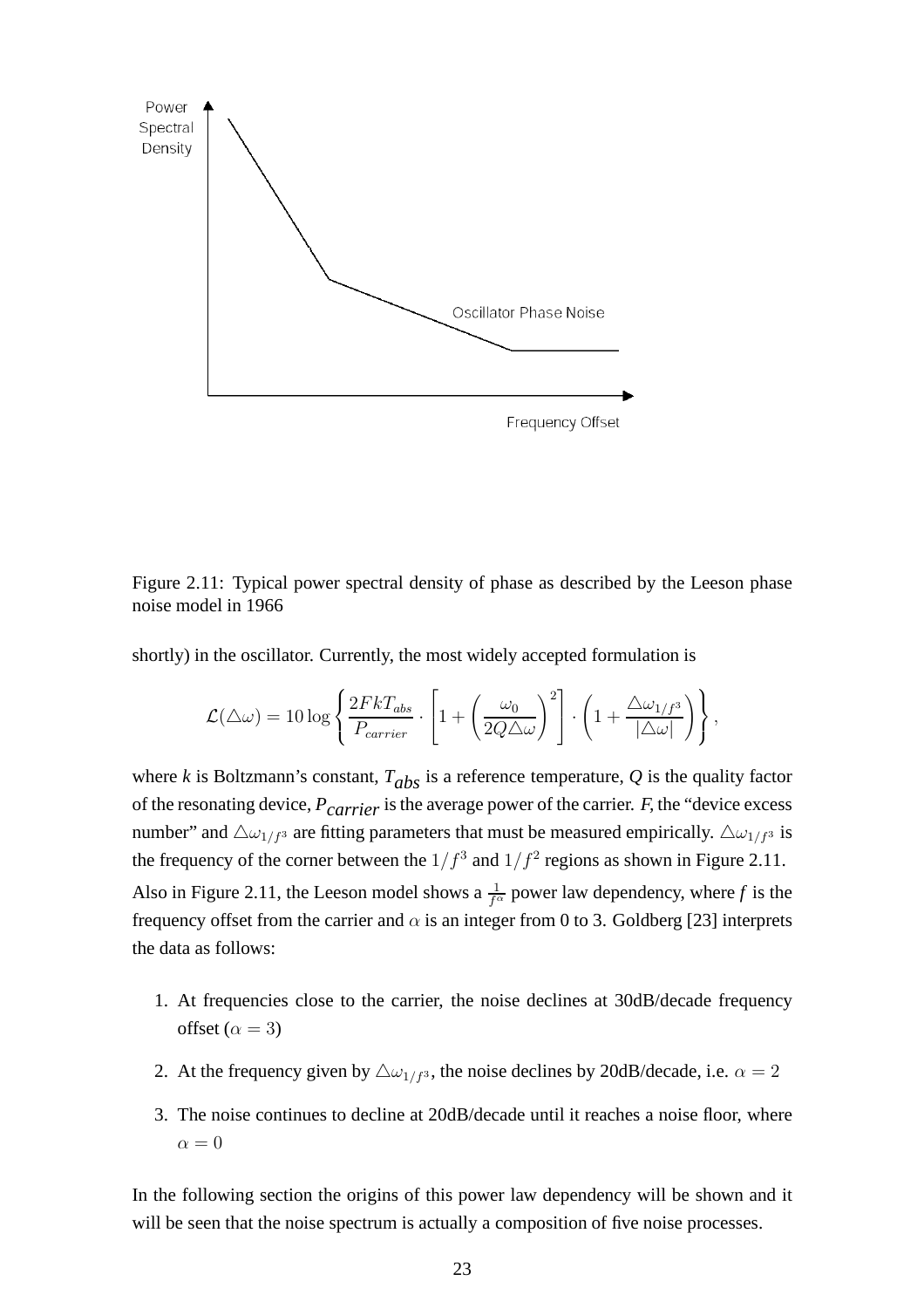### **2.3.3 Power Law Noise Processes in Oscillators**

Frequency sources contain noise that appear to be a superposition of causally generated signals and random, non-deterministic noises [39]. Many papers contained in the National Institute of Standards and Technology (NIST) Technical Note 1337 explain the typical phase noise behaviour of an oscillator as being the result of a combination of five noise processes. These noise processes are models of precision oscillator noise that produce a particular slope on a spectral density plot [31]. The noise originates at baseband and gets up-converted to sidebands close to the carrier frequency by means of the nonlinearities inherent to an oscillator.

Each process has an integer value for  $\alpha$  and has been given a name. This section will define these noise sources and attempt to explain the origin of each.

#### **a) Random Walk FM (Random Walk of Frequency)**

This noise occurs close to the carrier frequency and drops off as  $1/f<sup>4</sup>$ . It is difficult to measure. Lance, *et al.* [39] relates the noise to the oscillator's physical environment and offers factors such as mechanical shock, vibration and temperature as possible causes. Lesage, *et al.* [44], however, claims that the true origins of this noise is still not well understood. Since its origin is not well known, it is impossible to predict and is usually not included in the phase noise specification of a frequency source. Random walk FM is a source of long term frequency instability.

### **b) Flicker FM (Flicker of Frequency)**

Flicker frequency modulation subsides with a  $1/f<sup>3</sup>$  power law on a plot of  $\mathcal{L}(\Delta\omega)$ . Its presence can be attributed to the direct up-conversion of baseband  $1/f$  (or Flicker) noise which is usually present from 1Hz to about 10kHz. Howe, *et al.* [31], Hooge [29] and Robins [51] claim that the origin of 1/f noise is still largely unknown. Lance, *et al.* [39] relates the noise to the physical resonance mechanism in the active oscillator, as well as active electronic components in the device and environmental properties.

 $1/f$  noise sources and its analysis is a large topic of discussion. For a full review of the subject, the reader is referred to Hooge [29].

#### **c) White FM (White Frequency, Random Walk of Phase)**

This noise is commonly found in passive-resonator frequency standards [31, 39] and goes down on a  $\mathcal{L}(\Delta \omega)$  plot as  $1/f^2$ . Drucker [19] describes white FM as broadband noise that is shaped by the  $O$  (quality factor) of the oscillator. It arises from additive white noise sources internal to the oscillator loop [52] such as thermal noise .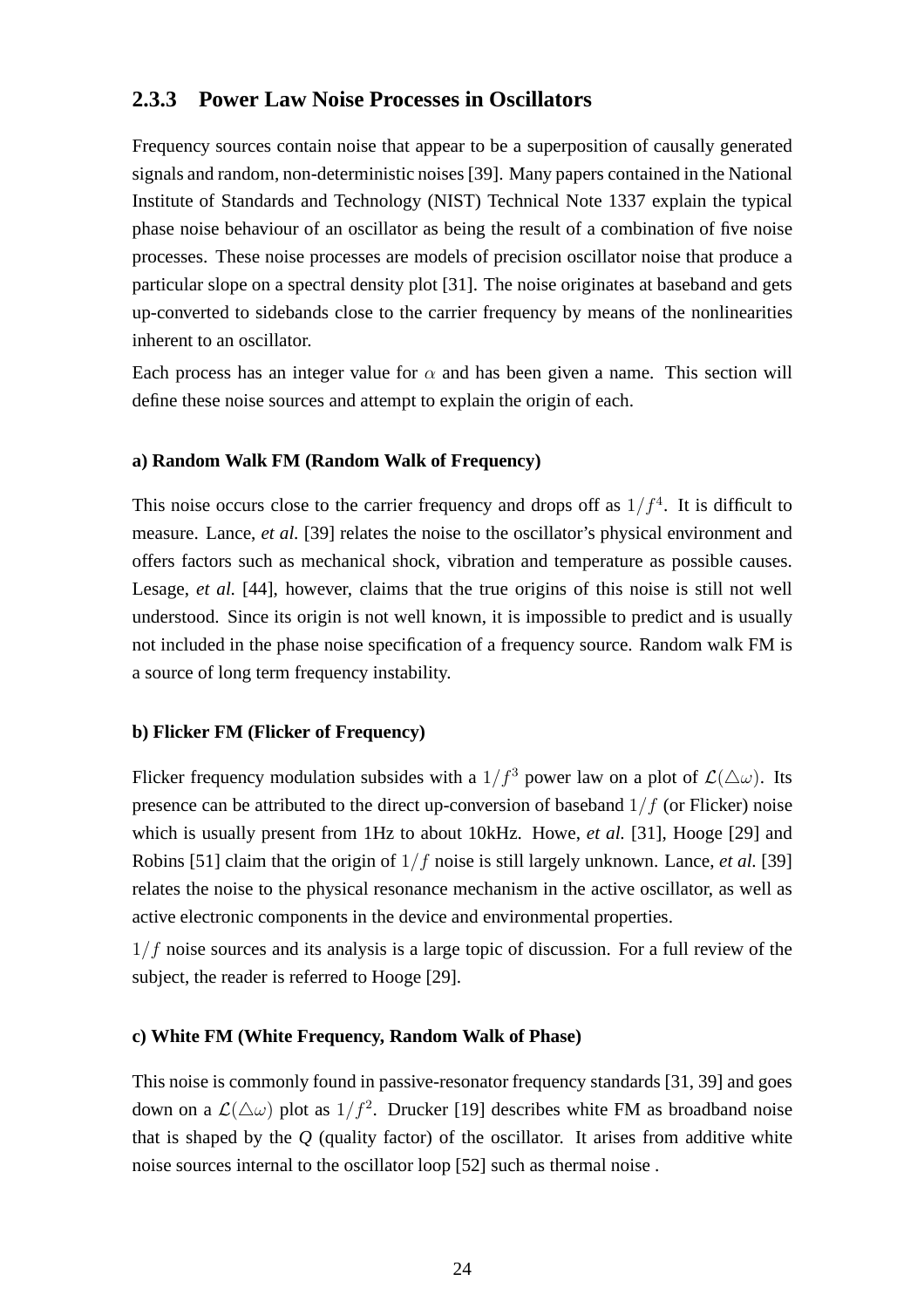#### **d) Flicker PM (Flicker Modulation of Phase)**

Flicker PM noise is usually introduced by noisy electronics and frequency multipliers, although it could also be related to the physical resonance mechanism in the oscillator [31]. This from of noise is found in the highest quality oscillators [39]. The level of Flicker PM decreases with  $1/f$  and can be reduced by careful component selection and negative feedback [52].

#### **e) White PM (White Phase)**

White PM noise has little to do with the resonance mechanism in an oscillator and is classified by Howe, *et al.* [31] as broadband phase noise. It has a flat  $(f<sup>0</sup>)$  spectrum and appears as a noise floor on a plot of  $\mathcal{L}(\triangle \omega)$ . Lance, *et al.* [39] and Howe, *et al.* [31] conclude that white PM is caused by the same sources as Flicker PM and that careful component selection can successfully reduce the level of this broadband phase noise.

#### **Combining the Noise Processes**

Shown in Figure 2.12 is a graphical depiction of the power law noise processes discussed above.



Figure 2.12: A plot of the 5 noise processes as described above

Most oscillators typically have two or three different power law slopes on a plot of  $\mathcal{L}(\Delta\omega)$ and would not have phase noise characteristics as shown in Figure 2.12 [31]. A more realistic phase noise plot is seen in Figure 2.11 , where there are only three distinct slopes and the phase noise is a combination of the five noise sources.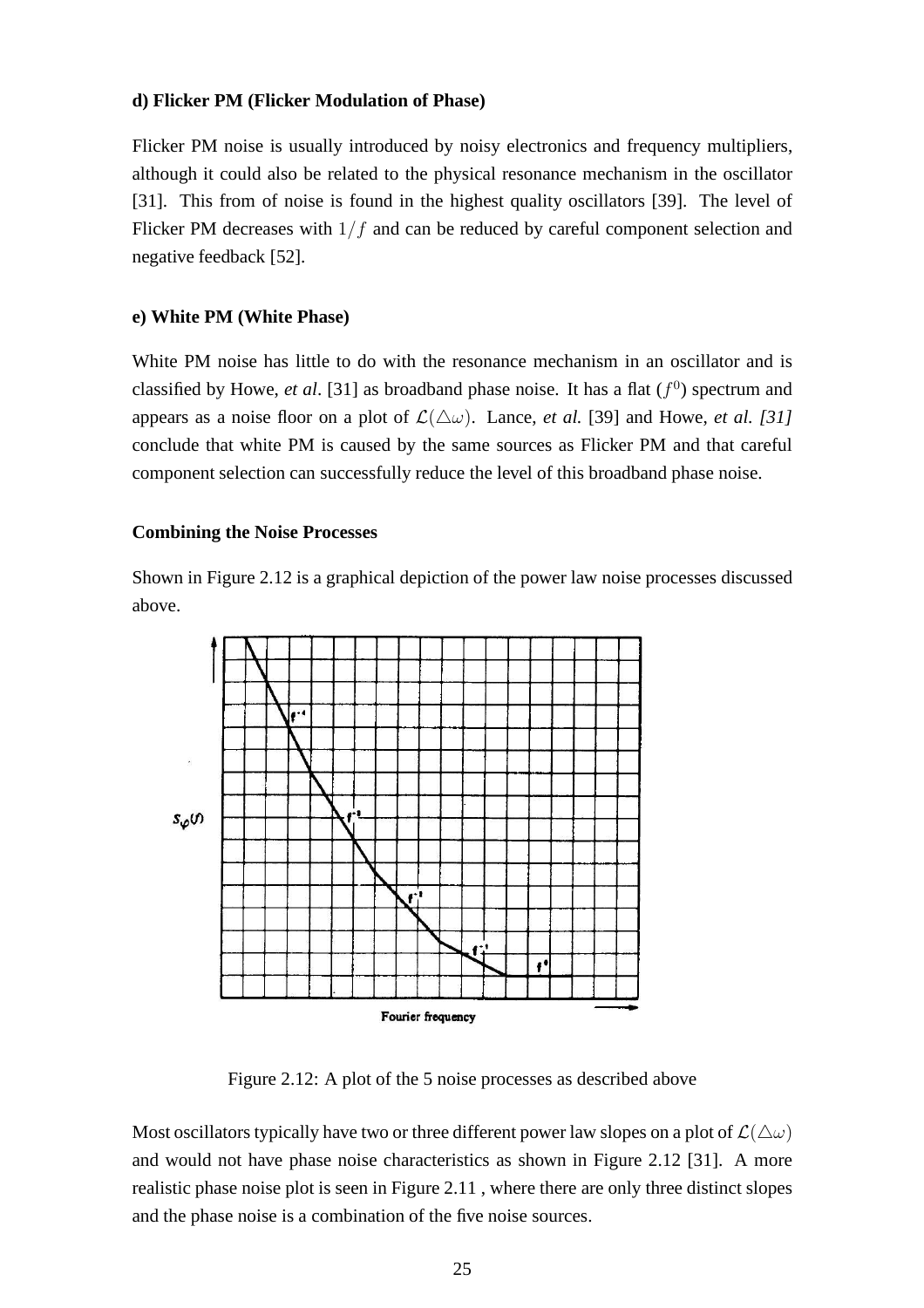#### **2.3.4 Jitter and Allan Variance**

Jitter is a statistical measure of a noisy oscillation process, i.e. each oscillation period is different due to noise-induced jitter [50]. It is the time domain representation of phase noise, which is only defined in the frequency domain. Drakhlis [18] defines jitter as the short-term non-cumulative variations of significant instants of a signal from their ideal positions in time. The variations can be ahead or behind the ideal positions. Significant instants generally refer to the zero-crossings of an oscillator output [32]. "Short-term" is commonly accepted as implying variations in frequency at a rate greater than or equal to 10Hz [14].

The two most commonly used jitter specifications are briefly discussed below, after which Allan Variance will be defined. It must be noted that there is great ambiguity in the literature about the definitions of the various jitter measures. Consequently the definitions are taken from several publications that show the most correlation.

#### **Period Jitter**

Period jitter, also called short-term jitter, compares the duration of each cycle period with that of an ideal/nominal period [13, 15]. The objective is to establish the variance in the period of a single cycle. It is the most common interpretation of jitter and it is expressed mathematically as

$$
\sigma_p^2 = \lim_{N \to \infty} \left( \frac{1}{N} \sum_{n=1}^N (\tau_n - \tau_{ave})^2 \right),
$$

where  $\tau_{ave}$  is the nominal cycle period and *N* is the number of samples taken.

#### **Cycle-to-Cycle Jitter**

This form of jitter is the most difficult to measure [15]. Cycle-to-cycle jitter is a measure of the variance of the difference in period of two adjacent sample cycles. Mathematically it is defined as [50, 51]

$$
\sigma_{cc}^{2} = \lim_{N \to \infty} \left( \frac{1}{N} \sum_{n=1}^{N} (\tau_{n+1} - \tau_n)^2 \right),
$$

where *N* is the number of samples taken and  $\tau_n$  is the period of the *n*-th cycle. Poore [50] further shows that  $\sigma_{cc}^2 = 2\sigma_p^2$  $_{p}^{2}.$ 

#### **Allan Variance**

The 'Allan Variance' was accepted by the IEEE as the recommended measure of frequency stability in the time domain in 1971 [9]. It is also widely referred to as the 'twosample variance'. Although it will not be used explicitly in any simulations to follow, its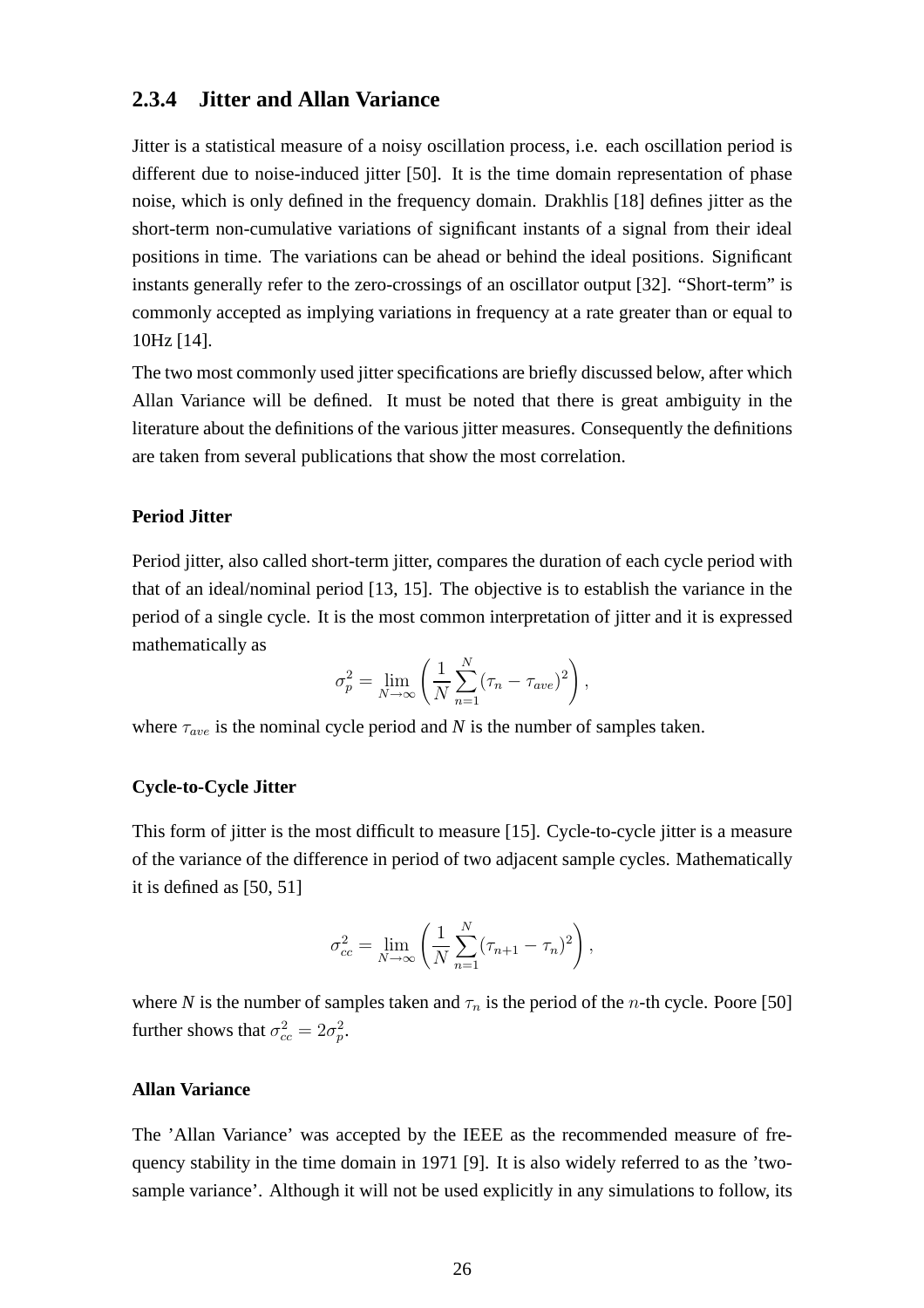discussion is required to ensure a complete account of frequency stability. The following explanation of Allan variance is taken from Howe, *et al.* [31].

It must first be understood that frequency measurements always involve two oscillators, where one of them is usually inside the measurement equipment. The fractional frequency deviation or difference of oscillator  $v_1$  with respect to a reference oscillator  $v_0$  is then defined as

$$
y(t) = \frac{v_1 - v_0}{v_0},
$$

where  $y(t)$  is a dimensionless quality. The time-deviation of an oscillator over a time *t* is then given by

$$
x(t) = \int_0^t y(t')dt'
$$

It is impossible to measure instantaneous frequency, since this would require an infinitely short sampling time from the measurement equipment. There is always some timewindow  $\tau$  over which the oscillator is observed. The average fractional frequency over time  $\tau$  is then defined as

$$
\bar{y}(t) = \frac{x(t+\tau) - x(t)}{\tau},
$$

where  $\tau$  is often called the sampling or averaging time and is determined by the gate time of the measurement equipment (usually a frequency counter).

A logical way to extract the statistical properties of  $\bar{y}(t)$  would be to calculate its variance and standard deviation. Howe, *et al.* [31], Stein [54] and others show, however, that these statistical properties increase as the number of measured data points increase when nonwhite noise sources are present in the oscillator. In Section 2.3.3 it was seen that flicker noise also modulates the oscillation frequency and hence traditional statistical measures are of no value, as it depends on the number of sample points. For this reason the Allan variance was proposed and is mathematically expressed as [52]

$$
\sigma_y^2(\tau) = \frac{1}{2(M-1)} \sum_{k=1}^{M-1} (\bar{y}_{k+1} - \bar{y}_k)^2,
$$

where *M* is the number of sample points and  $\tau$  is the gate time of the measurement equipment. Note that the Allan variance assumes zero dead-time. Dead-time is caused by time-delays due to processing in the measurement equipment that, in turn, causes information of the oscillator signal to be lost.

## **2.3.5 Conversion Between Frequency and Time Domain Measures of Frequency Stability**

It will be seen later in this report that it is easier to incorporate frequency instability in a system simulation by using time domain measures (jitter, Allan variance) rather than the phase noise specification  $\mathcal{L}(\Delta\omega)$  in the frequency domain. For this reason it is necessary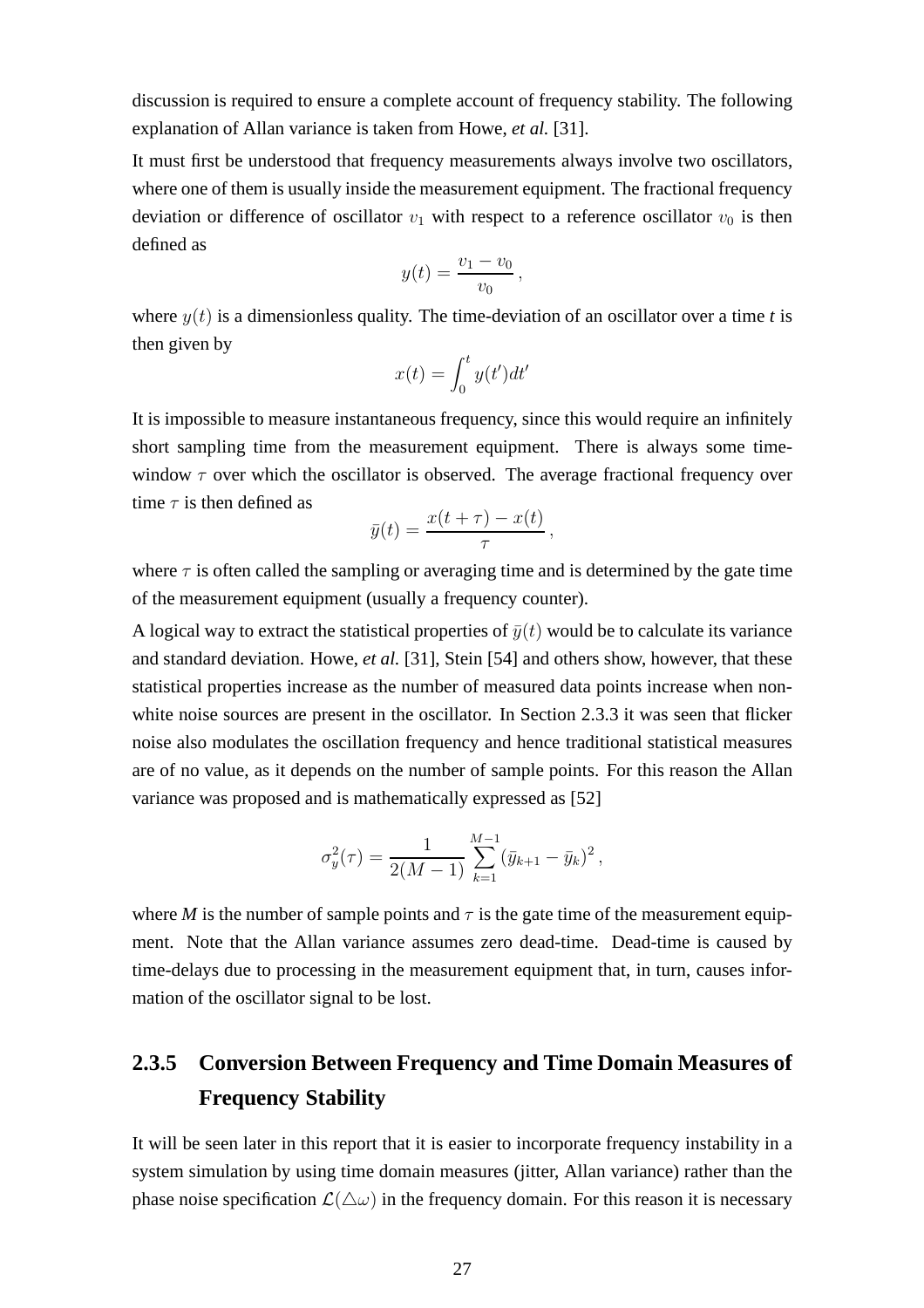to be able to convert from the phase noise spectrum of an oscillator to the desired timedomain equivalent of instability.

Converting from the time domain to  $\mathcal{L}(\Delta \omega)$  is not a trivial task and many papers claim that it cannot be done. McFerran [46] says that time-domain data does not contain enough information to reconstruct the power spectral density of an oscillator exactly, although it can be approximated by a conversion table using the power-law model discussed previously. There are , however, papers that show attempts to do this conversion, most notably Hajimiri, *et al.* [27], Demir, *et al. [17]* and Zanchi, *et al.* [61], but it is beyond the scope of this paper.

Converting from phase noise to jitter basically involves integration of the phase noise plot  $\mathcal{L}(\Delta\omega)$ . The bandwidth of integration is an important factor in the phase noise conversion, since it directly influences the calculated jitter-number. The system in which the phase noise specification is being used must therefor be examined to establish an upper frequency limit for the integration.

#### **Phase Noise to Jitter Conversion**

As mentioned, jitter is calculated from a phase noise plot by integration. Various papers describe this process, with slight differences between them. This explanation is taken from Adler [2] and Fordahl [20]. The method was verified by comparing the result calculated from a phase noise specification of an oscillator with the jitter spec. An example calculation is shown in Appendix A

The first step is to identify the power-law slopes  $(\frac{1}{f^a})$  and their respective positions in the plot of  $\mathcal{L}(\Delta\omega)$ . The phase noise value (in dBC) at the lower offset frequency corner of each of these slopes is then converted to noise power in watts. This value is multiplied by the area under that particular part of the curve, calculated by integration. That is

$$
P = p_{watts} \times \int_{f_{low}}^{f_{hi}} \mathcal{L}(f) df
$$

The contribution from each part of the curve is then summed to produce the equivalent sideband power at the maximum frequency of integration. Mathematically, this is expressed as

$$
P_{total} = P_1 + P_2 + P_3 + \dots + P_n
$$

where  $P_n$  is the last unique slope in the phase noise plot.

Next  $P_{total}$  is converted back to dBm and the quantity,  $P_{dBm}$  is known as equivalent sideband level of the integrated phase noise. The calculated sideband is treated as small-index phase modulation, which allows one to calculate the phase deviation. Jitter can be expressed in various units. RMS Jitter in degrees is given by

$$
J_{degrees} = \frac{360}{2\pi} \times 10^{\frac{P_{dBm}}{20}}
$$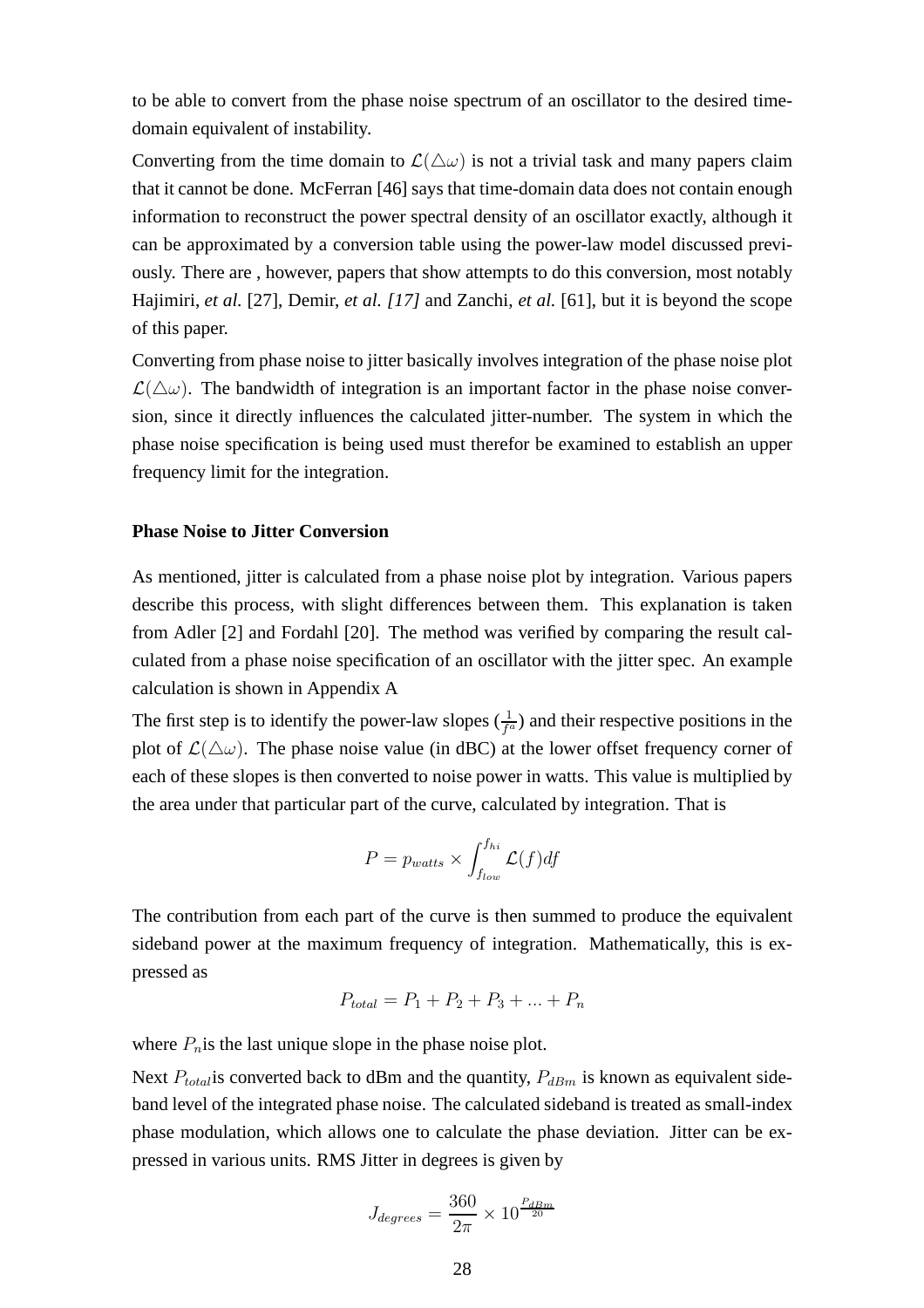Similarly, the RMS jitter can be calculated in seconds. For an oscillator of frequency *f* this is given by

$$
J_{seconds} = \frac{J_{degrees}}{f \times 360}
$$

An example of this calculation can be found in Appendix A where the phase noise curve of a real oscillator is used to show that the calculated jitter value matches that of the oscillator specification.

## **2.4 Effect of Phase Noise and Amplitude and Phase Errors on Radar System**

This section will demonstrate the success of perfect cancellation, as well as the effects of the various imperfections discussed thus far in this chapter, by means of simulation. The simulation was originally developed by Langman [40] for use in his thesis. Modifications were made to the software to accommodate phase noise and amplitude and phase errors.

The output of the simulation is in the form of radar range profiles and it will be seen that the signal quality deteriorates as each of these errors are introduced. The simulation merely serves to show that the imperfections do indeed affect the signal quality negatively and should not be seen as a quantitative attempt. The errors, however, are realistic in magnitude and can be reasonably expected in the radar system.

The final part of the simulation will show that when all these errors are present, the range profile deteriorates to the point where it is difficult to distinguish between detected targets and noise.

#### **2.4.1 Perfect Cancellation**

For the purpose of this simulation the leakage signal (to be cancelled) is modelled as a "large target" at close range. The first two profiles show that a small target that is close to the radar can be masked by this feedthrough signal (Figure 2.13). After perfect cancellation and amplification, the small target at close range is visible (Figure 2.14).

The range profile of Figure 2.13 indicates that there is only one detected target at 6 meters. The large return at virtually zero-range is the leakage signal. After perfect cancellation, however, it is seen that there are in fact two targets, one of them being masked by the leakage signal prior to cancellation.

The profile of Figure 2.14 clearly shows the presence of a second target at a range of 0.5m. It has been established that perfect cancellation will be impossible, though, so the following sections show the effects of imperfect cancellation.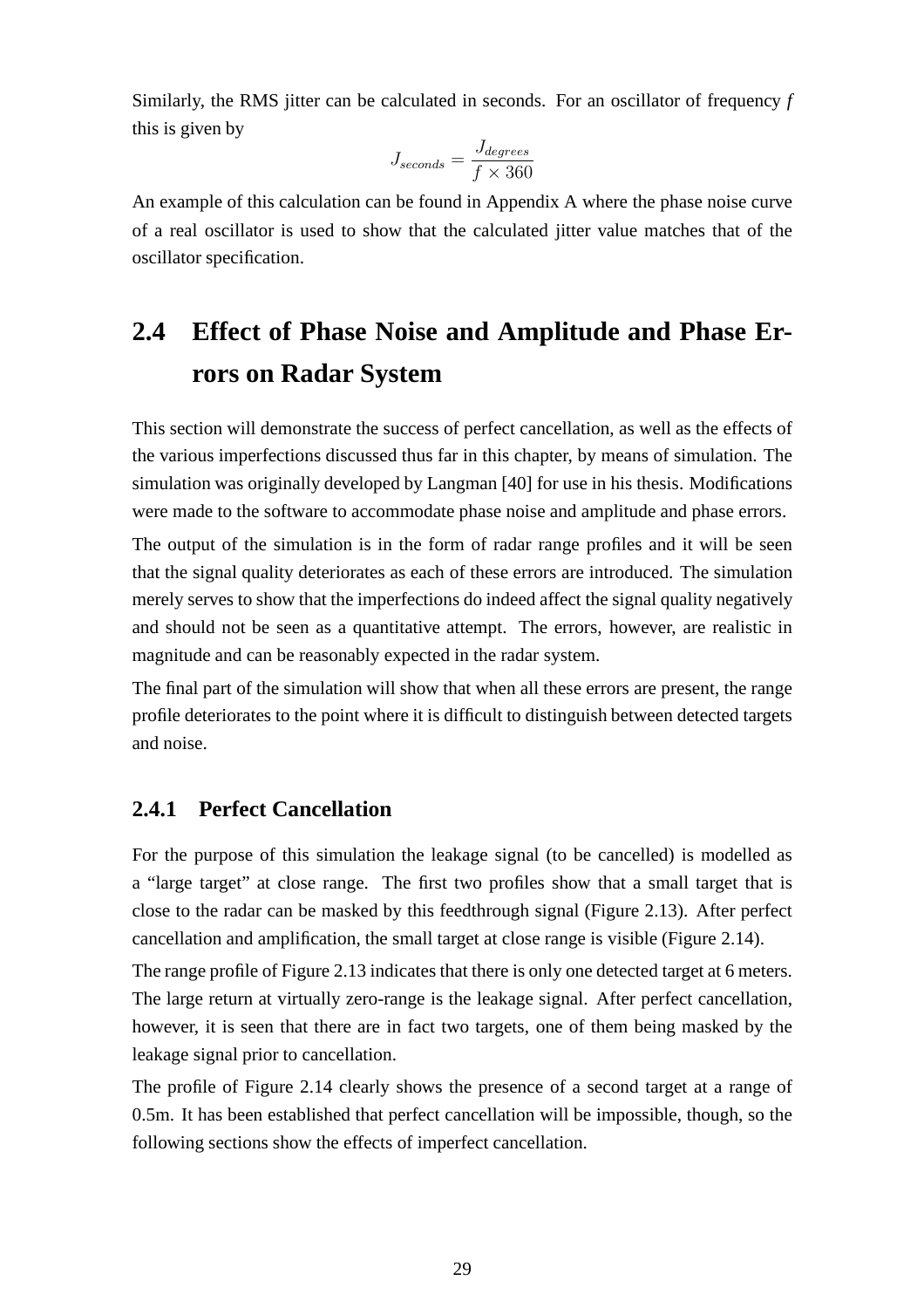

Figure 2.13: Feedthrough signal creates the appearance of only a single target



Figure 2.14: After cancellation and amplification, two targets are visible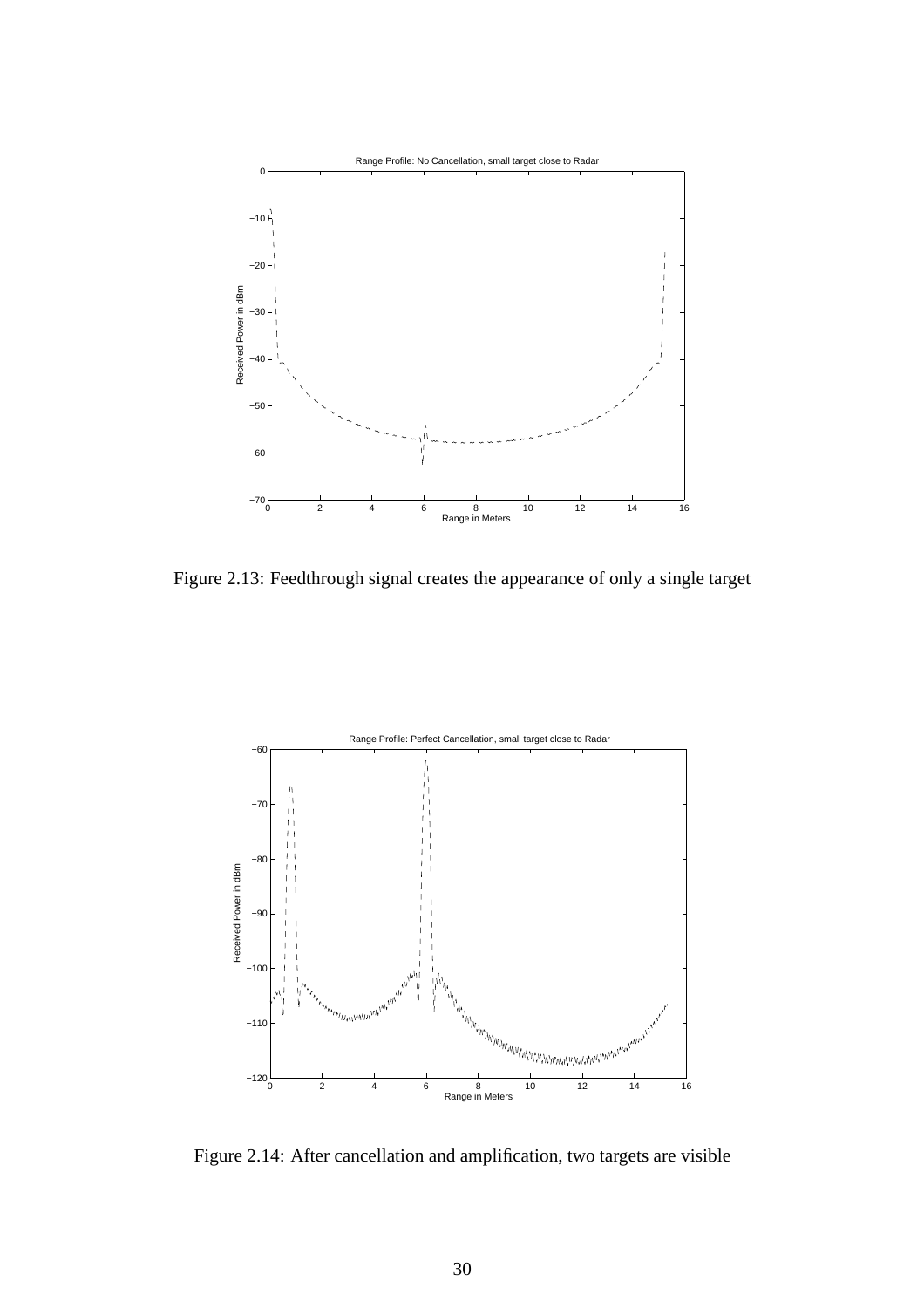## **2.4.2 Effect of Phase and Amplitude Errors in the Cancellation Signal**

Figures 2.15 and 2.16 show the effects of amplitude and phase differences between the leakage signal and the generated cancellation signal, respectively. There are two targets in the simulation. The amplitude offsets can be attributed to quantization errors in the DDS, as well as incorrect calibration of the cancellation system.



Figure 2.15: Range profile showing the deterioration in Signal-to-Noise ratio due to amplitude error

As can be seen in Figure 2.15, the noise floor of the range profile has increased and, although still visible, the targets are smaller in relative amplitude compared to Figure 2.14*.* Next, amplitude error is made zero and small random phase offsets between the leakage signal and the cancellation signal are introduced.

Once again, it is seen in Figure 2.16 that phase errors heighten the noise floor and thus decrease the SNR. These offsets will occur if the cancellation module is not properly calibrated.

## **2.4.3 Effect of Phase Noise in Transmit, Receive and Cancellation Synthesizers**

As mentioned before, phase noise is present in all frequency sources. In the following simulation phase noise is first introduced in the transmit and receive synthesizers, and then also in the cancellation signal. Note that the phase noise plot of the actual oscillator in the system was integrated using the method above to obtain a jitter estimation. The calculation showed that a period jitter of  $0.059^{\circ}$ RMS can be expected in the transmit,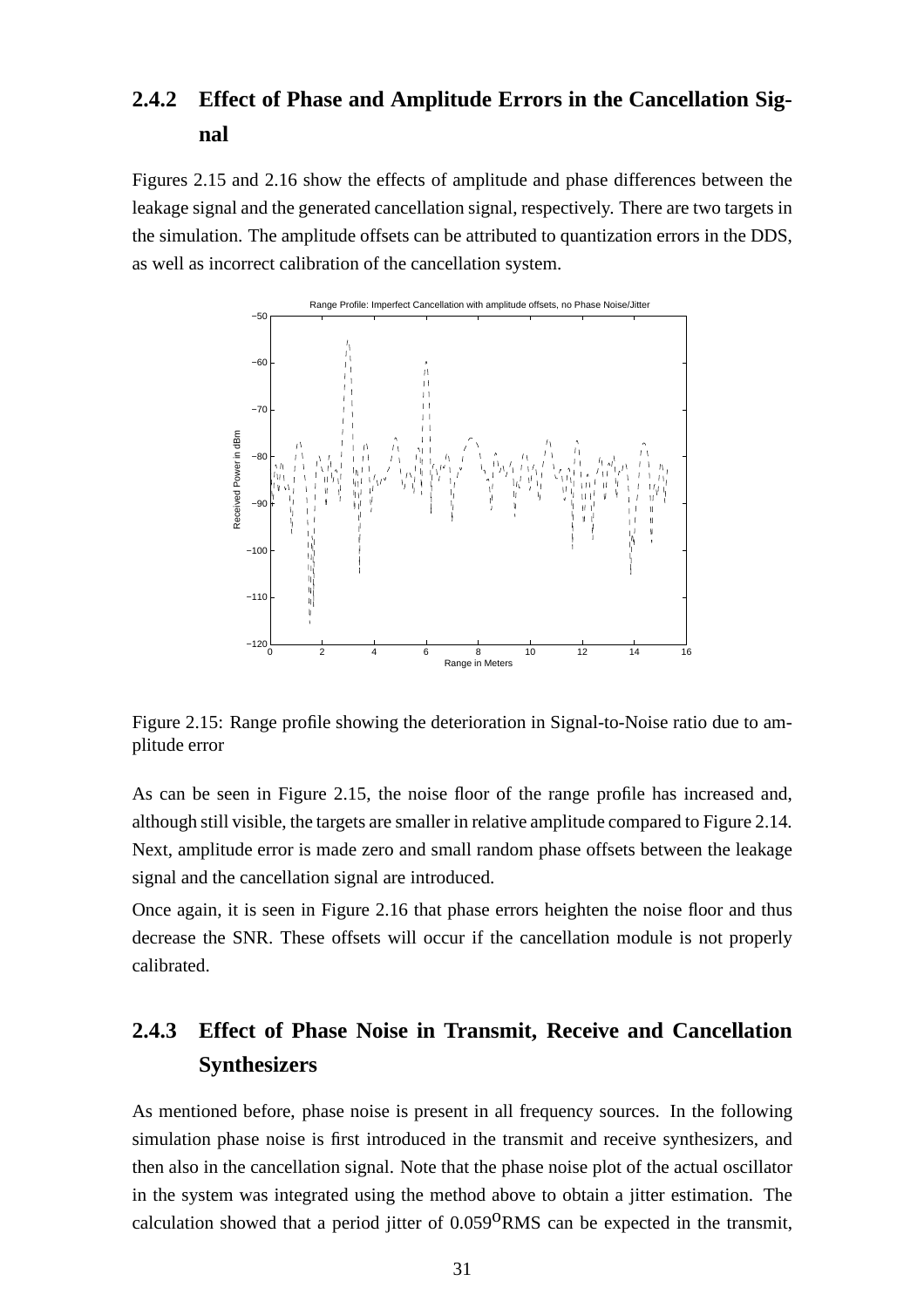

Figure 2.16: Range profile showing the effect of random phase errors between the leakage and cancellation signals on the radar signal quality

receive and cancellation signals. This jitter number was then used in the simulation to ensure realistic performance. An example of this calculation can be found in Appendix A.

Shown in Figure 2.17 is the effect of adding jitter to the transmit and receive synthesizers. As with phase and amplitude errors, phase noise lowers the signal quality by adding noise into the system. Adding phase noise to the cancellation signal as well, produces a range profile as shown in Figure 2.18.

The range profile shows quite a dramatic increase in the noise level. Although the targets are still higher in amplitude, spikes that could be mistakenly interpreted as smaller targets are beginning to surface.

#### **2.4.4 Combined Effect of All Sources of Error on the Radar Signal**

In this final simulation, all the aforementioned sources of error are combined to show the total effect. Consider the range profile shown in Figure 2.19.

Phase offset was set to  $0.4^{\circ}$ , 14-bit amplitude quantization was used and period jitter was given as  $0.059^{\circ}$ RMS. The range profile has now deteriorated to a point where there are noisy spikes that exceed the amplitude of the smaller second target. If multiple radar scans are done, the data could be integrated and the quality will improve. The simulation does, however, show that careful design and accurate calibration will be required in order to minimize the errors and hence to successfully cancel the leakage signal.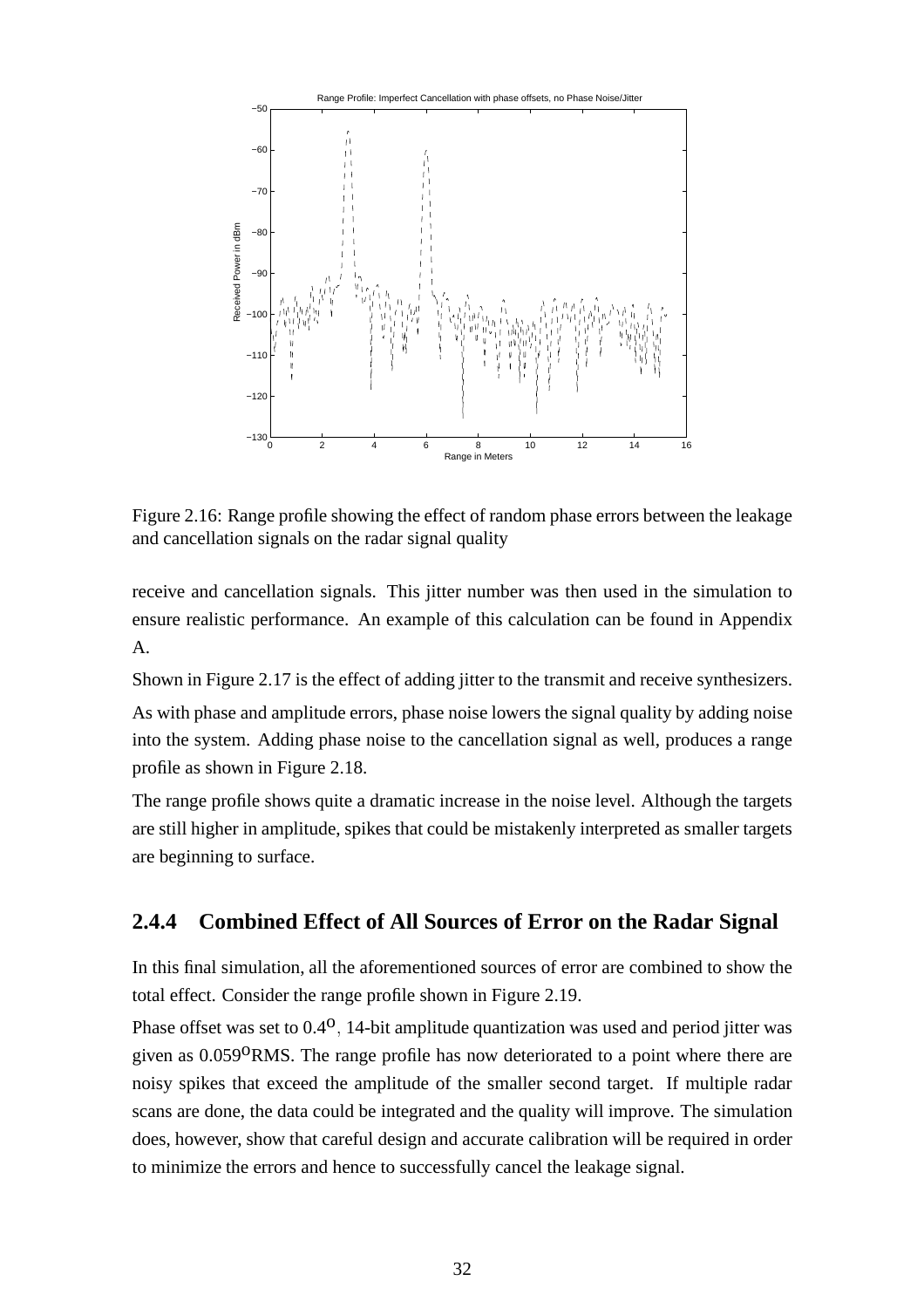

Figure 2.17: The effect of phase noise in the transmit and receive synthesizers on the radar signal. Cancellation signal is assumed to be perfect



Figure 2.18: The radar range profile when phase noise is added to the transmit, receive and cancellation synthesizers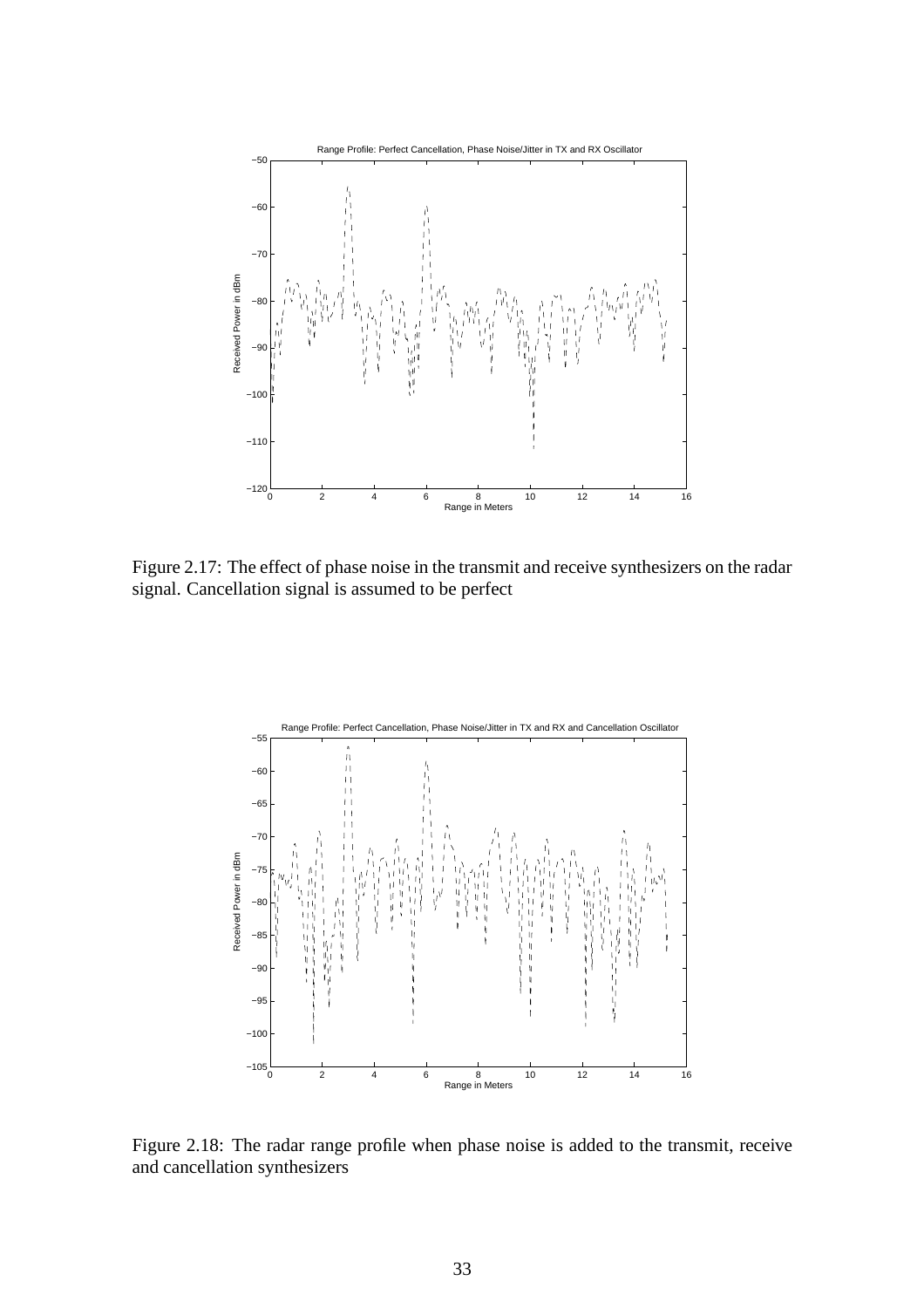

Figure 2.19: Range profile showing the combined effect of all the sources of error

### **2.5 Review of Chapter 2**

In this chapter IF Cancellation was defined in the context of this dissertation. It was seen that the directly coupled signal can be subtracted/cancelled by recreating the signal with a  $180^{\circ}$  phase difference and adding it to the total received radar signal.

Simulations in Section 2.1 showed that by cancelling the leakage signal, fewer stacks (shorter integration period) would be needed to detect a true target. The dynamic range of the system would be increased, since the entire input range of the ADC (which captures the data) can be used productively. Phase noise, as well as phase and amplitude errors were identified as the main sources of error in the cancellation process.

Direct Digital Synthesis (DDS) was identified as the synthesis technique that would generate the cancellation signal, since it offers fine control of phase. The DDS architecture was explained and it was shown that amplitude quantization and phase truncation are sources of spurious signal generation in the DDS output spectrum. A simulation indicated that no gain in signal-to-noise ratio is achieved by having more amplitude than phase bits and *vice versa.*

Frequency instability as a source of error was discussed next. Phase noise and jitter are the most common ways of quantifying small variations in frequency in the frequency and time-domain, respectively. A method for converting between the two measures was shown.

In the final part of the chapter the effects of the various imperfections in the cancellation process were shown by simulation. It was found that phase and amplitude errors as well as phase noise in the various synthesizers in the system caused deterioration in the returned signal quality and hence in the radar range profile. The simulation was not intended to be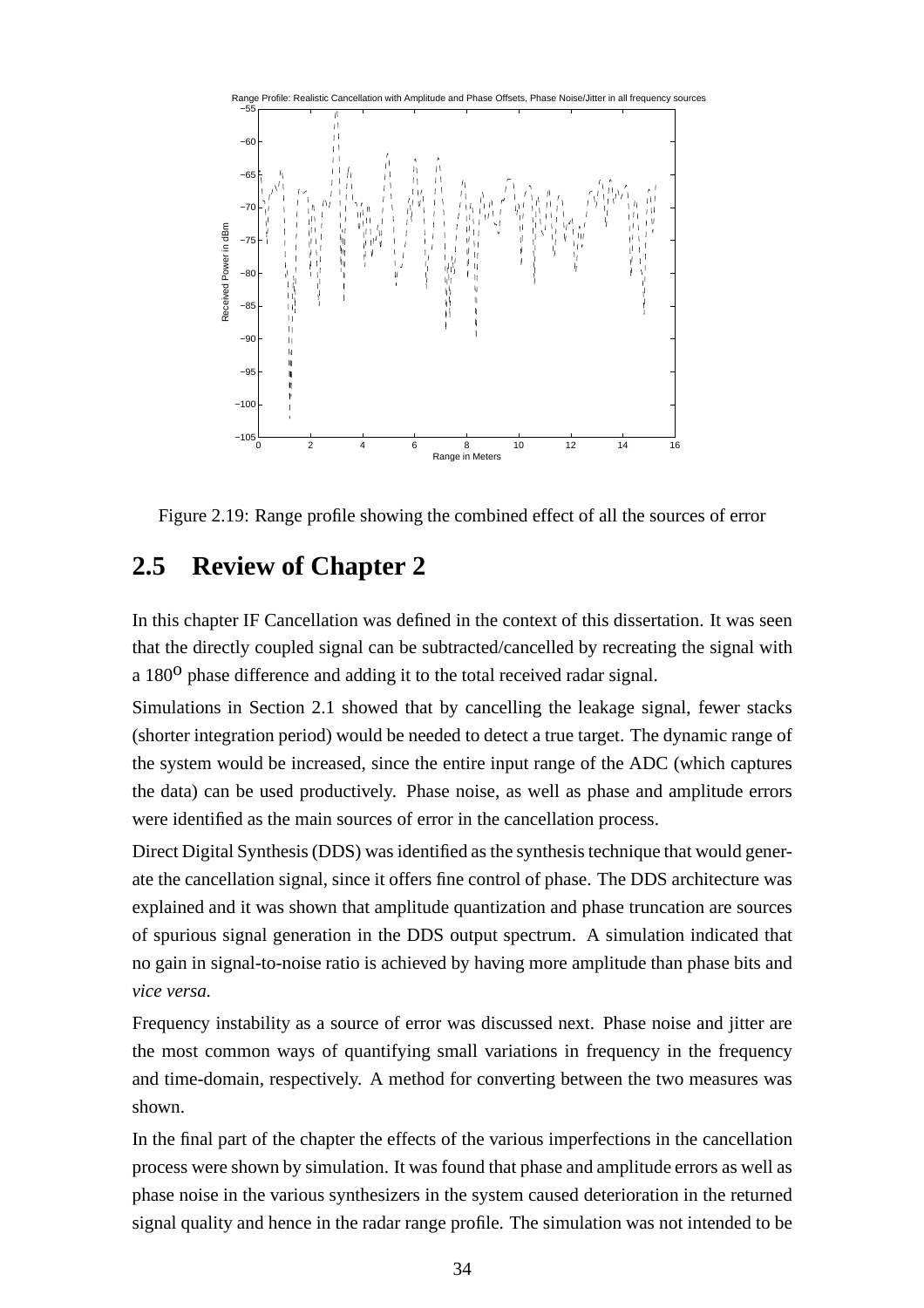quantitative, but rather to show the effect of these imperfections.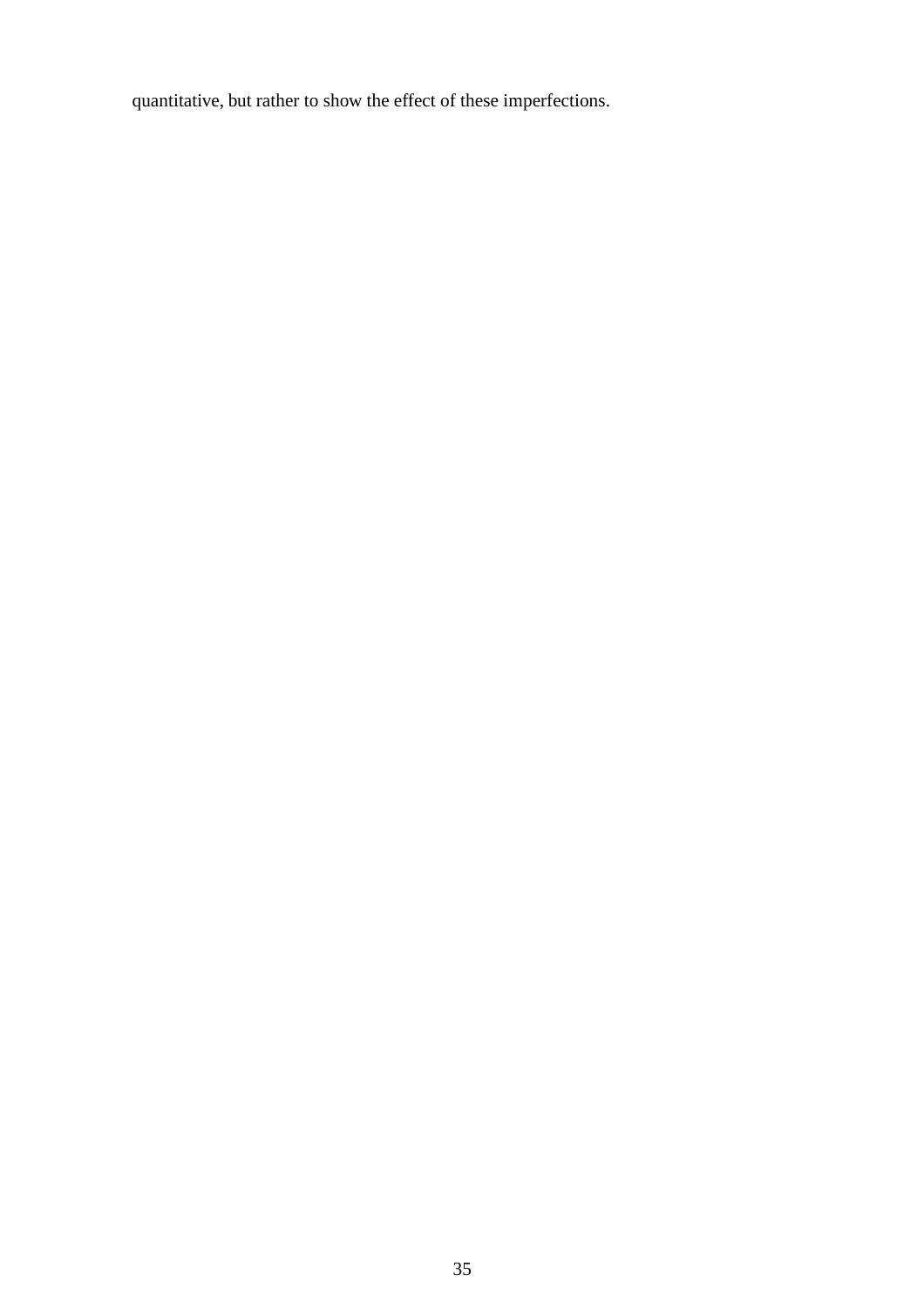## **Chapter 3**

# **Simulation of the IF Cancellation Module**

In Chapter 3, a model for the IF Cancellation Module is developed. The objective of the model is to create a simulation of the system which will show the effects of phase noise and quantization in the DDS and IF signals on the cancellation process.

The model includes the RF stage of the radar system. The transmitted signal is mixed with a receive signal and bandpass filtered to produce the system IF. The transmit and receive signals both contain phase noise, but the noise is largely correlated.

The cancellation signal is then generated, using exactly the same architecture as a real DDS would. The quantized DDS signal is filtered and added to the IF. The simulation shows the effects of phase noise in both the IF and the cancellation signal at various bit resolutions for the DDS. An important result is that there is no improvement in cancellation at relatively high levels of phase noise if the DDS output resolution is increased beyond 10 bits.

The main shortcoming in the simulation is the modelling of the IF bandpass filter. This could not be modelled accurately, since the MatLab filters are difficult to edit. After some experimentation, the results seem promising, however.

## **3.1 Simulation Model**

The MatLab simulation of the system is based on the block diagram shown in Figure 3.1. The code used to realize this model is included on the attached compact disc named Appendix B in the file 'if\_canc.m'.

TX and RX denote the transmit and receive signals, respectively. A function was written that takes the following input parameters:

- 1. Number of cycles for simulation
- 2. Number of samples per TX cycle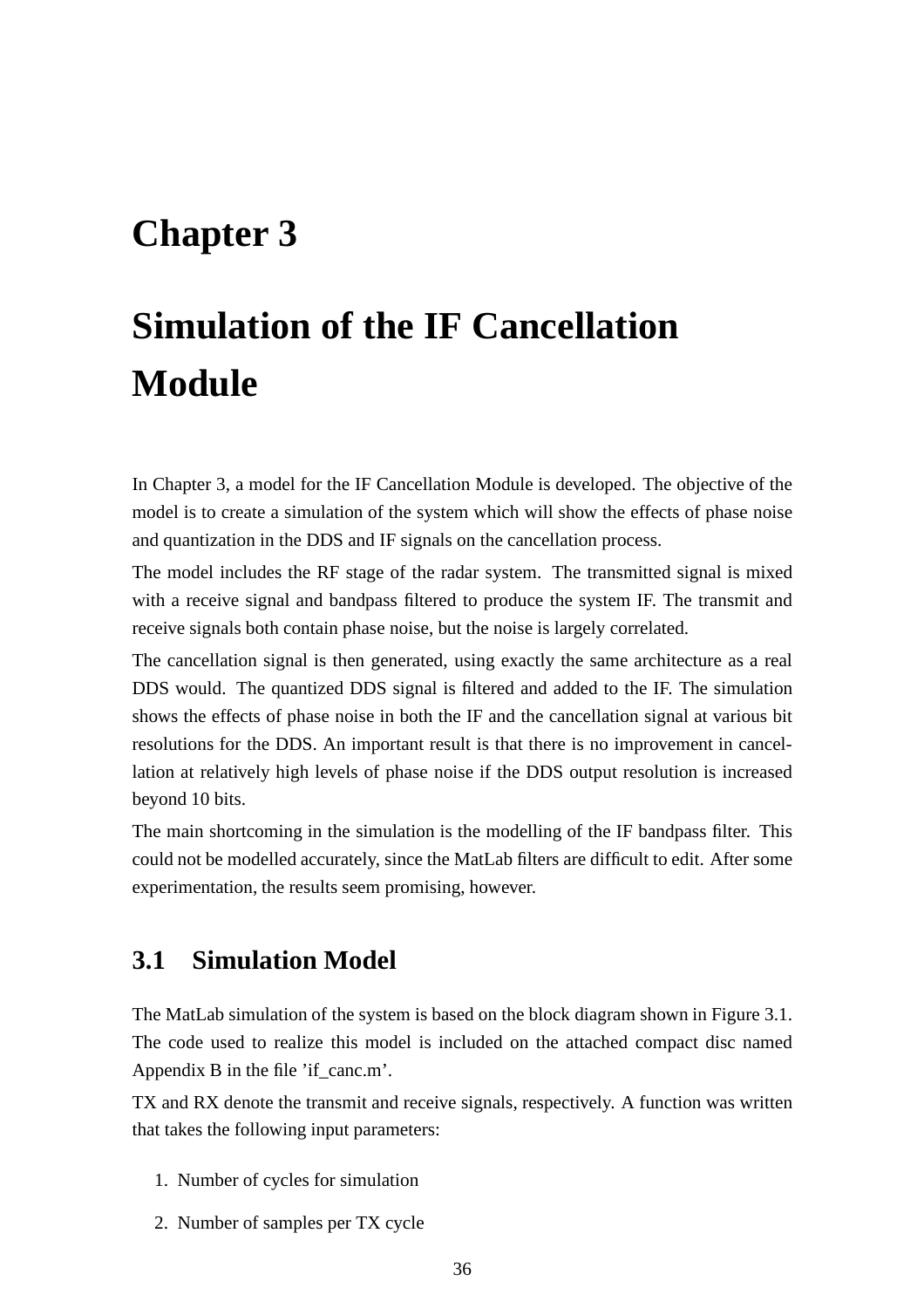

Figure 3.1: Simulation System Block Diagram

- 3. Transmit Frequency
- 4. Intermediate Frequency
- 5. Jitter (in RMS radians) of the TX and RX synthesizer
- 6. Clock Jitter in the cancellation signal.
- 7. Output precision (in bits) of the DDS.

The output of the function is the RMS error after subtraction of the cancellation signal from the IF signal.

## **3.2 Simulation Parameters**

A large enough number of cycles needs to be specified to allow time for the filters to settle. It was observed that at least 2000 cycles of the TX signal was required to get stable results at IF, with 20 samples taken per TX cycle. The TX frequency was chosen to be 200MHz and the IF is 2MHz. This implies an RX frequency of 202MHz.

#### **Jitter and Phase Noise**

It is standard practice by clock source manufacturers to specify frequency stability in terms of phase noise. Since the system is simulated in the time domain, the phase noise characteristics (frequency domain) of the oscillators need to be converted to their time domain equivalent, namely period jitter.

The method described by Adler [2] was used to calculate the jitter for the TX and RX synthesizers from its phase noise curves, which were calculated using SimPLL [8]. The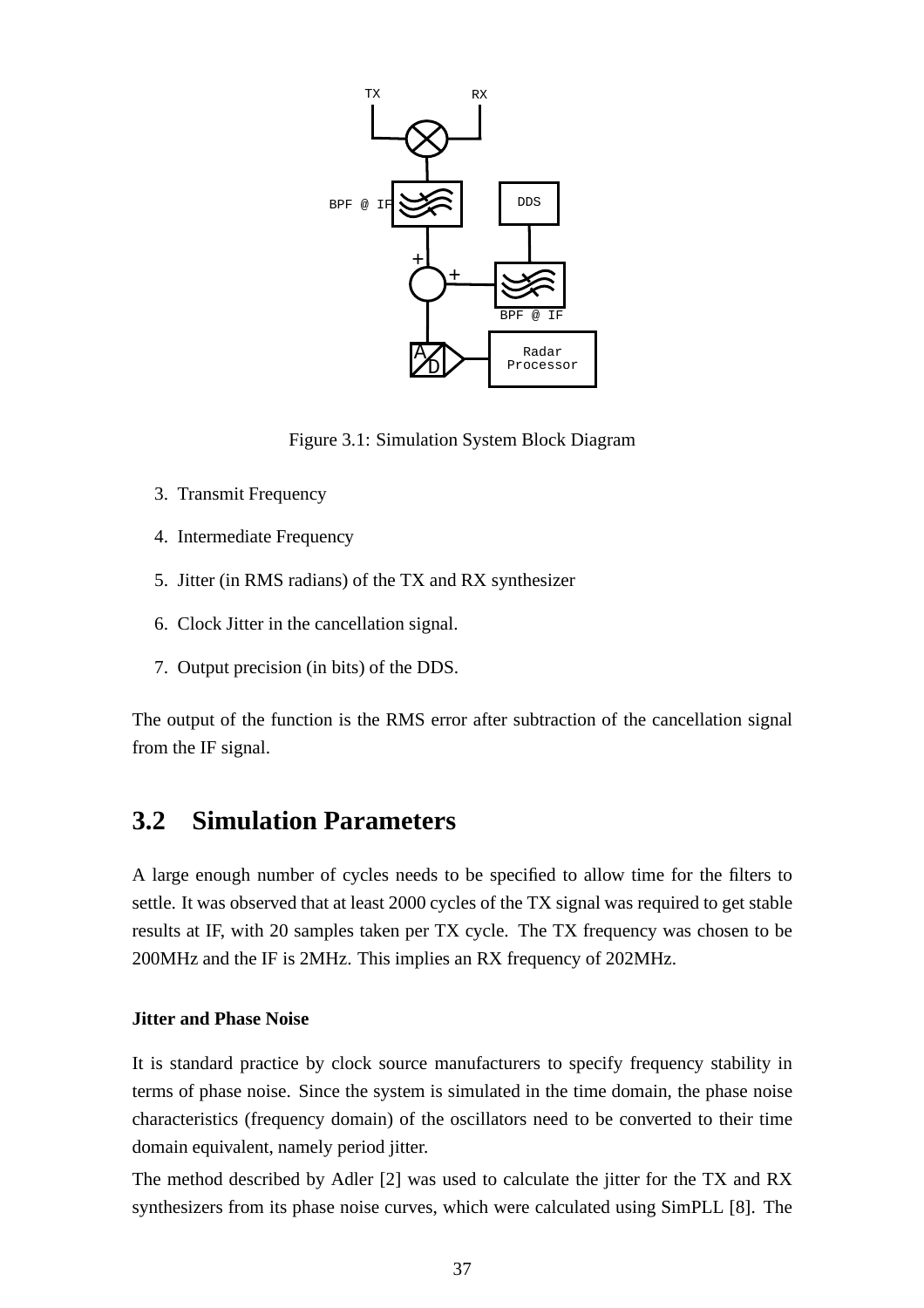file 'simulation.pll' on the compact disc named Appendix B contains the simulation parameters.

The same method was used in calculating the DDS jitter, which is directly obtainable from the system clock phase noise specification. A range of jitter values around those calculated was used for both parameters to determine the effect of increasing and decreasing phase noise in the system.

#### **DAC Output Precision**

Output precisions of 8, 10, 12, 14 and 16 bits were used to determine the effect of quantization noise. These values were chosen since they are standard for Digital-to-Analogue Converters (DAC).

### **3.3 Operation of Simulation**

The TX and RX signals are generated using the parameters specified above and mixed, yielding

$$
v(t) = \cos(2\pi f_{RX}t + \phi(t)) \times \cos(2\pi f_{X}t + \phi(t))
$$
  
=  $\frac{1}{2}\cos(2\pi f_{IF}t + \phi_{1}(t)) - \frac{1}{2}\cos(2\pi (2f_{RX} + f_{IF})t + \phi_{1}(t)),$ 

where  $\phi_n(t)$  is the jitter function derived from the phase noise curve. In the simulation this is modelled by discrete random numbers with a Gaussian distribution of zero mean and standard deviation calculated as described in the above section. This seems to be the standard way of defining jitter parameters [50].

Now the signal is filtered with a bandpass filter at  $f_{IF}$  (i.e. 2MHz) with a bandwidth of 100kHz. If the filter response is given by  $h(t)$ , then this operation results in

$$
v_{IF}(t) = v(t) \otimes h(t)
$$

$$
\approx \frac{1}{2} \cos(2\pi f_{IF}t + \phi_2(t))
$$

Next, the signal is sampled at 4 samples per cycle with 16 bit precision. The samples are taken at the zero-crossings and at its maximum and minimum values. That is

$$
[v] = \left[\cos(\phi_1), \cos(\frac{\pi}{2} + \phi_2), \cos(\pi + \phi_3), \cos(\frac{3\pi}{2} + \phi_4)\right]_{16},
$$

where the square brackets denote quantization and  $\phi_n$  refers to offsets from the ideal values due to phase noise. These samples are then output by the DDS at bit precisions ranging from 8 to 16 and filtered with an identical bandpass filter. Assuming the phases of the IF and cancellation signals can be aligned to achieve exact anti-phase, the RMS error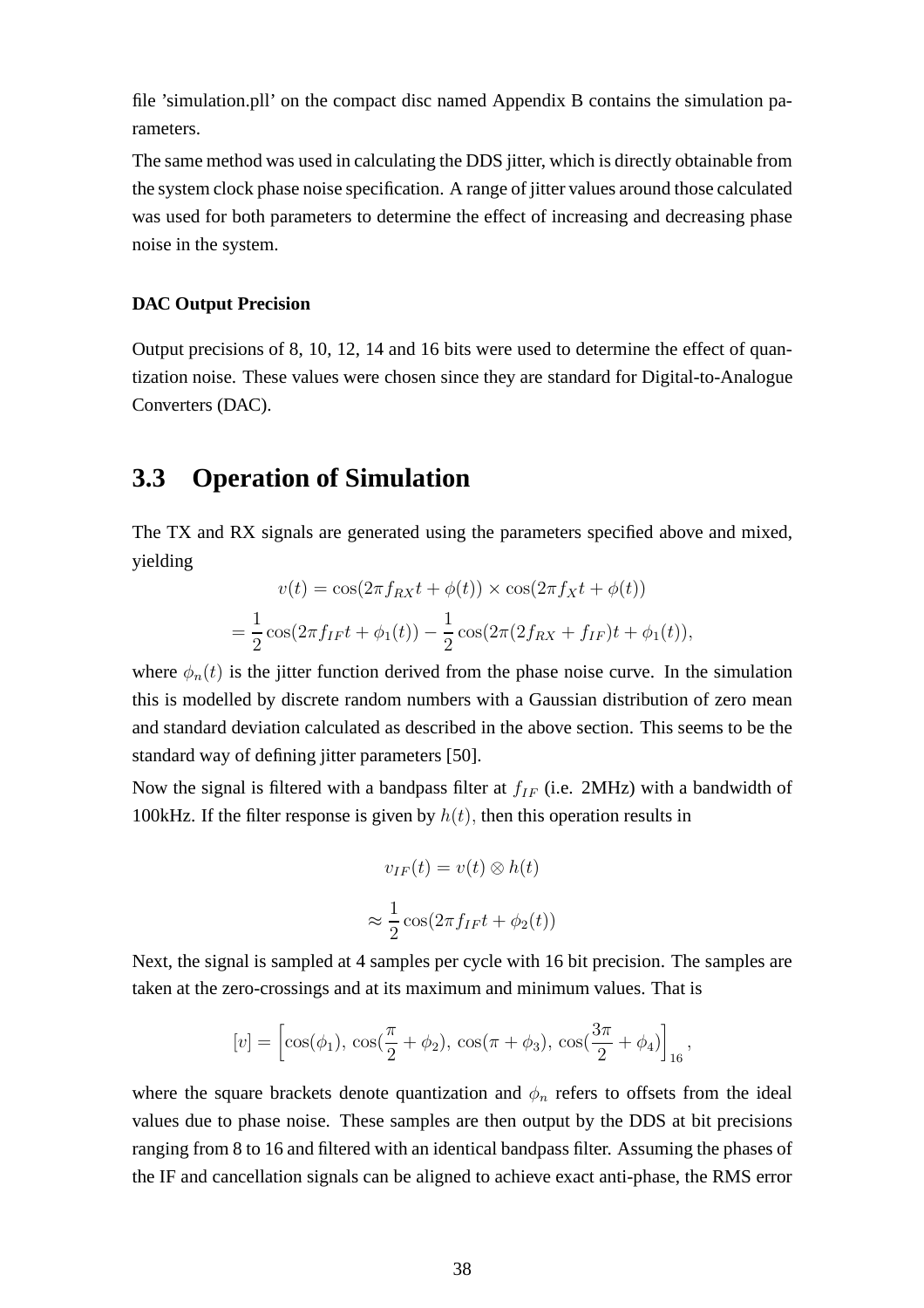between the the two signals is now calculated, i.e.

$$
\epsilon_{RMS} = \frac{1}{N} \sum_{n=1}^{N} (v_{IF}(n) - v_{canc}(n))^2,
$$

where  $N$  is the total number of samples. This error is then the output of the simulation.

### **3.4 Limitations of Simulation**

At this point it must be noted that the MatLab filter models take numbers in the range [0,  $f_{sample}/2$ ] as input parameters to specify the filter cutoff frequencies. It was seen that the filters become unstable as one approaches a relative cutoff frequency of 0. For this reason there is a limitation on the sampling rate that can be chosen. This directly influences the degree of phase alignment that can be achieved after filtering and this variable could thus not be simulated properly. It was found experimentally that the best filter response vs sampling rate allowed for  $0.5^0$  resolution (or 720 samples per cycle).

An advantage of this is that the real DDS also has finite phase resolution of the order  $0.5<sup>0</sup>$  of and will not be in perfect anti-phase to the feedthrough signal.

## **3.5 Simulation Results**

The effect of quantization noise alone in the system is examined first. Note that this simulation assumes zero phase-noise (and hence zero jitter).



Figure 3.2: Effect of Quantization Noise on Cancellation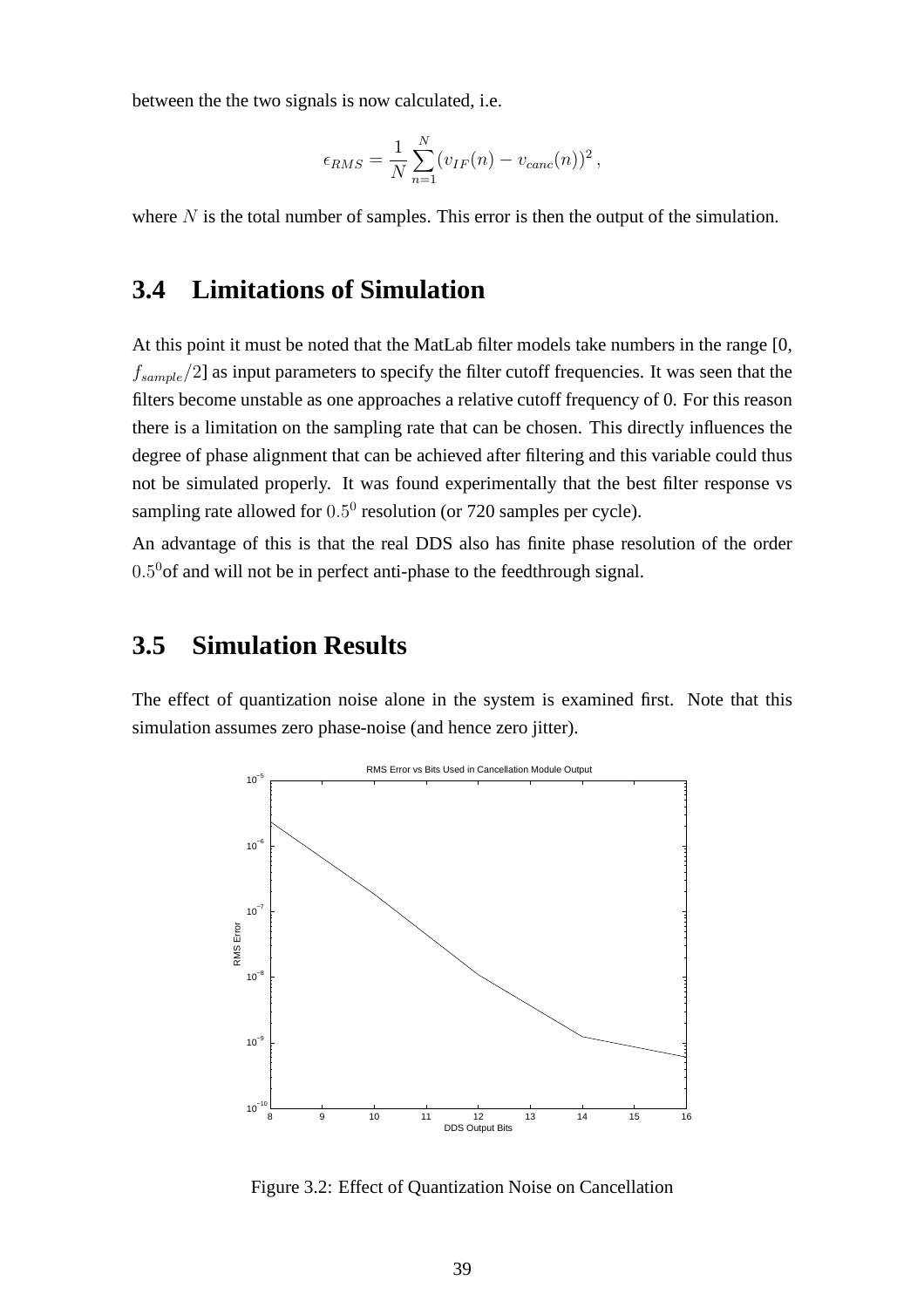The simulation had samples taken at all points in the IF sinusoid and averaged. As is expected, the level of cancellation improves as the output resolution of the DDS is increased. It is seen in Figure 3.2 that the improvement becomes less drastic as one proceeds past 14 bits precision.

Next, jitter was included in both the TX and RX signals and in the Cancellation signal. Figure 3.3 shows the results.



Figure 3.3: The Effect of Phase Noise and Quantization on Achievable Cancellation

There are five surfaces plotted in Figure 3.3, with only two being clearly visible. The surfaces represent different output precisions in the DDS. The upper visible surface represents 8-bit precision (representing the biggest RMS error), while the lower is a combination of 10, 12, 14 and 16 bits. It is seen that once realistic levels of phase noise are introduced to the system, negligible performance advantage is gained by using output precisions of more than 10 bits in the DDS.

The results of the simulation must be seen as conceptual, rather than absolute. The numerical results are less important than the finding that 10 bits of output precision in the DDS will provide almost identical cancellation to higher output resolutions.

## **3.6 Conclusions Drawn from Simulation Results**

The following conclusions could be drawn from the simulation results:

1. A high degree of cancellation can be achieved if the cancellation module can be accurately calibrated. An RMS error between the leakage and cancellation signal of the order of  $30\mu V$  was seen in Figure 3.3.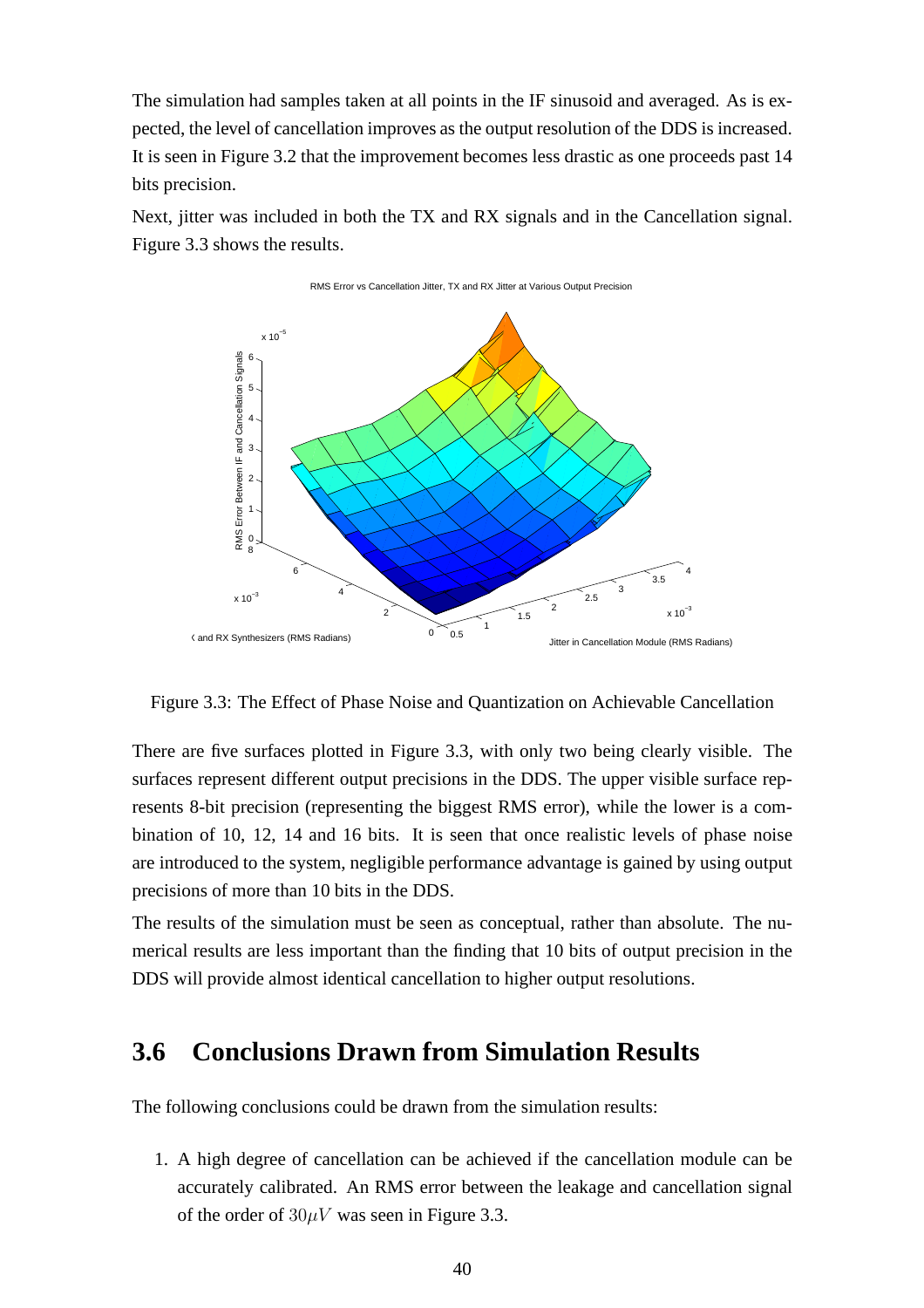2. 10 bits amplitude and phase resolution in the DDS would achieve the same level of cancellation as higher bit resolutions in the presence of realistic levels of phase noise in the transmit, receive and cancellation synthesizers.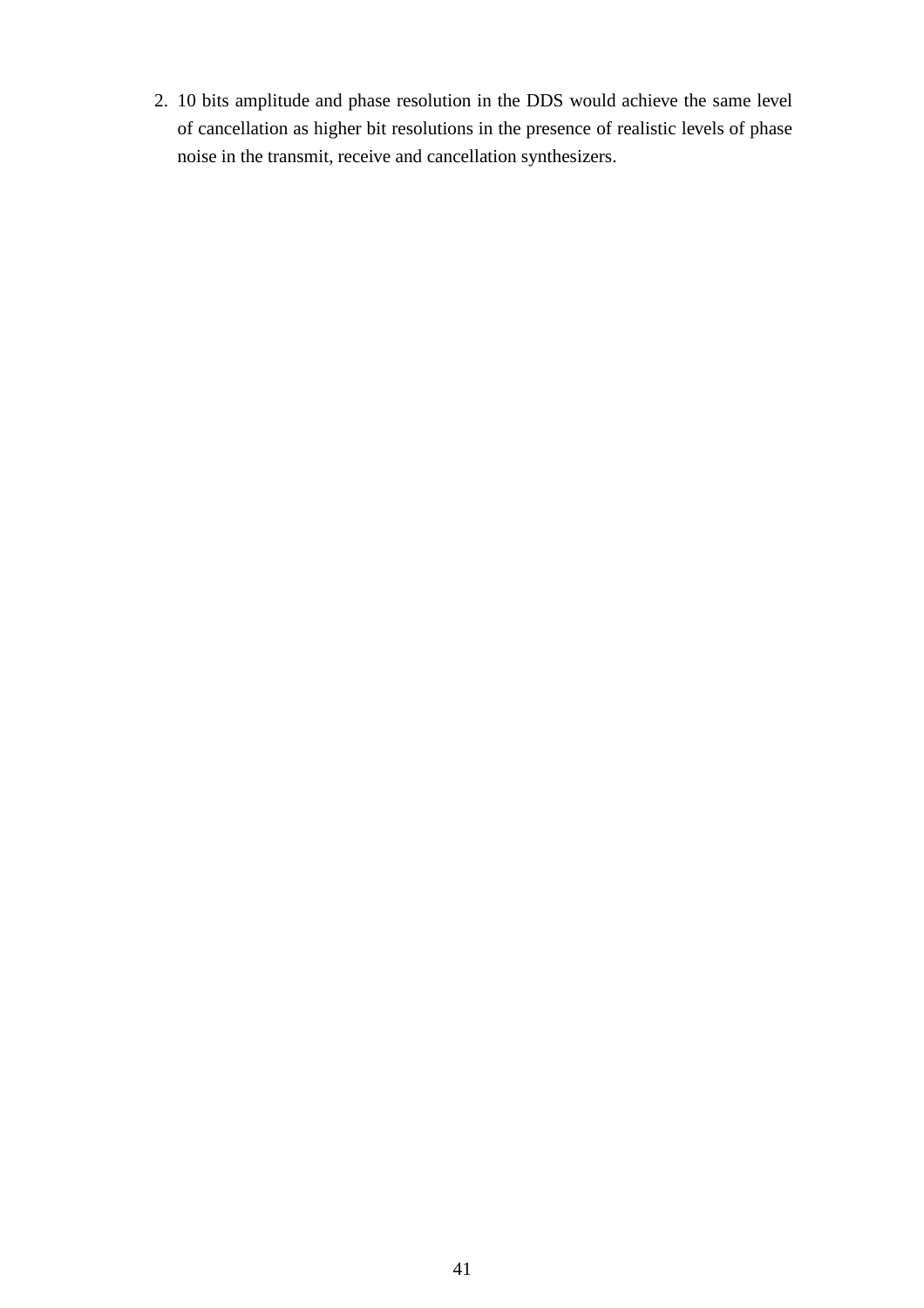## **Chapter 4**

# **Hardware Design and Basic Functional Testing**

Chapter 4 contains a description of the hardware design process. The details will be kept to functional block-level, but should give the reader a good insight into what would be required to reproduce such a cancellation module. Detailed circuit diagrams are contained on the included compact disc named Appendix B.

The module takes the form of a 4-layer printed circuit board (PCB). Various considerations must be taken into account when designing a PCB to ensure a high degree of signal integrity and low electro-magnetic interference (EMI). The steps taken to ensure this are highlighted in this chapter. Test-software is also developed to verify the functionality of the module, but will not be used in the eventual radar system.

After testing the hardware, it could be concluded that the module fulfils all the functional requirement set out in the beginning of the chapter and operates as intended. It must be noted that some minor alterations could improve the operation of the module, but are not essential for its functionality.

## **4.1 Hardware Design Functional Requirements**

The basic functional requirements for the IF Cancellation hardware are the following:

- 1. Generate a (single-ended) sinusoid of 2MHz. The method of generation must allow for near-instantaneous phase changes of the signal under the command of a controlling device.
- 2. Take as an input a differential IF signal of 2MHz.
- 3. Provide circuitry to convert the differential IF signal to a single-ended one.
- 4. Subtract the generated signal from the incoming IF signal, resulting in the cancelled signal.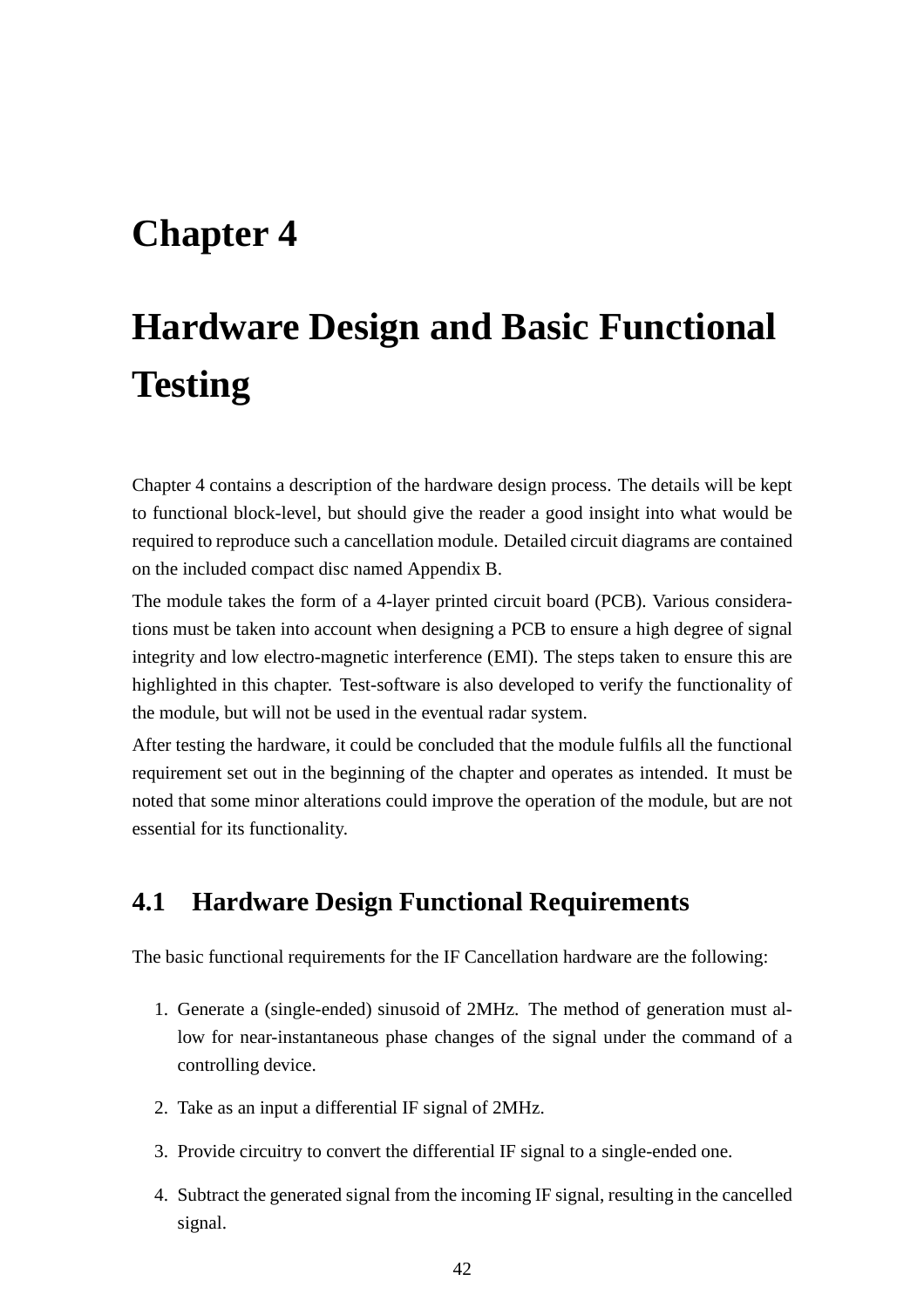- 5. Pass the cancelled signal through a digitally controllable gain-stage.
- 6. Make provision to select outputting either the incoming IF, the generated cancellation signal or the cancelled signal.
- 7. Convert the chosen single-ended output signal to differential, which is the final output of the circuit.
- 8. Provide an interface between the controller and the rest of the system via two bidirectional channels, clock and data. These channels must use the Low Voltage Differential Signalling (LVDS) standard.

The following section will describe how these basic requirements were met in hardware. Note that circuit-level details will not be given, but the explanations should allow the reader to recreate a similar device.

## **4.2 Meeting the Hardware Functional Requirements**

The complete block-diagram of the designed IF Cancellation module is shown in Figure 4.1.



Figure 4.1: The complete block diagram of the IF Cancellation Module

The module was captured as a schematic, routed on a 4-layer PCB and sent off for manufacture. Note that control and clock signals from the FPGA to the DACs and switches are not shown to avoid cluttering the diagram.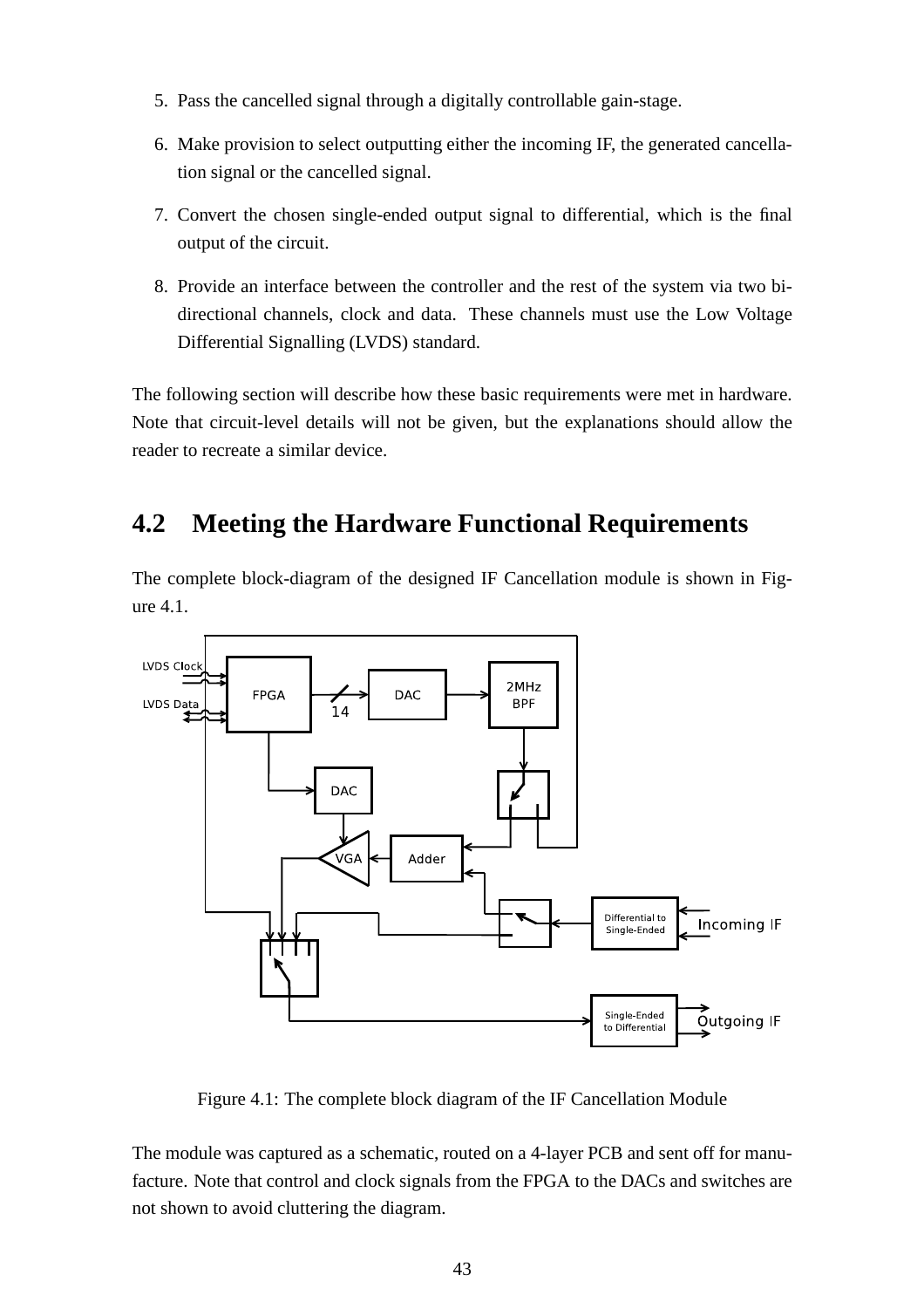The following sections will explain the objective of each of the functional blocks. For detailed circuit diagrams, the reader is referred to 'IFC.ddb' on the compact disc marked Appendix B.

#### **4.2.1 Generating the Cancellation Signal**

The most important consideration in the hardware design phase is which method to use in generating a 2MHz sinusoid. It was mentioned previously that Direct Digital Synthesis (DDS) is the only frequency generation technique that allows the rapid phase changes required by the system.

A review of off-the-shelf DDS ICs revealed that a 2MHz output is easily achievable. It showed that commercially available units are capable of bandwidths up to 400MHz and support a wide variety of on-chip modulation features, which is not required for this application. The units also have rather complex interfaces to external controlling devices and are expensive.

A more viable solution is to use a Programmable Logic Device (PLD) as a sinusoid lookup table (LUT) and to output its values to an external DAC. This is, in effect, results in the same system architecture as that of a simple DDS, without the unnecessary modulation features. The PLD can also be used as the controller in the circuit and provide the required bi-directional LVDS channels to the rest of the system. This approach will lower the cost and component count of the IFC and will hence be pursued.

The simulation of the system in Chapter 3 showed that output amplitude resolution above 10 bits achieves no improvement in the level of cancellation in the presence of realistic levels of phase noise in the clock source. Due to the negligible difference in price and level of circuit complexity between 10-bit and 14-bit DACs, a 14-bit DAC was chosen. This allows for a theoretical peak-signal-to-quantization-noise ratio of [56]

$$
\left[ \left( \frac{S}{N} \right)_{pkqnt} \right]_{dB} = 4.8 + 6m
$$

$$
= 88.8 \, dB
$$

The selected DAC has differential current outputs. It is recommended in Linear [45] and Analog [7] that an RF transformer with a 1:1 turns ratio be used to convert the DAC output to a single-ended voltage. The advantages of this approach include excellent rejection of common-mode distortion and wideband noise, as well as DC isolation. It is also easy to set the output impedance of the transformer by simply selecting a resistor value. This is of importance since the output from the transformer is connected to a bandpass-filter of a  $50\Omega$  input impedance which smoothes the discrete DAC output. Correct impedance matching ensures maximum signal-power transfer.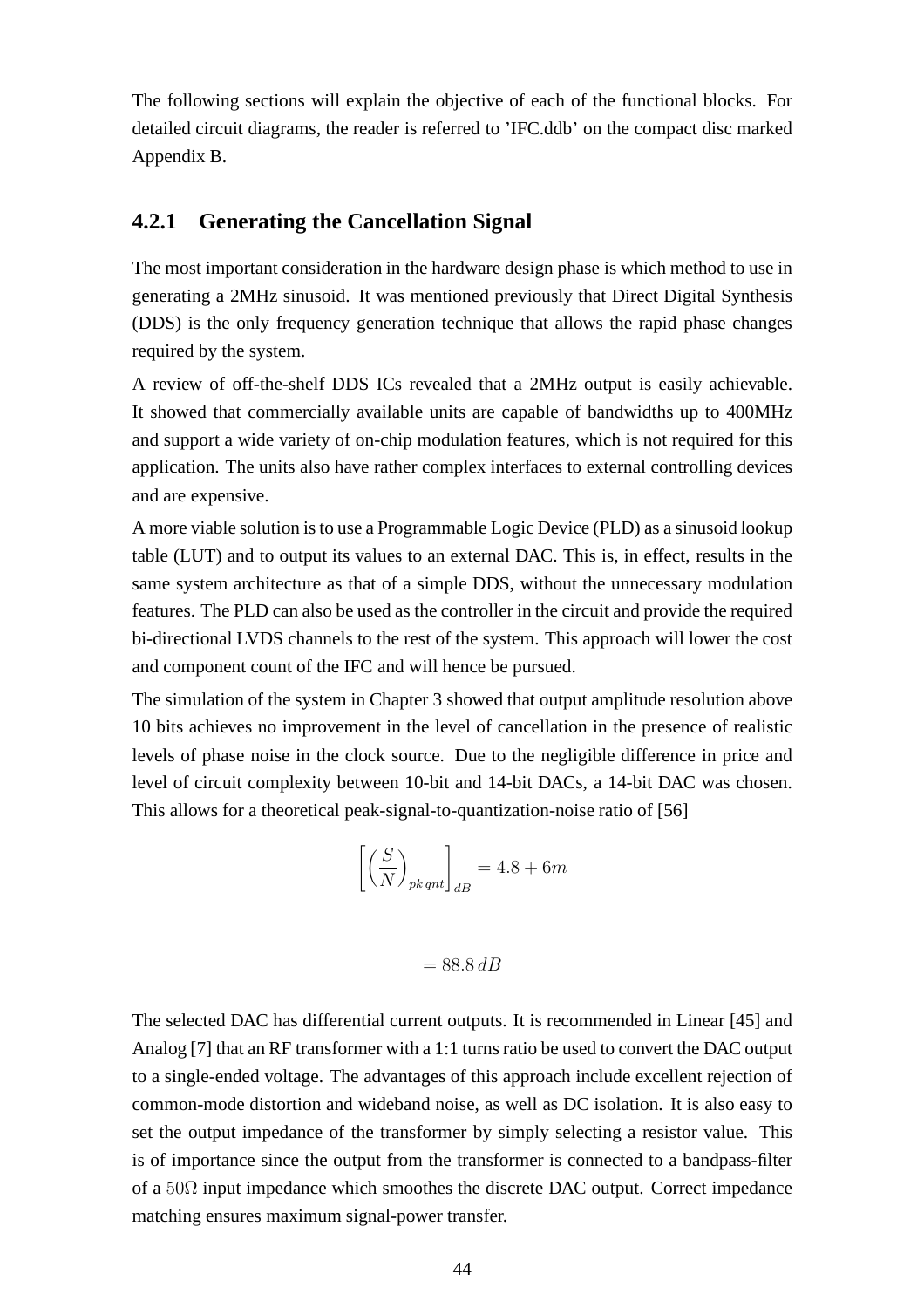A Field Programmable Gate Array (FPGA) was chosen as the controlling device. The device directly supports bi-directional LVDS, thus no additional circuitry is required to provide the interface to the rest of the system. It also contains enough gates to store a high phase-resolution sinusoidal LUT, as well as the controlling firmware.

#### **4.2.2 Converting Between Single-Ended and Differential Signals**

The incoming IF signal is differential and needs to be converted to single ended in order to be added to the cancellation signal. Similarly, the IF signal selected to be output from the module needs to be converted from single-ended to differential. Differential signals are advantageous in that they offer a high degree of common-mode rejection. This will largely cancel noise from from high speed digital signals in the system that couple to the information carrying IF signals.

It is, however, more convenient to operate on single-ended signals. Commercial operational amplifiers are available that are specifically suited to converting between singleended and differential signals. These operational amplifiers are used in the circuit and they require minimal external components.

### **4.2.3 Subtracting the Cancellation Signal from the Incoming IF**

Cancellation is achieved by subtracting the generated cancellation signal from the incoming IF. Operational amplifier subtraction circuits require precise resistor matching [30] to achieve acceptable performance. An operational amplifier adder also needs accurate resistor matching, but consists of fewer resistors, so matching is simpler. The cancellation signal can be generated in exact anti-phase to the signal that needs to be cancelled and added, resulting in subtraction.

This approach was adopted, and a simple operational amplifier adder circuit was designed for the cancellation purposes.

### **4.2.4 The Variable Gain Stage**

After cancellation has taken place, the resulting cancelled signal will be low in amplitude. This signal must now be amplified to the maximum input level of the data-capturing device: an ADC located elsewhere in the system. The level of amplification must be digitally controlled. Although there are digital variable gain amplifiers (VGAs) on the market, most of these products vary the amplification in 3dB steps. This is too coarse for the given application.

A better solution is to use an analogue VGA. An analogue VGA takes as input an analogue voltage to specify the gain in the circuit. This voltage can be generated by using a low-cost DAC, which is controlled by the FPGA (the controlling device in the circuit).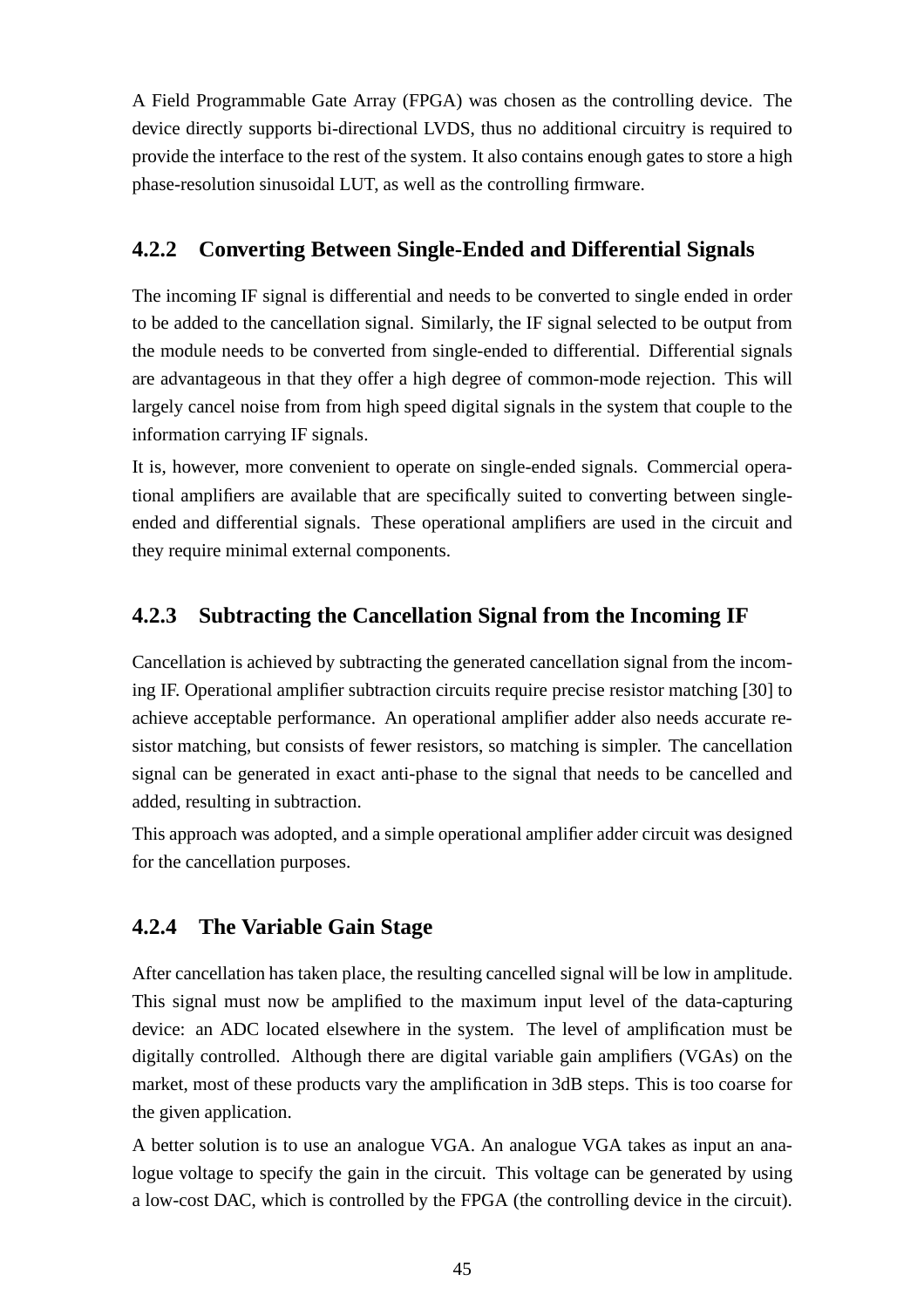The combination of the DAC and the analogue VGA creates a gain stage that is finely adjustable via a digital input.

The VGA chosen consists of 2 stages and with correct circuit design, it is possible to vary the amplification ranges. This comes at a cost, however, as the bandwidth of the amplifier decreases as the gain configuration increases.

#### **4.2.5 Creating a Selectable Output**

It is required that the IF output from the cancellation module be selectable between the incoming IF (i.e. the signal goes straight through the circuit), the generated cancellation signal and the amplified cancelled signal. The selection must be digitally controlled by the FPGA. RF switches were used in an arrangement as shown in Figure 4.2.



Figure 4.2: Switch configuration for IF Cancellation Module

The switches are controlled by the FPGA, which is not shown here. This is basically a more detailed version of the switch configuration shown in Figure 4.1.

#### **4.2.6 Printed Circuit Board Design Considerations**

The printed circuit board (PCB) is manufactured from FR-4 material and consists of four layers: 2 signal layers on the outside, a power plane and a ground plane. The signal integrity of the IF signals are of utmost importance in the radar system. Also, the quality of the digital signals on the board are paramount to establishing reliable communications with data-converters and external system modules.

Three of the main causes for degradation in signal integrity are discontinuities in the signal return path, power plane impedance and coupling from adjacent signals (crosstalk) [11]. Signal integrity problems are more critical in high-frequency designs, but simple measures can be taken to limit its effects in any circuit.

#### **Providing Uninterrupted Signal Return Paths**

Every electrical signal has a return path [12]. If there is a power or ground plane directly underneath the signal layer, the return path will make use of this plane to take the minimum impedance path with the smallest loop area [16]. This approach was adopted in the hardware design. The two centre layers of the PCB consists of power and ground planes.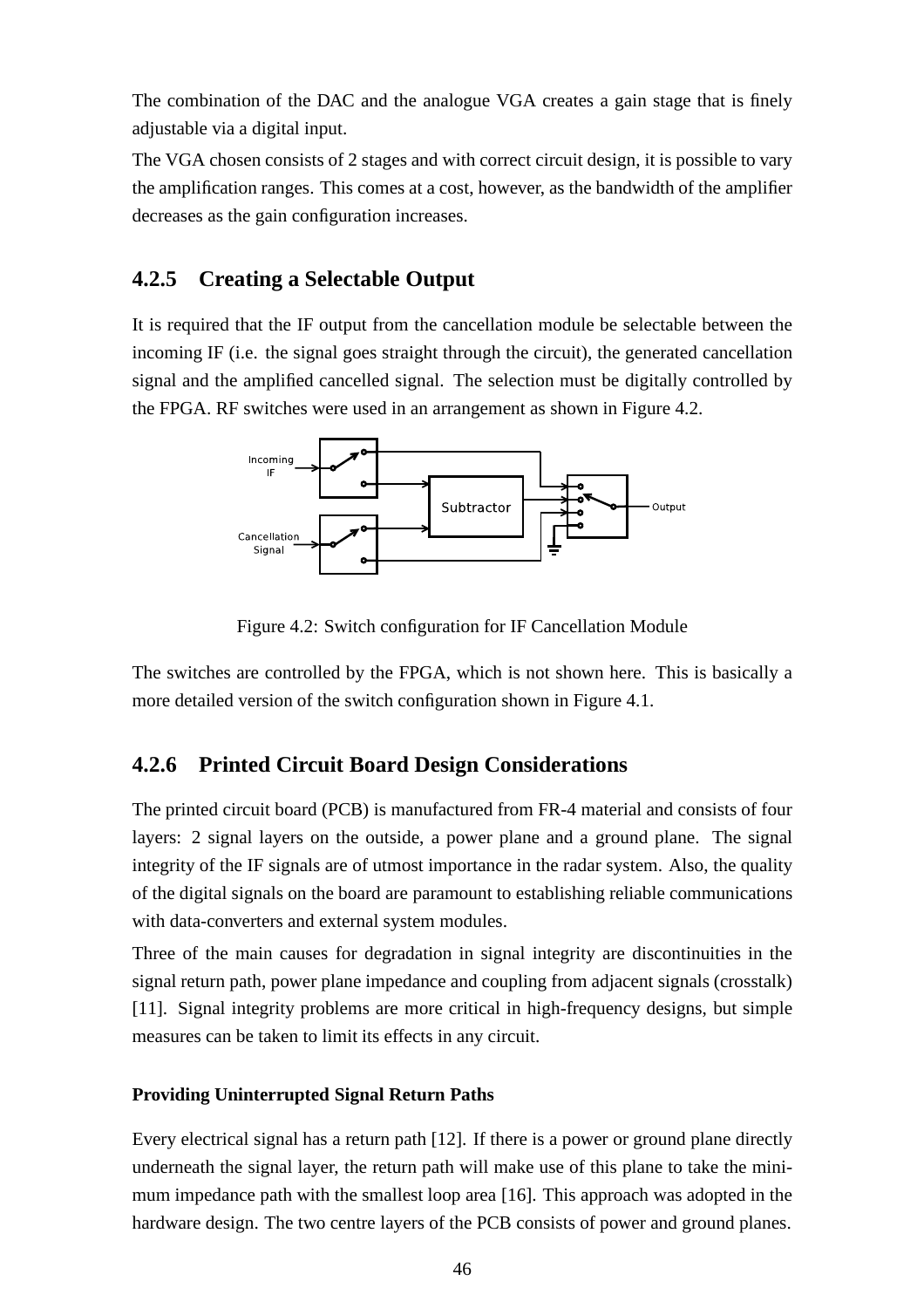It is also important that the plane is not split directly beneath the signal trace . In the case of an interrupted return path, the return current diverts to the smallest alternative loop path, usually passing through the nearest decoupling capacitor [38]. This causes huge impedance discontinuities and results in ground loops.

The PCB was laid out with the above facts in mind. As a result, all signal traces were routed to pass over solid planes.

#### **Common Mode Noise in Differential Signals**

The DATA, Clock, incoming and outgoing IF signals are differential pairs. Noise from external sources coupling into these channels will couple mutually into the pairs and can thus be seen as common mode noise. One of the reasons for using differential signals is that common mode noise is cancelled in differential receivers [30], thus providing a high level of signal integrity.

This measure largely takes care of crosstalk from adjacent signals, since the coupling is common to both signals in the differential pairs.

#### **Guard Traces Surrounding Critical Signals**

Benedict [10] suggests that guard traces be placed either side of the differential signals on the PCB. Guard traces are tracks that run parallel to the signal pairs and are connected to ground with vias at regular intervals. This reduces crosstalk by an order of magnitude [49].

Guard traces of twice the signal trace-width were placed one signal trace-width from the signal-carrying conductor on either side. This complies with the rules set out by Benedict [10].

#### **Decoupling of Power Supplies**

Decoupling of ICs ensures that varying instantaneous current demands can be met without causing a momentary fluctuation in the supply voltage. This is particularly crucial when using digital components.

Alexander [3] gives very complete guidelines for designing a Power Distribution System (PDS) using bypass/decoupling capacitors. The guidelines mostly pertain to high-speed systems, however. For the IF Cancellation Module, standard decoupling practice was used, namely placing 100nF capacitors as close as possible to each supply pin of each IC. Also,  $22\mu$ F capacitors were used as decoupling for the power supplies.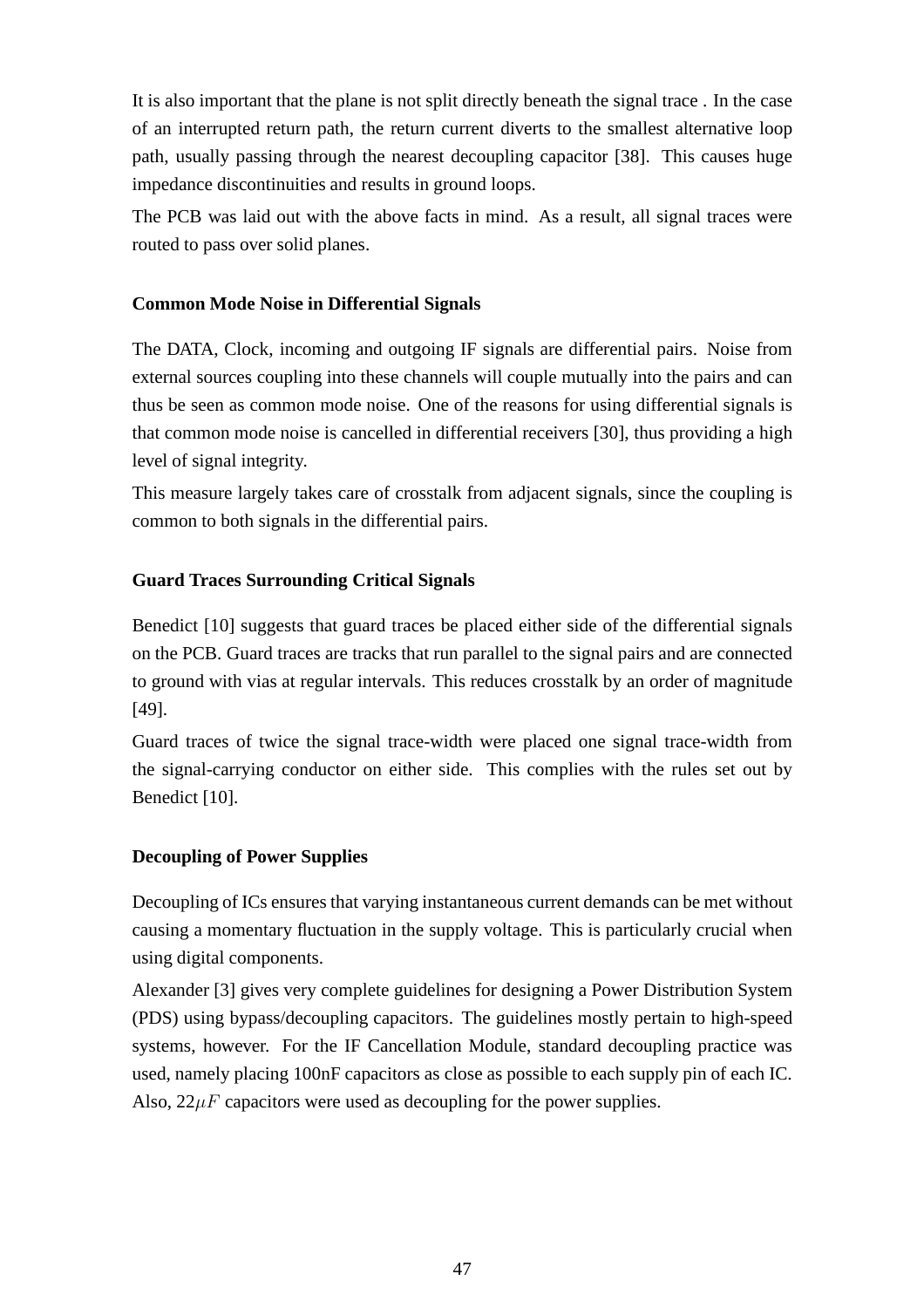## **4.3 Testing of Hardware**

### **4.3.1 Testing Basic Functions with Test Software**

Test software was developed in VHDL to be loaded onto the FPGA. The software had to test three functions:

- 1. The correct generation of a 2MHz sinusoid
- 2. The operation of the variable gain stage DAC
- 3. Toggling of the switches that route the output signal

Testing of the LVDS communication links is inherent, since the clock source for the FPGA comes from elsewhere in the system via the LVDS Clock link.

The 2MHz sinusoid was generated successfully. The resistor across the secondary winding of the transformer needed adjustment to ensure maximum signal-power transfer between it and the bandpass filter to which it is connected.

The variable gain stage works as intended. Data is written successfully to the gainadjusting DAC by the FPGA. With the placement of certain resistors, the gain range can be altered. Maximum gain is 48dB.

The routing switches also operate correctly under control of the FPGA.

## **4.3.2 Testing Subtraction and Conversion Between Single-Ended and Differential Signals**

The final tests for full hardware functionality involve verifying whether the single-ended to differential amplifiers (and vice-versa) and the subtraction/addition circuit work as planned. Both these functions can be verified with a single test that utilizes two IF Cancellation Modules.

One of the modules is configured to produce a 2MHz sinusoid, with the switches programmed to pass this generated signal directly through to the output. The second module now uses this signal as its IF input. The second module now also generates a 2MHz sinusoid and routes it, via the switches, to the input of the opamp adder. The incoming IF is also routed to the adder circuit.

After addition has taken place, the signal is passed through the variable gain stage and then to the single-ended to differential converter, which is the output of the circuit.

Initial attempts showed that the differential-to-single-ended amplifier went into saturation due to the DC-biased incoming IF signal. The DC-component was removed to some degree by the insertion of 100pF capacitors at the input of the amplifier. The signal was not a perfect sinusoid, but was of a high enough quality for testing purposes. Note that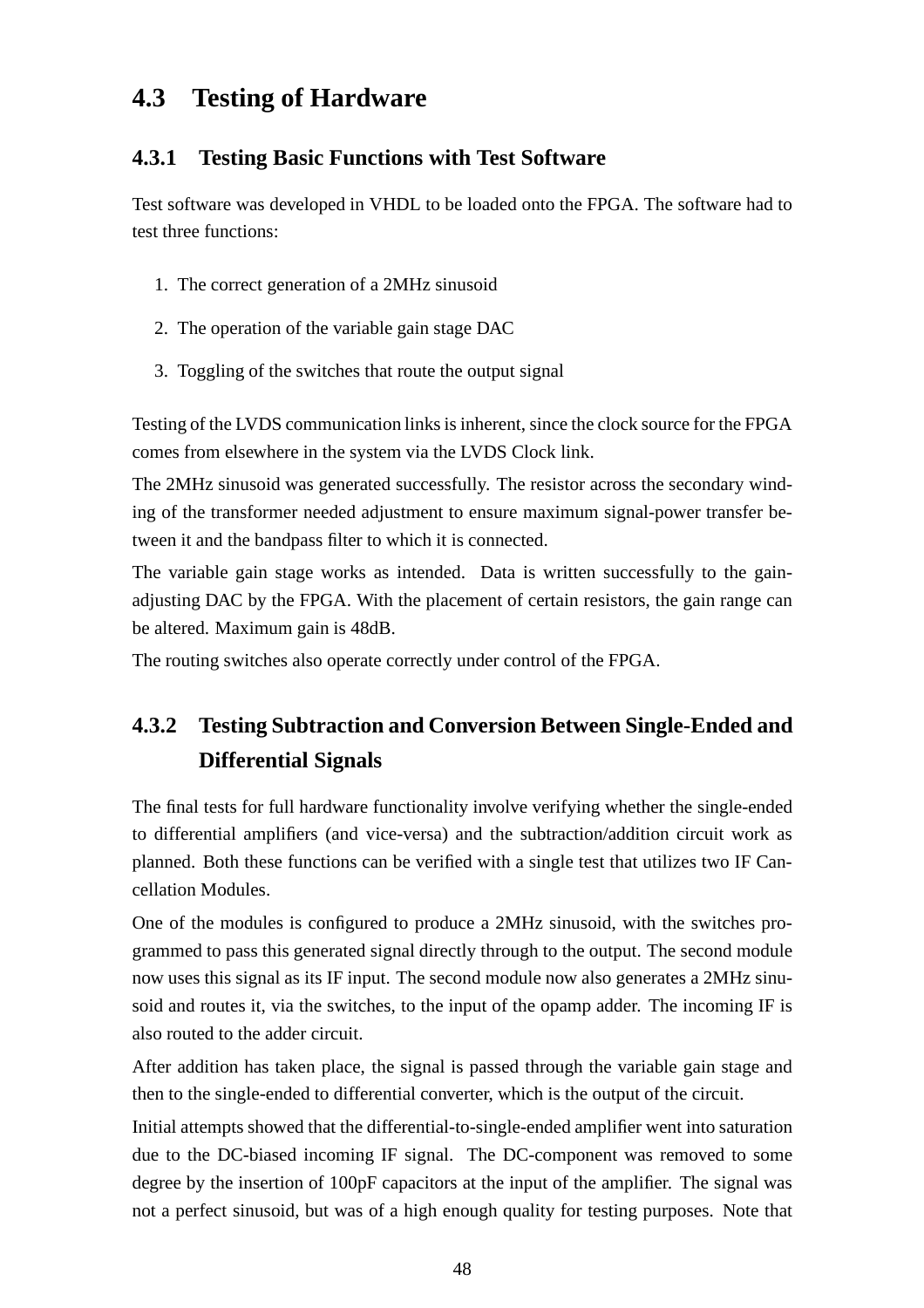this DC-blocking will not be required in the real system, since the incoming IF (coming from the RF demodulator) will not have a DC-component.

It could now be seen that all the components operate perfectly. The incoming and cancellation signals add as expected and the output amplitude can be controlled by the VGA. Due to shortcomings in the controlling software, the phase of either of the generated signals could not be changed, so the  $180<sup>0</sup>$  phase difference could not be achieved at this point. This will be tested in the following chapter, however, when the performance of the module is measured.

The single-ended amplified signal is correctly converted to differential by the final amplifier and output to the rest of the system. From this final test it can be concluded that all the hardware functional requirements have been met.

## **4.4 Conclusions About Hardware Design**

Following the design and testing of the initial hardware, the following conclusions can be drawn:

- 1. All aspects of the hardware functions as intended.
- 2. Slight modifications can be made, namely adding more DC-blocking capacitors, especially in the IF signal paths. Although not required for operation in the system, it would facilitate easier testing of the hardware.
- 3. The signal integrity is at an acceptable level. No inter-module communication errors were encountered during the testing phase, and the DDS output has a SFDR of 70dBC (see Chapter 5) while noisy digital communications take place.

A second version of the hardware will be manufactured in the future that contains the modification mentioned above. In Chapter 5, the performance of the module will be tested and it will be shown that the hardware can successfully be integrated into the SFCW GPR for which it has been designed.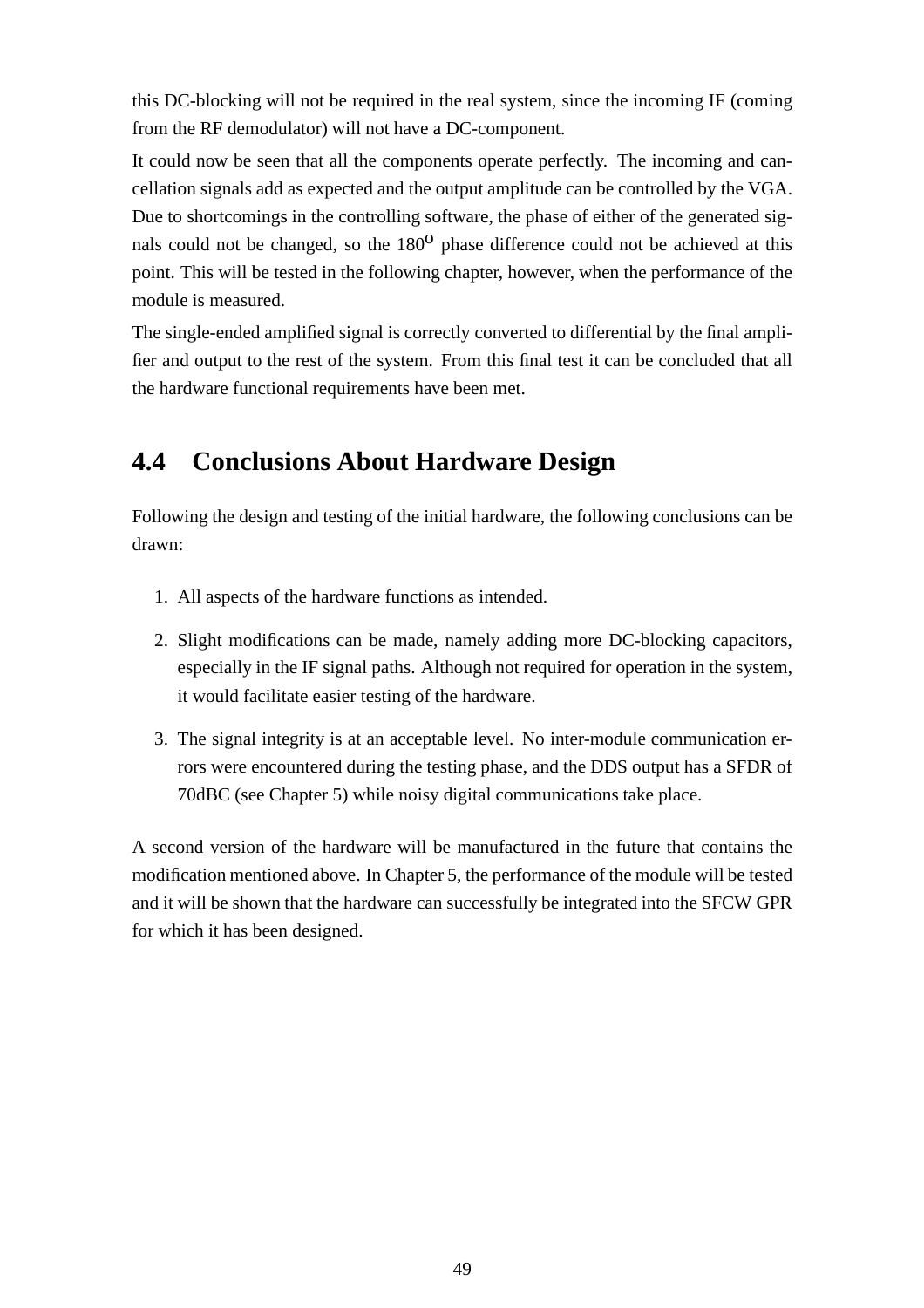## **Chapter 5**

# **Performance Measurements of IF Cancellation Module**

In Chapter 5, the performance of the system will be evaluated. This phase measures the true success of the concept of IF cancellation and the hardware design.

First, spectral purity of the cancellation signal is measured. This measurement indicates that the DDS indeed generates a clean signal, with a narrowband Spurious-Free Dynamic Range (SFDR) in excess of 80dBC and wideband SFDR of 70dBC being measured. The phase noise of the generated signal is also measured here, and a plot of this measurement is included.

The second, and more important measure, relates to the level of cancellation that can be achieved. Two IF Cancellation Modules were used for this test - one generating an IF and the other generating a cancellation signal that is added to the IF. The test indicated that the possible cancellation exceeds 53dB and that the RMS error between the two signals is smaller than 4mV when the optimum phase difference and amplitude balance is achieved. After the measurements are taken, the results are compared to those obtained from simulation. The comparison will show that the simulation model was accurate in its predictions pertaining to digital word lengths of amplitude and phase, but incorrect in predicting the RMS error between the IF and cancellation signals..

## **5.1 Output Spectrum of the DDS**

First, the output spectrum of the DDS is measured using a Agilent E4407B spectrum analyzer. A plot of the spectrum of the 2MHz signal with a frequency span of 10MHz is shown in Figure 5.1.

As can be seen, spurious frequency components are present at harmonics of the fundamental frequency. This is consistent with theoretical predictions made in Chapter 2 relating to common DDS output spectra.

Shown in Figure 5.2 is a narrowband spectral plot with a width of 100kHz, the width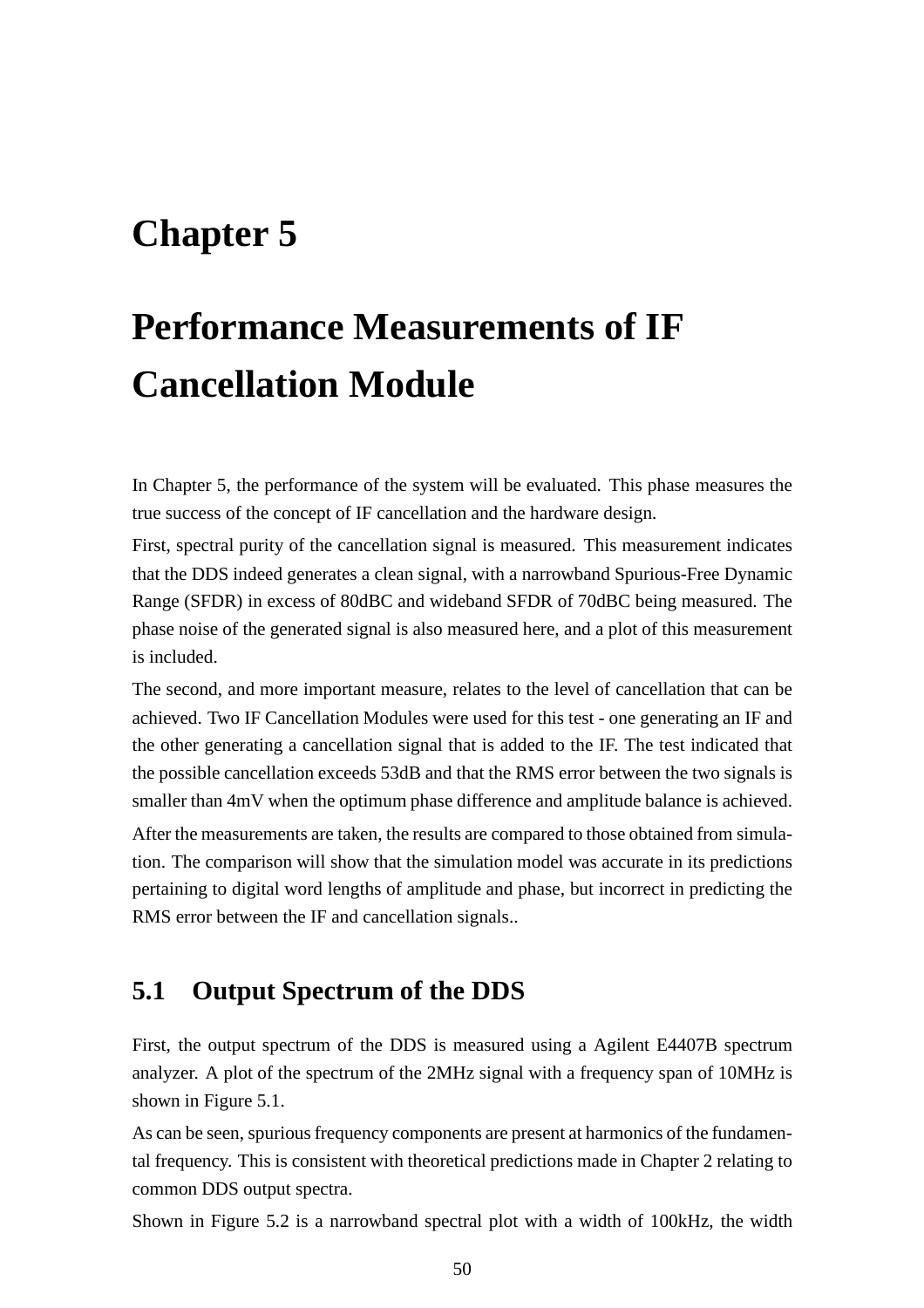

Figure 5.1: The frequency spectrum of the DDS output as measured by the Agilent E4407B spectrum analyzer

of 100kHz chosen to be the same as passband the IF bandpass filter. This measures the narrowband Spurious Free Dynamic Range (SFDR).

This spectral plot shows that this DDS system has a narrowband SFDR (in a 100kHz window around the carrier) of 85dBC with spurs present at the edges  $(\pm 50$ kHz from carrier) of the spectral plot. A plot of the wideband SFDR, measured from DC to the Nyquist rate  $(f_{clk}/2)$ , is seen in Figure 5.3.

The wideband SFDR is seen to be 70dB. A review of commercially available integrated DDS devices revealed that this figure is better than most of the competing devices, and of the same order as those of high quality devices. This has partly to do with the fact that a 2MHz signal is generated from an 8MHz clock, leaving no phase truncation and hence minimum spurs.

## **5.2 Phase Noise Measurement of the DDS**

Phase noise was measured using the Agilent E4407B spectrum analyzer in "phase noise mode". The frequency offset starts at 10Hz (the smallest offset available on the equipment) and ends at 100kHz. The upper limit was set at 100kHz to coincide with the bandwidth of the IF filters. A plot of the measured phase noise is shown in Figure 5.4.

This plot is now compared with that of the clock driving the FPGA that controls the DDS system. The two phase noise specifications are given in tabular form in Table 5.1.

As can be seen, the small-offset phase noise of the DDS is better than that of the clock, but gets worse as the frequency offset is increased. This is inconsistent with the prediction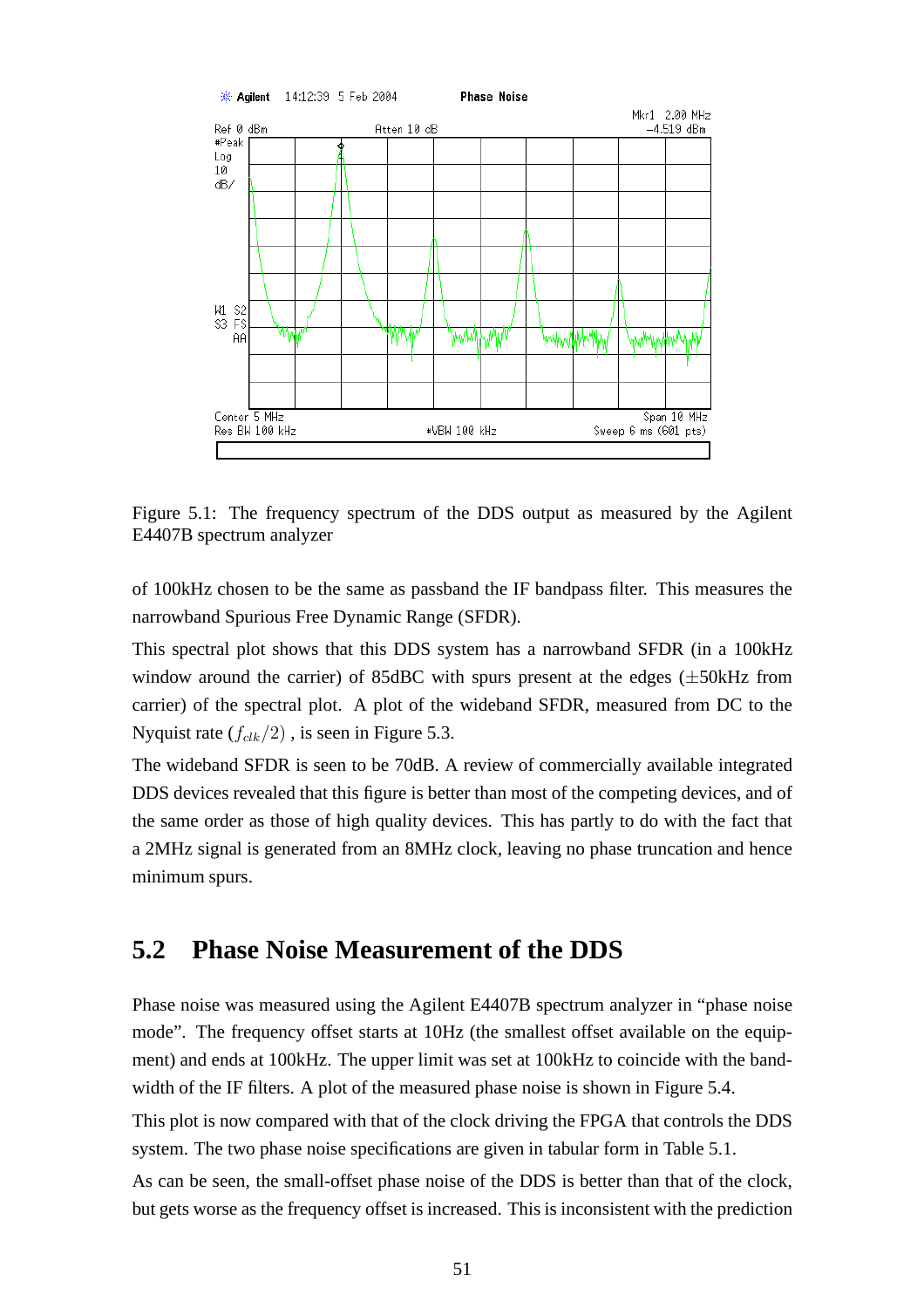

Figure 5.2: Narrowband spectral plot of the DDS



Figure 5.3: Narrowband spectral plot of the DDS

|  |  |  | Table 5.1: Phase noise measured from DDS |  |  |
|--|--|--|------------------------------------------|--|--|
|--|--|--|------------------------------------------|--|--|

|        | Offset from Carrier (Hz)   Clock Source Phase Noise (dBC)   Phase Noise Reading (dBC) |           |
|--------|---------------------------------------------------------------------------------------|-----------|
|        |                                                                                       |           |
| 00 ا   | 05                                                                                    |           |
| 1000   | 28                                                                                    |           |
| 10000  | 42                                                                                    | 100       |
| 100000 |                                                                                       | $\bigcap$ |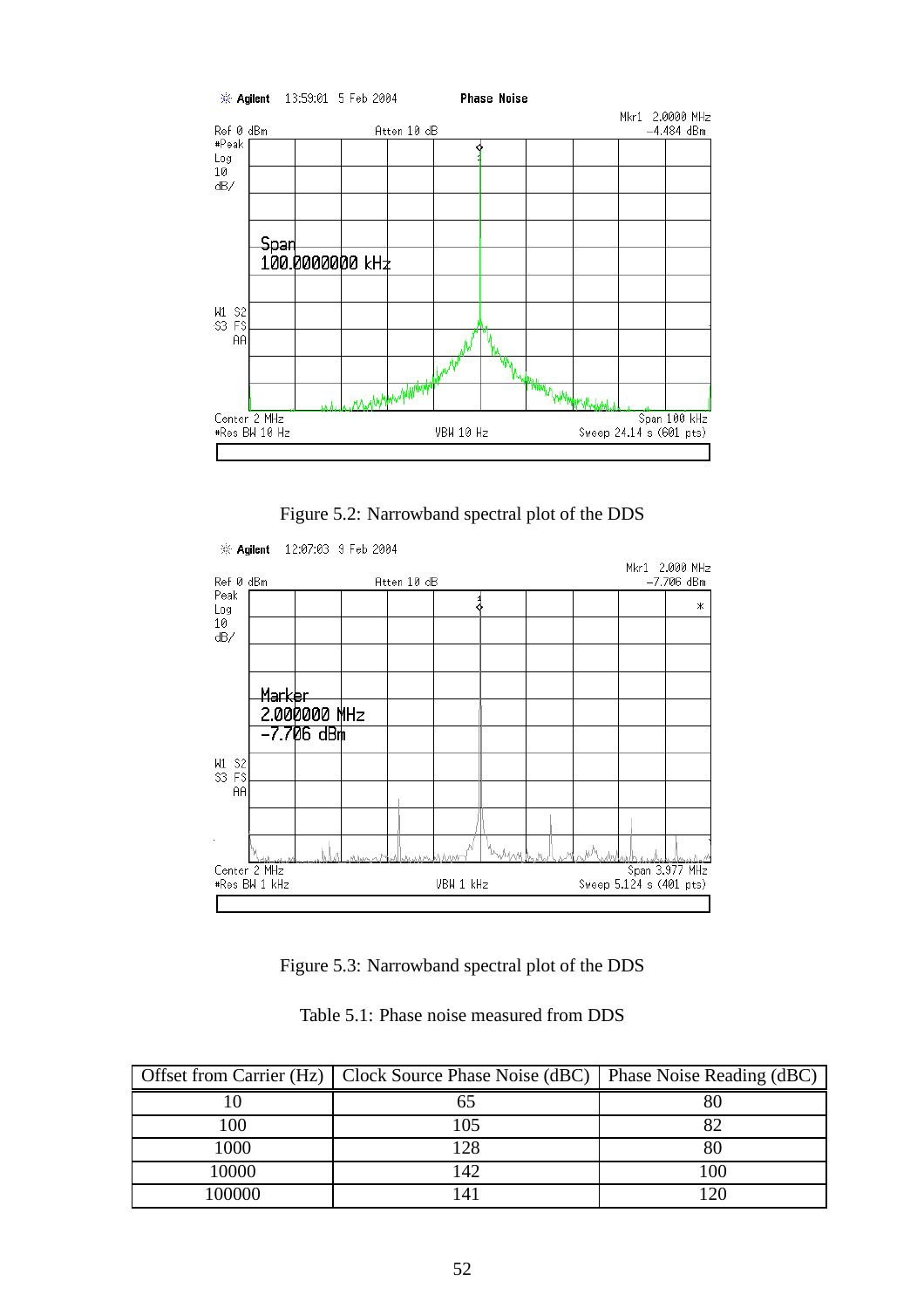

Figure 5.4: Phase noise plot of the designed DDS

that DDS phase noise will match or better that of its clocking source. A possible reason for this is the fact that the FPGA introduces variable delay times on the digital outputs. This is equivalent to adding jitter to the clock source and an hence increases phase noise. This jitter is present in the FPGA that produces the clock for the DDS, as well as in the clock that drives the output DAC of the DDS. Although not as good as that of the clock, the phase noise performance of the DDS system is reasonable when compared to commercially available DDS units.

## **5.3 Measuring Cancellation Capabilities of the IF Cancellation Module**

In this final test section, the level of cancellation that can be achieved will be measured. Two IF Cancellation Modules were used for this test, producing two sinusoids. The amplitudes of the two signals were balanced first. After this, the phase of one of the signals was adjusted to attempt to achieve a 180<sup>0</sup> phase difference between them. It was seen that using more than 10-bit phase resolution in the DDS phase accumulator did not result in better cancellation. The phase was thus set to  $\frac{360^{\circ}}{2^{10}} = 0.35^{\circ}$  accuracy.

Shown in Figure 5.5 and Figure 5.6 are the spectra of the IF and the cancelled signals, respectively. It was measured using the Agilent E4407B spectrum analyzer. The span is once again set to 100kHz.

As is seen, cancellation of 53.7dB is achieved. This figure is measured after the the system has been running for approximately 30 seconds, since it then reaches stability.

It must be noted that the cancellation is temperature dependent and decreases as ambient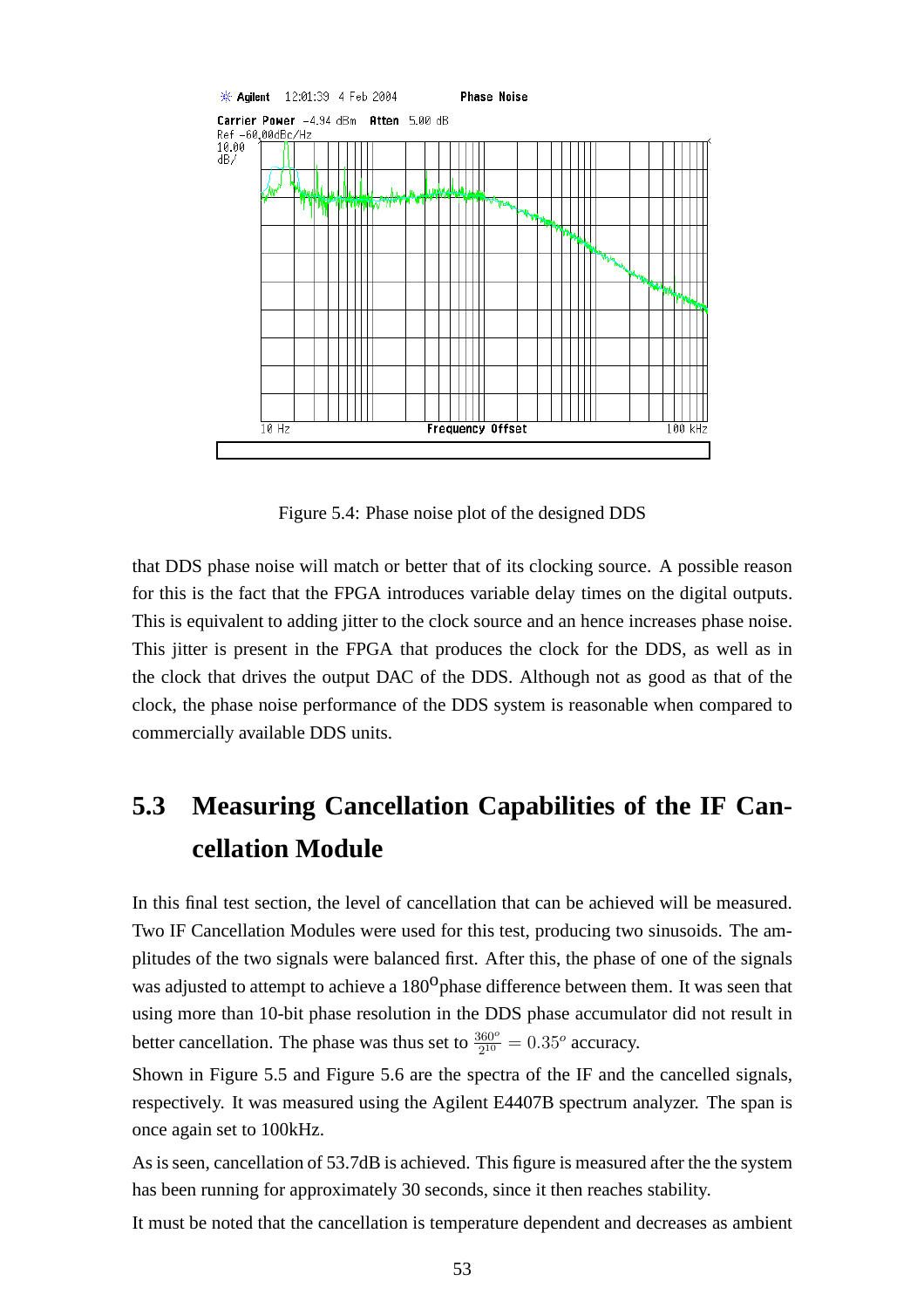11:27:13 16 Feb 2004 **EXAgilent** 



Figure 5.5: The output spectrum of the IF signal



Figure 5.6: The spectrum of the cancelled signal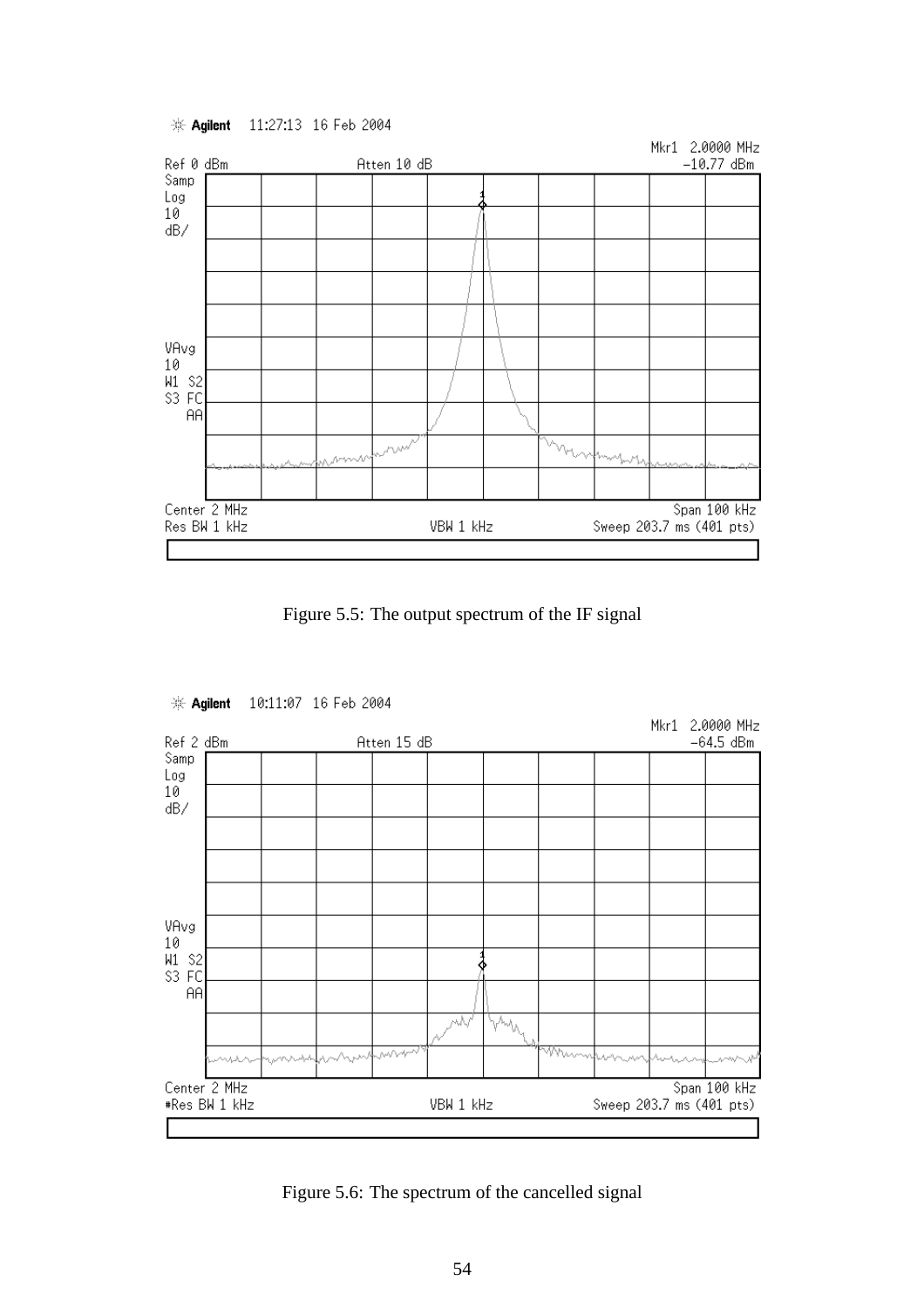temperature increases. Also, cancellation in the eventual radar system will be slightly reduced from the measured result here, since the phase noise between the two signals will not be correlated as is the case here.

Next, the RMS error between the two signals was measured using a Hewlett Packard 54645D Oscilloscope. The scope was set to measure the RMS voltage of the subtracted signal. Once again, the result was dependent on the ambient temperature, but at room temperature, an RMS error of 3.9mV was registered. This result is adequate if one considers that the noise in the system exceeds 2.6mV RMS when no signals are present.

## **5.4 Review of Measured and Simulation Results**

A comparison between the simulation and measured results can now be presented.

In Chapter 2 it was shown through simulation that no signal-to-noise advantage is gained by using more amplitude than phase bits or *vice versa* in the DDS architecture. Furthermore, it was shown in Chapter 3 that 10-bits amplitude resolution in the DDS would achieve similar cancellation results than higher bit-resolutions in the presence of realistic levels of oscillator phase noise. In attempting to achieve exact anti-phase between the IF and cancellation signals earlier in this chapter, it was found that 10-bits phase resolution achieved the same cancellation as using more bits in the phase accumulator.

This implies that the simulation of Chapter 3 is correct, since it indicated that 10-bits amplitude resolution would achieve maximum possible and it was found in practice that using more than 10-bit phase-resolution did not improve cancellation. In other words, the simulation findings in chapters 2 and 3 are correct and one can conclude that the developed model is conceptually accurate.

On the other hand, there is a significant difference between RMS error predicted and that which was measured. Simulation indicated that the RMS error would be about  $30\mu$ V, whereas 3.9mV was measured. This discrepancy could be due to 3 factors

- 1. The bandpass filters could not be accurately modelled in MatLab
- 2. System noise due to analogue components and Electro-Magnetic Interference (EMI) from adjacent electronic devices were not included in the model.
- 3. Passive components have unpredictable tolerances and slight mismatches of components in crucial circuits, such as the operational amplifier summer, will cause a degradation in performance.

These factors are not trivial to include in this model, but could serve as recommendations for similar projects in the future.

In terms of the SFCW GPR system for which this device is intended, it shows that the instantaneous dynamic range of the system can theoretically be increased by 53.7dB with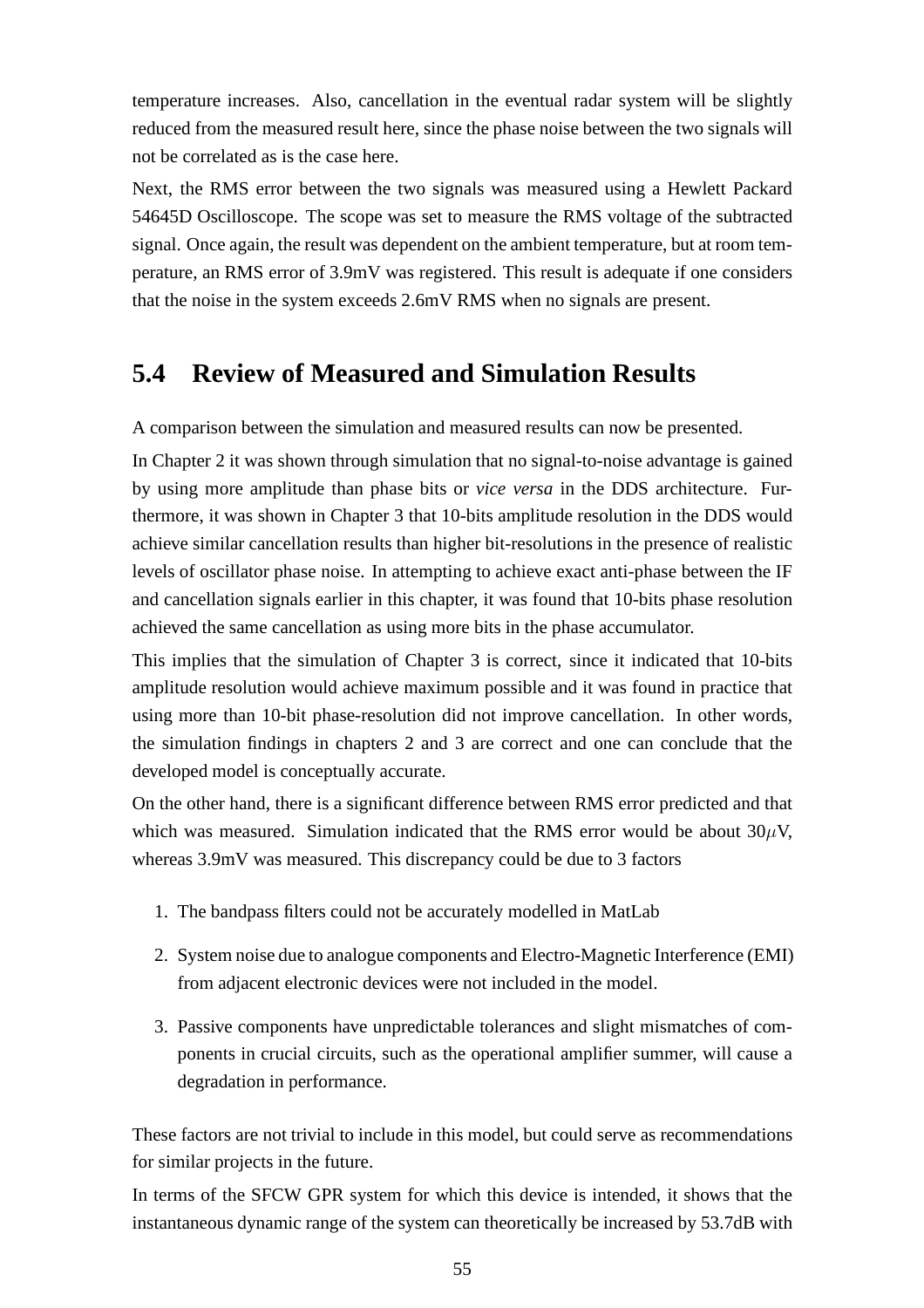the use of the IF Cancellation Module. This relies on the fact that the device can be accurately calibrated to efficiently cancel each of the stepped frequencies mixed down to IF. A lookup-table would have to be created that contains the phase offset and amplitude information of each of the mixed-down transmit frequencies.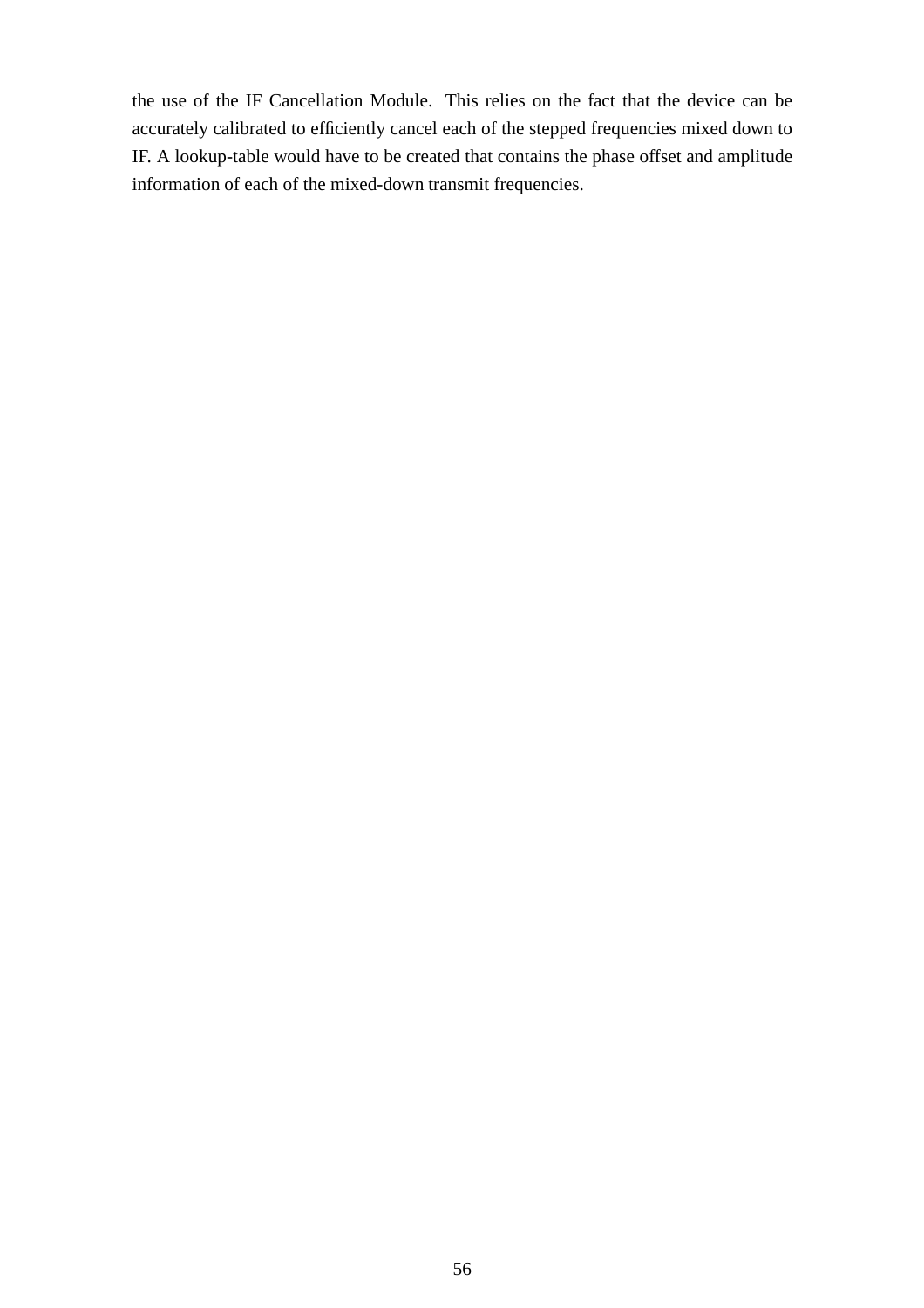## **Chapter 6**

## **Conclusions**

This final chapter is an overview of this paper and will draw conclusions from the results obtained during this dissertation. The most important of these conclusions is that the concept and physical incarnation of an IF Cancellation Module gives promising results. A high degree of cancellation is possible with the module and, with correct calibration, could dramatically improve the instantaneous dynamic range of the SFCW GPR for which it has been designed.

### **Conclusions Drawn from Dissertation**

The objective of this dissertation was to simulate, design and implement an IF Cancellation Module that could be used to cancel the direct coupling signal between the transmit and receive antennas in a Stepped Frequency Continuous Wave Ground Penetrating Radar. The method of cancellation involves accurately recreating this leakage signal and subtracting it from the returned radar signal. This cancellation would increase the effective instantaneous dynamic range of the data-capturing device, an analogue-to-digital converter (ADC), since this large unwanted signal usually uses most of the ADCs input range. It was seen in a simulation that if multiple scans (stacking) is used to identify a target through integration, less integration time is needed if the leakage signal is cancelled. Direct Digital Synthesis (DDS) was chosen as the method of recreating the leakage signal, due to its ability to rapidly change the phase of its output sinusoid. The operation of DDS and its shortcomings was discussed in Chapter 2. Phase noise in signal sources was also covered in this chapter, since all the synthesizers in the SFCW GPR will have frequency instability which will influence the degree of cancellation that can be achieved. Simulations at the end of this chapter showed the deterioration in signal quality if phase and amplitude errors exist between the IF and the cancellation signals. Phase noise was also introduced in the simulation.

Chapter 3 shows the development of a model for the cancellation device. The model takes phase noise in the various clock sources, quantization noise in the DDS and phase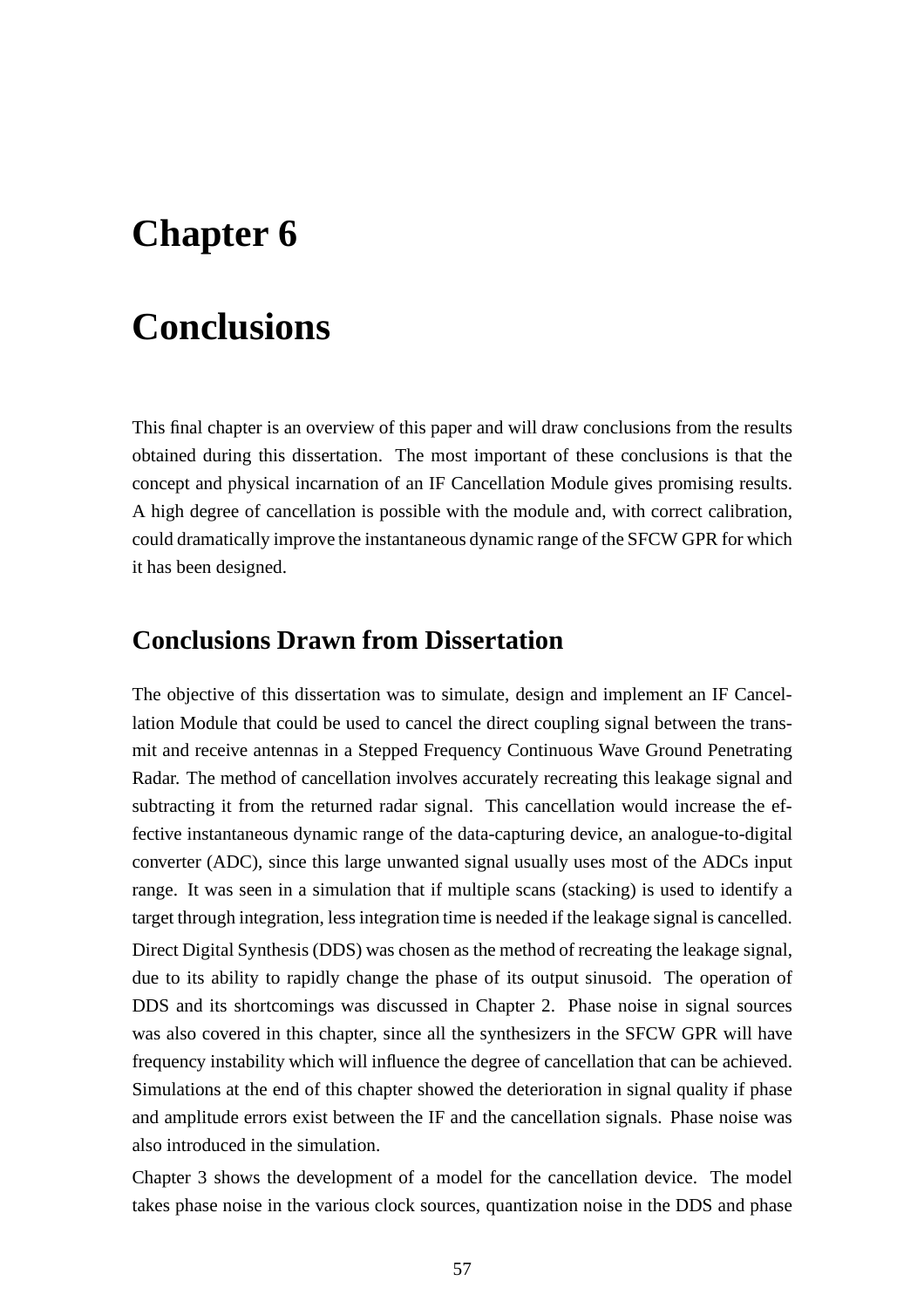errors into account. The model is used to simulate the device in MatLab. Chapter 4 contains descriptions of the hardware design issues, without giving circuit level details. The chapter also shows basic tests that were performed to verify that the hardware functioned correctly.

In Chapter 5 it is shown that the device achieves high levels of cancellation (53dB) and it is proven that the device could indeed be used to increase the dynamic range of the radar system if it is correctly calibrated.

The most important conclusions that could be drawn from this study are:

- 1. The concept of IF Cancellation using direct subtraction of the leakage signal in a Continuous Wave radar is viable. After careful adjustment of amplitude and phase of the cancellation signal, 53.7dB cancellation could be achieved. If the phase and amplitude of the cancellation signal could be calibrated to cancel the entire band of transmit frequencies in the SFCW GPR, an improvement in instantaneous dynamic range of the order of 50dB can be achieved in the radar system.
- 2. The designed hardware functioned as intended, although slight modifications could be made to simplify testing of the circuit
- 3. The Direct Digital Synthesizer that was designed to generate the cancellation signal performs as well and better than commercially available devices in terms of spectral purity. Narrowband SFDR was measured at 85dBC and wideband SFDR was seen to be 70dBC. Jitter introduced by the FPGA does, however, cause a deterioration in the phase noise characteristic of the DDS compared to its clocking source.
- 4. The simulation model developed is conceptually correct and could be used as an aide in the hardware design process. It correctly predicted that 10-bit amplitude resolution in the DDS would achieve as effective cancellation as higher bit-resolutions due to phase noise in the oscillators. It was also predicted that no improvement in signal-to-noise ratio is achieved by using more amplitude bits than phase bits in the DDS or *vice versa.* These predictions complemented each other when it was found in practice that no cancellation improvement is gained by using more than 10-bit phase

It was seen, however that the simulation was numerically inaccurate, since an RMS error between the IF and cancellation signal of  $30\mu$ V was predicted, while 3.9mV was measured. Various factors could be responsible for this, most likely the absence of circuit noise in the model.

5. A summary of the most important measured quantities is given in 6.1 :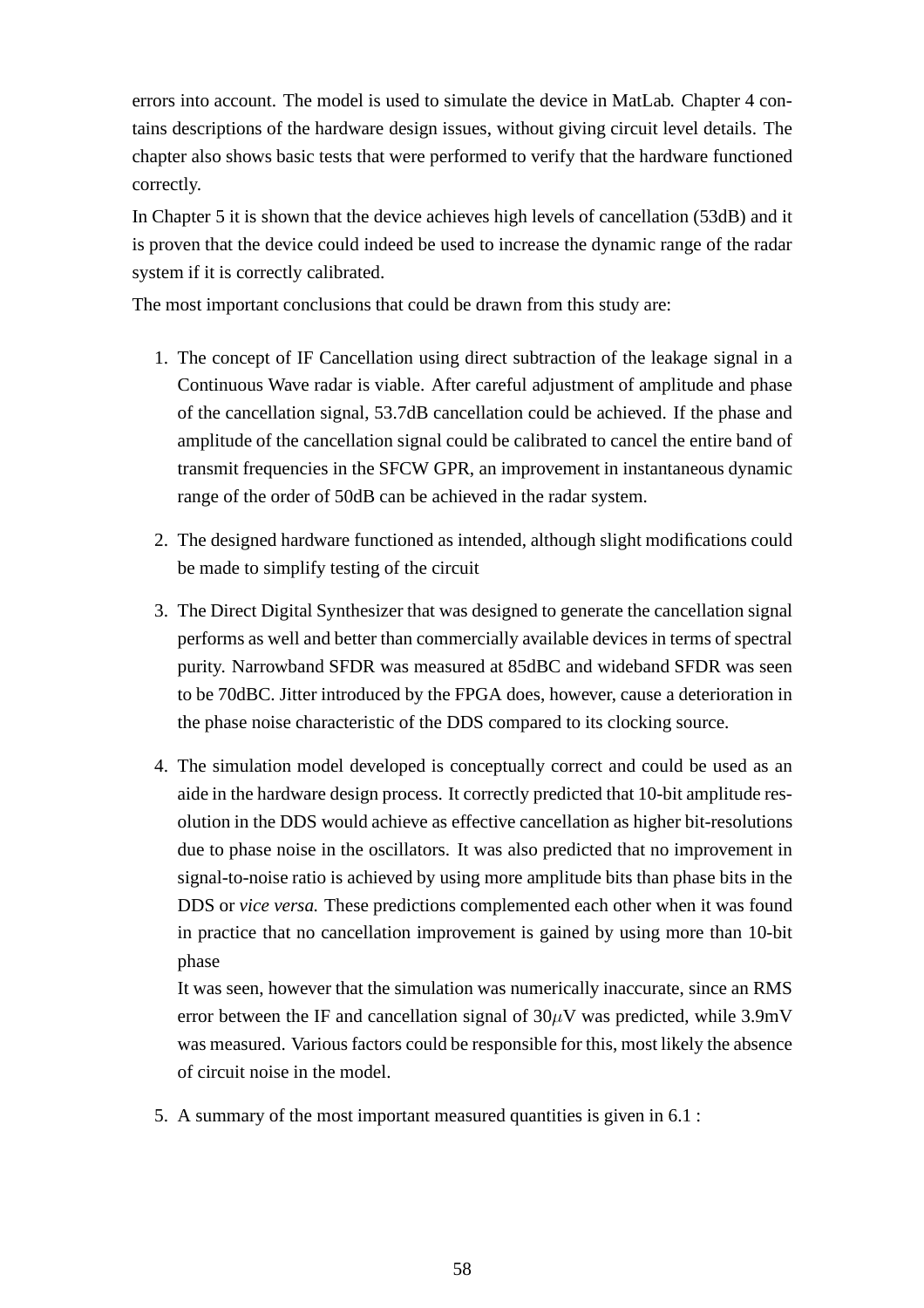| Narrowband SFDR (100kHz)       | 85dBC  |
|--------------------------------|--------|
| <b>Wideband SFDR</b>           | 70dBC  |
| DDS Phase Noise at: 10Hz       | 80dBC  |
| 100Hz                          | 82dBC  |
| 1kHz                           | 80dBC  |
| 10kHz                          | 100dBC |
| 100kHz                         | 120dBC |
| <b>Maximum Cancellation</b>    | 53.7dB |
| <b>Best Achieved RMS Error</b> | 3.9mV  |
| <b>RMS</b> System Noise        | 2.65mV |

Table 6.1: Summary of Measured Results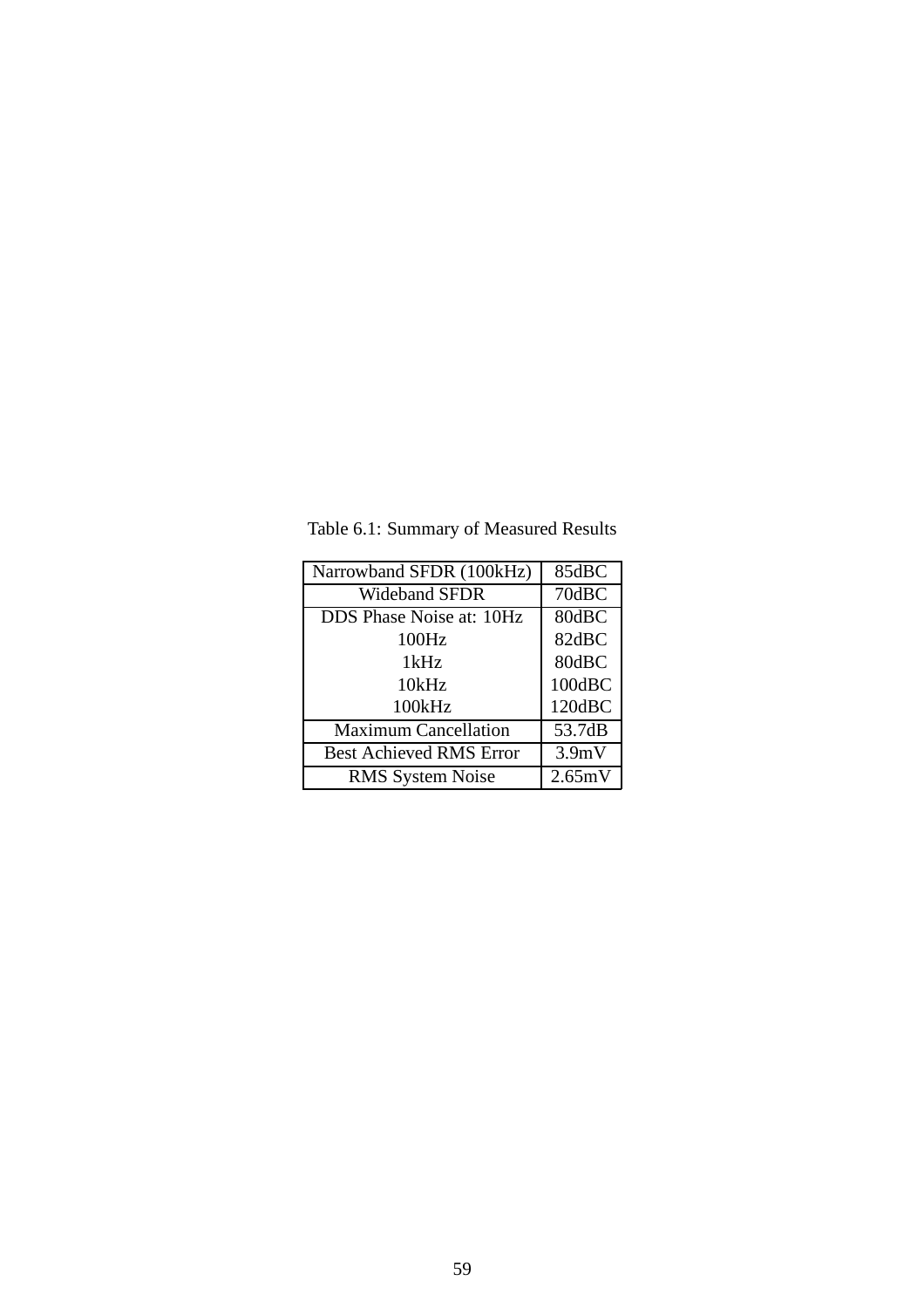## **Appendix A**

This appendix contains an example of how to calculate jitter from a phase noise specification or plot as shown in [50]. It must be noted that a scaling factor of unknown origin is used in the calculation. Correspondence with the author of the article did not clear up the mystery. The method was chosen, however, because it gives the most plausible results. The validity of the calculation was verified by comparing the jitter result obtained from a phase-noise specification with the same signal source's quoted jitter figure. Consider the phase noise plot shown below, taken from a oscillator manufacturer.



Figure 1: Phase noise plot of an oscillator

The plot needs to be integrated and the bandwidth of integration must be specified. In this case, assume the bandwidth is 1MHz. The first step is to identify the different slopes on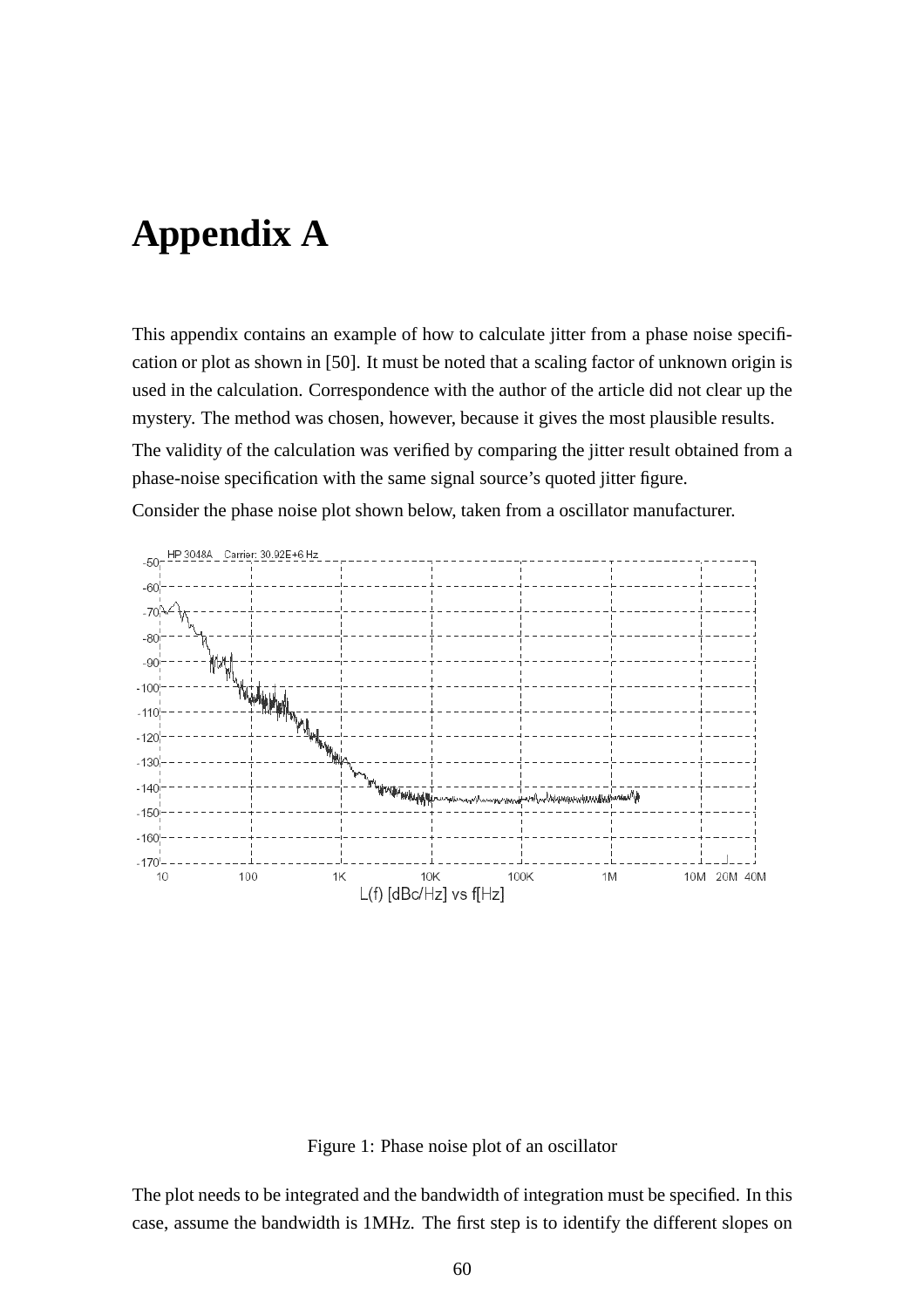the graph, as defined in Chapter 2 of this paper Also, the power levels need to be converted to watts. In the above example, the following information can be seen:

| Offset | Power (dBC) | Power $(W)$                     | <b>Approximate Slope</b> |
|--------|-------------|---------------------------------|--------------------------|
| 10Hz   | 65          | $316.2 \times 10^{-12}$         |                          |
| 100Hz  | 105         | $32 \times \overline{10^{-15}}$ |                          |
| 1kHz   | 128         | $158 \times 10^{-18}$           |                          |
| 10kHz  | 144         | $4 \times 10^{-18}$             |                          |
| 100kHz | 144         | $4 \times 10^{-18}$             |                          |
| 1MHz   | 144         | $4 \times \overline{10^{-18}}$  |                          |

Table 2: Phase noise information of specification given above

Now, integration of the individual curve sections is done. Note the correction factor - it is the lower limit of integration to the power of the slope in that part of the curve. Thus

$$
p_1 = 316.2 \times 10^{-12} \times 10^4 \int_{10}^{100} \frac{1}{f^4} df = 1.05 \times 10^{-9}
$$

$$
p_2 = 32 \times 10^{-15} \times 10^4 \int_{100}^{1000} \frac{1}{f^2} df = 2.88 \times 10^{-12}
$$

$$
p_3 = 158 \times 10^{-18} \times 10^6 \int_{1kHz}^{10kHz} \frac{1}{f^2} df = 1.422 \times 10^{-13}
$$

$$
p_4 = 4 \times 10^{-18} \times 1 \int_{10kHz}^{1MHz} \frac{1}{f^0} df = 3.96 \times 10^{-12}
$$

Now, the power contributions are summed, giving

$$
P_{tot} = p_1 + p_2 + p_3 + p_4
$$

$$
= 1.05698 \times 10^{-9} \text{ watts}
$$

To proceed, this number is now converted back to dBm. This gives  $P_{dBm} = -59.8dBm$ . Now the RMS jitter can be calculated in various units, depending on the application. RMS Jitter in degrees is

$$
J_{RMS \, degrees} = \frac{360}{2\pi} \times 10^{-59.8}
$$

$$
= 0.059^o
$$

If the frequency of the oscillator is known, the RMS Jitter can be calculated in seconds.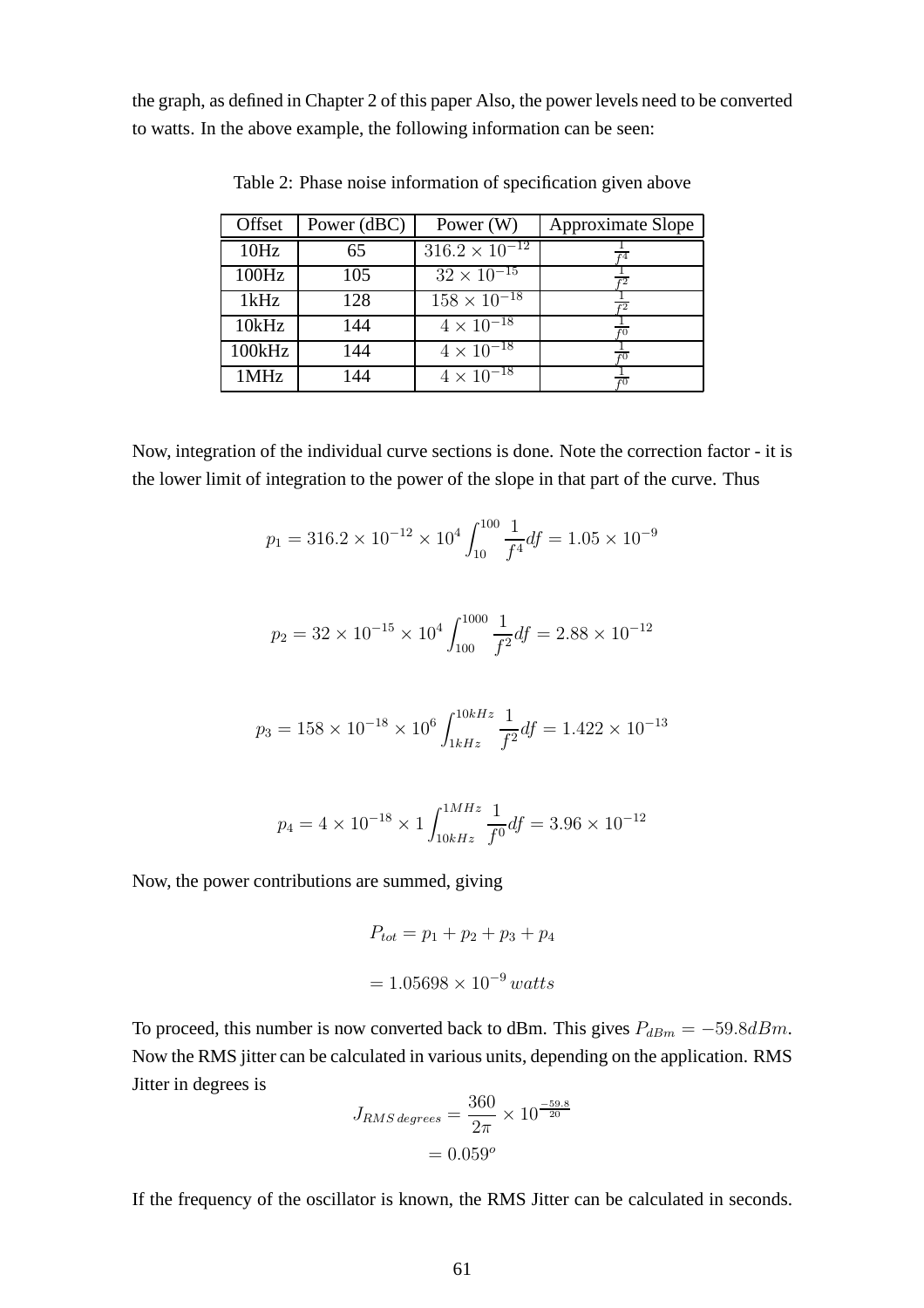Assume a clock frequency of 32MHz:

$$
J_{RMS\,seconds} = \frac{J_{RMS\,degrees}}{360 \times 32 \times 10^6}
$$

## $= 5.09\,picoseconds$

This result coincides with the oscillator jitter specification of 6ps RMS jitter maximum.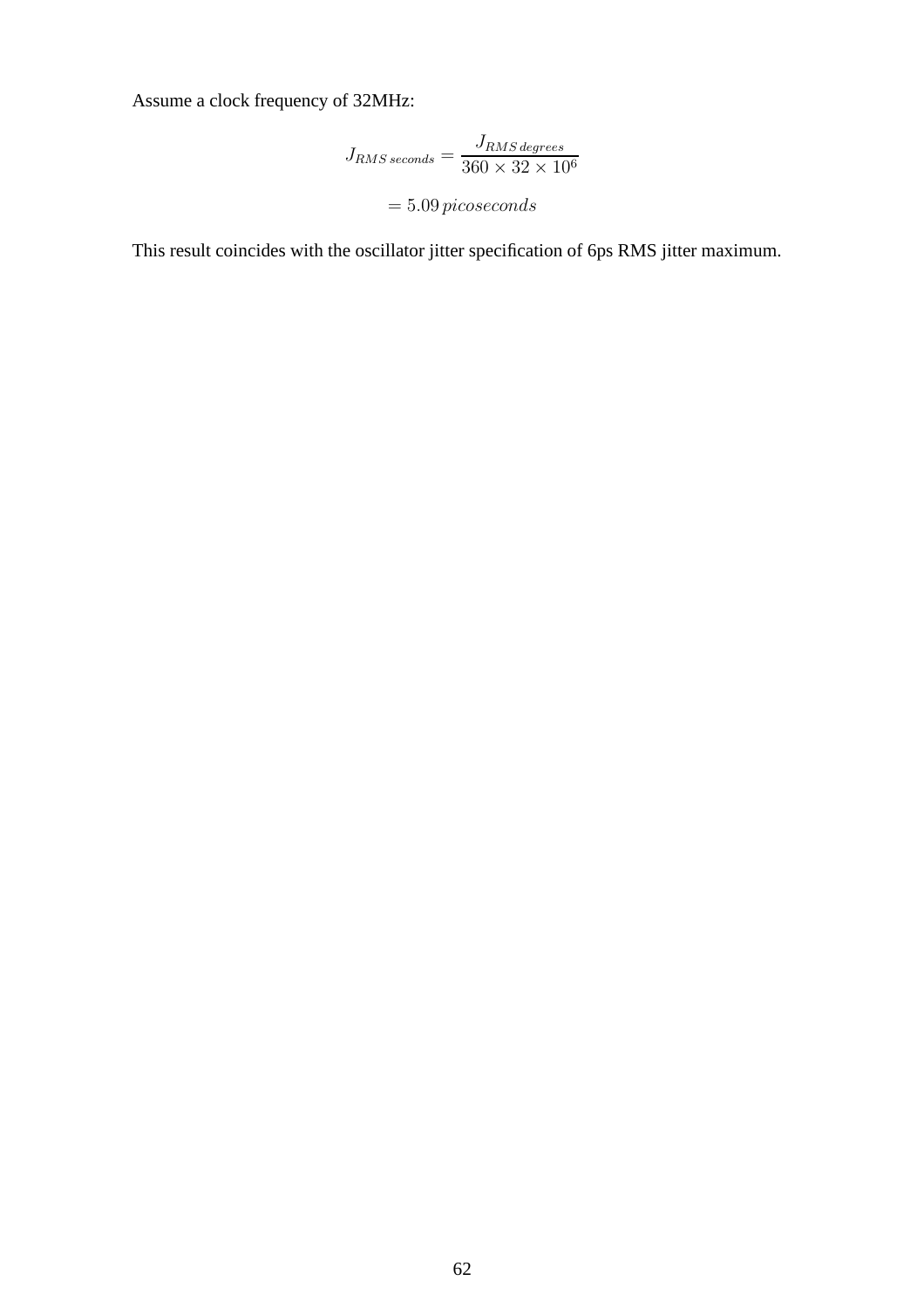## **Appendix B**

Please refer to the attached CD.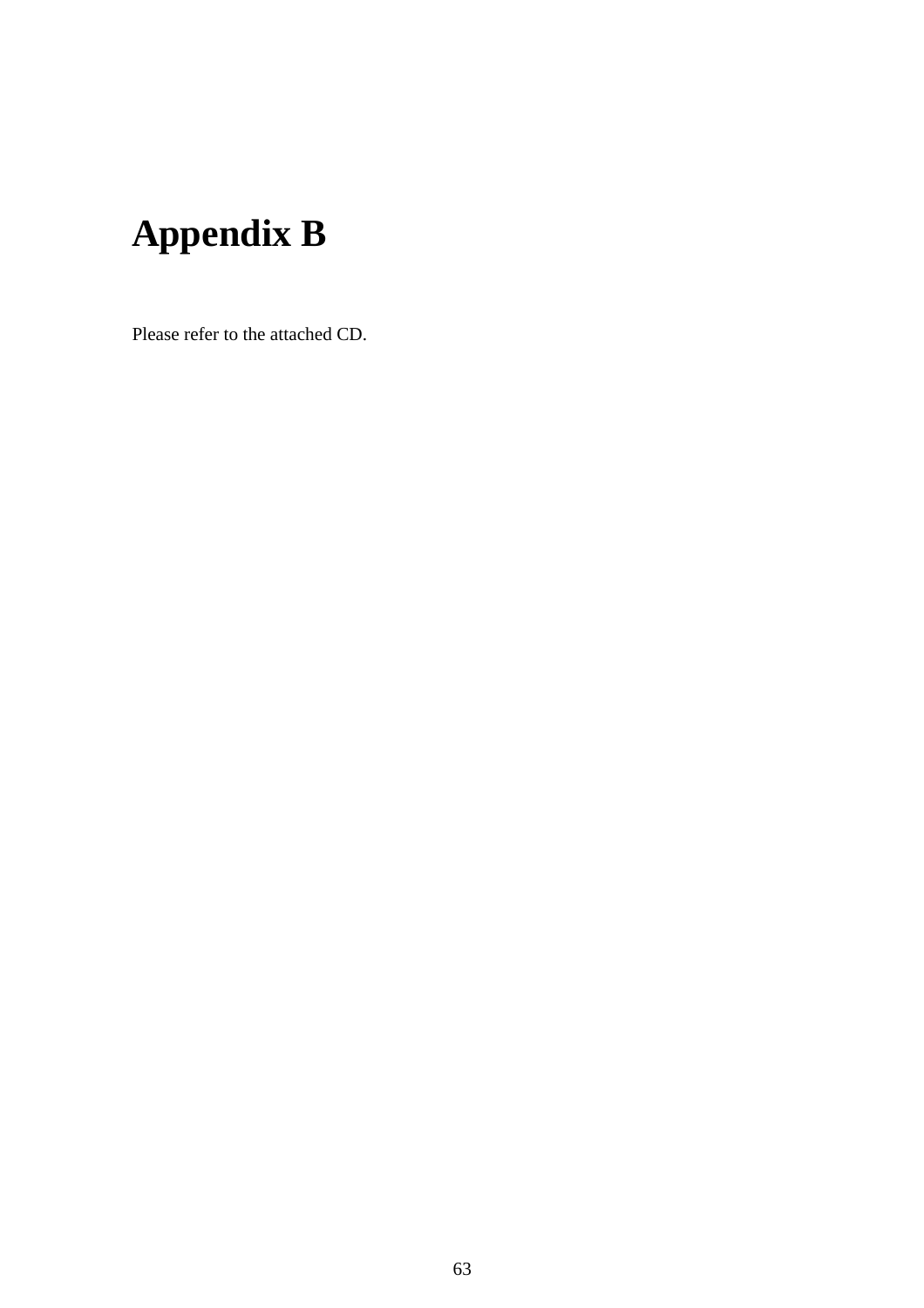## **Bibliography**

- [1] Abidi A A. How Phase Noise Appears in Oscillators. Technical report, University of California, 1997.
- [2] Adler J V. Clock Source Jiteer: A Clear Understanding Aids Oscillator Selection. *EDN Magazine*, pages 79–86, Feb 1999.
- [3] Alexander M. Power Distribution System (PDS) Design: Using Bypass/Decoupling Capacitors. Technical report, August 2002.
- [4] Allan D, Hellwig H, Kartaschoff P, Vanier J, Vig J, Winkler G M R, Yannoni N F. Standard Terminology for Fundamental Frequency and Time Metrology. In *42nd Annual Symposium on Frequency Control*, volume 1, pages 419–425, Jun 1988.
- [5] Allan D W. Time and Frequency (Time-Domain) Characterization, Estimation and Prediction of Precision Clocks and Oscillators. *IEEE Trans on Ultrasonics, Ferroelectrics and Frequency Control*, 34(6):647–654, Nov 1987.
- [6] Analog Devices. AD9830 Complete CMOS DDS Datasheet. Technical report, Analog Devices Inc., 2003.
- [7] Analog Devices, Inc. AD9764 14-bot 125MSPS TxDAC D/A Converter Datasheet. Technical report, 1999.
- [8] Analog Devices, Inc. SimPLL. Technical report, http://www.analog.com, Mar 2002.
- [9] Barnes J A, Chi A R, Cutler S. Characterization of Frequency Stability. *IEEE Trans on Instrumentation and Measurement*, IM-20(2):105–120, May 1971.
- [10] Benedict E. PCB Design for EMI/EMC Compliance. Technical report, Jul 2000.
- [11] Bogatin E. Understanding Signal Integrity. *Agilent Measurement Solutions*, 1(2), Apr 1984.
- [12] Brooks D. Some Trace Routing Issues. Technical report, 2003.
- [13] Chandler D. Phase Jitter Phase Noise and Voltage Controlled Crystal Oscillators. Technical report, Corning Frequency.
- [14] Chronos Technology. Little Red Dot Book. Technical report, , March 2001.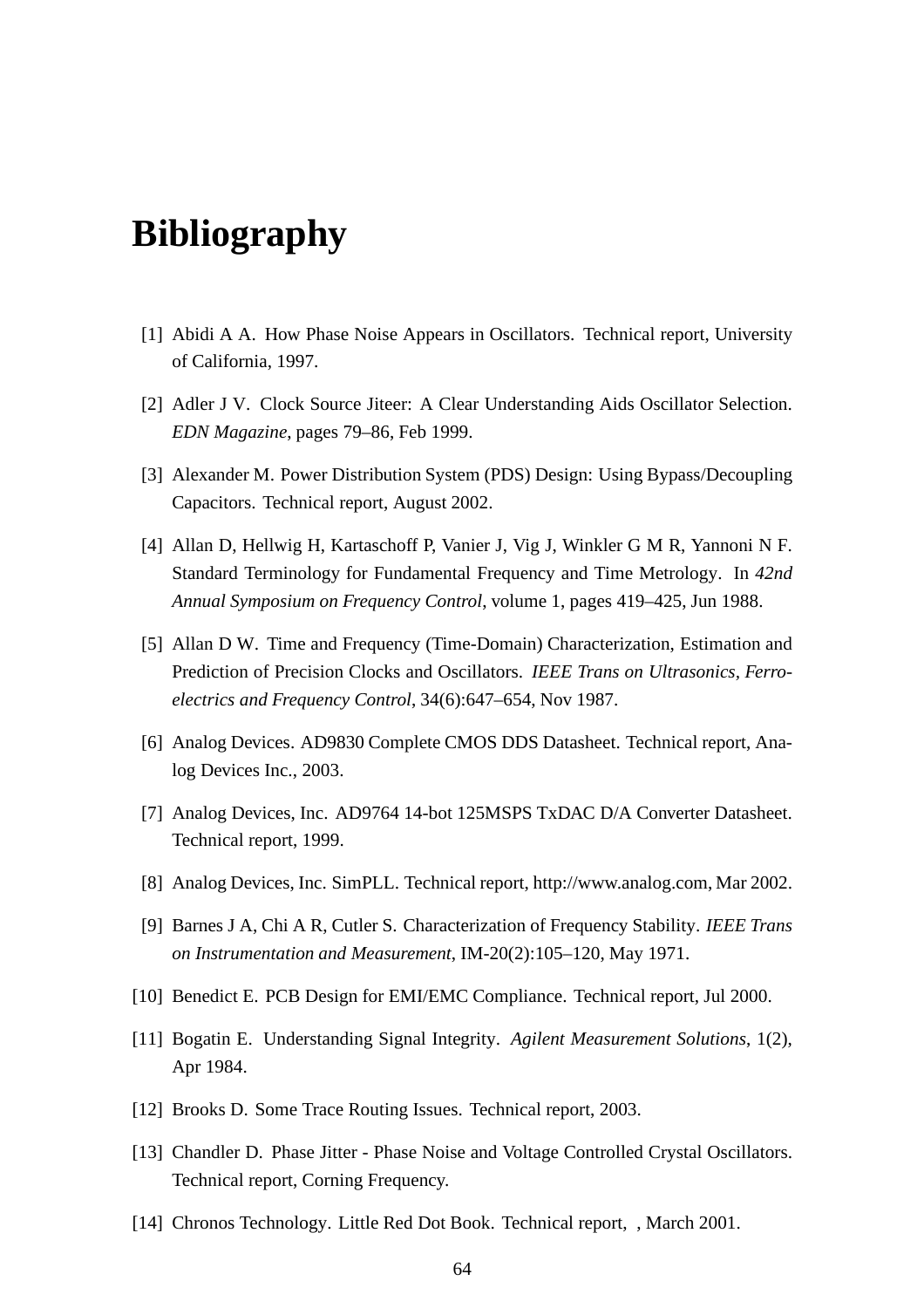- [15] Cypress Semiconductor Corporation. Clock Terminology. Technical report, July 1997.
- [16] Del Corso D. Signal Integrity In Digital Circuits. Technical report, August 2001.
- [17] Demir A, Mehrotra A, Roychowdhury J. Phase Noise in Oscillators: A Unifying Theory and Numerical Methods for Characterization. *IEEE Trans on Circuits and Systems-I: Fundamental Theory and Application*, 47(5):655–674, May 2000.
- [18] Drakhlis B. Calculate Oscillator Jitter by Using Phase Noise Analysis. *Microwaves and RF*, Jan 2001.
- [19] Drucker E. Model PLL Dynamics and Phase Noise Performance. *Microwaves and RF*, Feb 2000.
- [20] Fordahl Frequency Control Products. Phase Noise to Jitter Conversion. Technical report, Mar 2002.
- [21] Garcia J, Bartow D, LaJeinesse G. Measuring Spurious Free Dynamic Range in a D/A Converter. Technical report, Jan 95.
- [22] Gentile K. The Effect of DAC Resolution on Spurious Performance. Technical report, Analog Devices Inc., 1999.
- [23] Goldberg B. Oscillator Phase Noise Revisited A Heuristic Review. *RF Design*, ( ):1048–1075, Jan 2002.
- [24] Goldberg Bar-Giora. *Digital Frequency Synthesis Demystified*. Newnens, Sep 1999.
- [25] Grebenkemper C J. Local Oscillator Phase Noise and Its Effect on Receiver Performance. Technical Report 6, Nov 1981.
- [26] Hajimiri A. A General Theory of Phase Noise in Electrical Oscillators. *IEEE Journal of Solid-State Circuits*, 33(2):179–194, Feb 1998.
- [27] Hajimiri A, Limotyrakis S, Lee T H. Jitter and Phase Noise in Ring Oscillators. *IEEE Journal of Solid-State Circuits*, 34(6):790–804, June 1999.
- [28] Hickman I. Understand Phase Noise. *RF Design*, 1997.
- [29] Hooge F N. 1/f Noise Sources. *IEEE Trans on Electron Devices*, 41(11):1926–1935, Nov 1994.
- [30] Horowitz Paul, Hill Winfield. *The Art of Electronics 2nd Edition*. Jan 1990.
- [31] Howe D A, Allan D W, Barnes J A. Properties of Signal Sources and Measurement Methods. In *35th Annual Symposium on Frequency Control*, volume 1, pages 1–47, May 1981.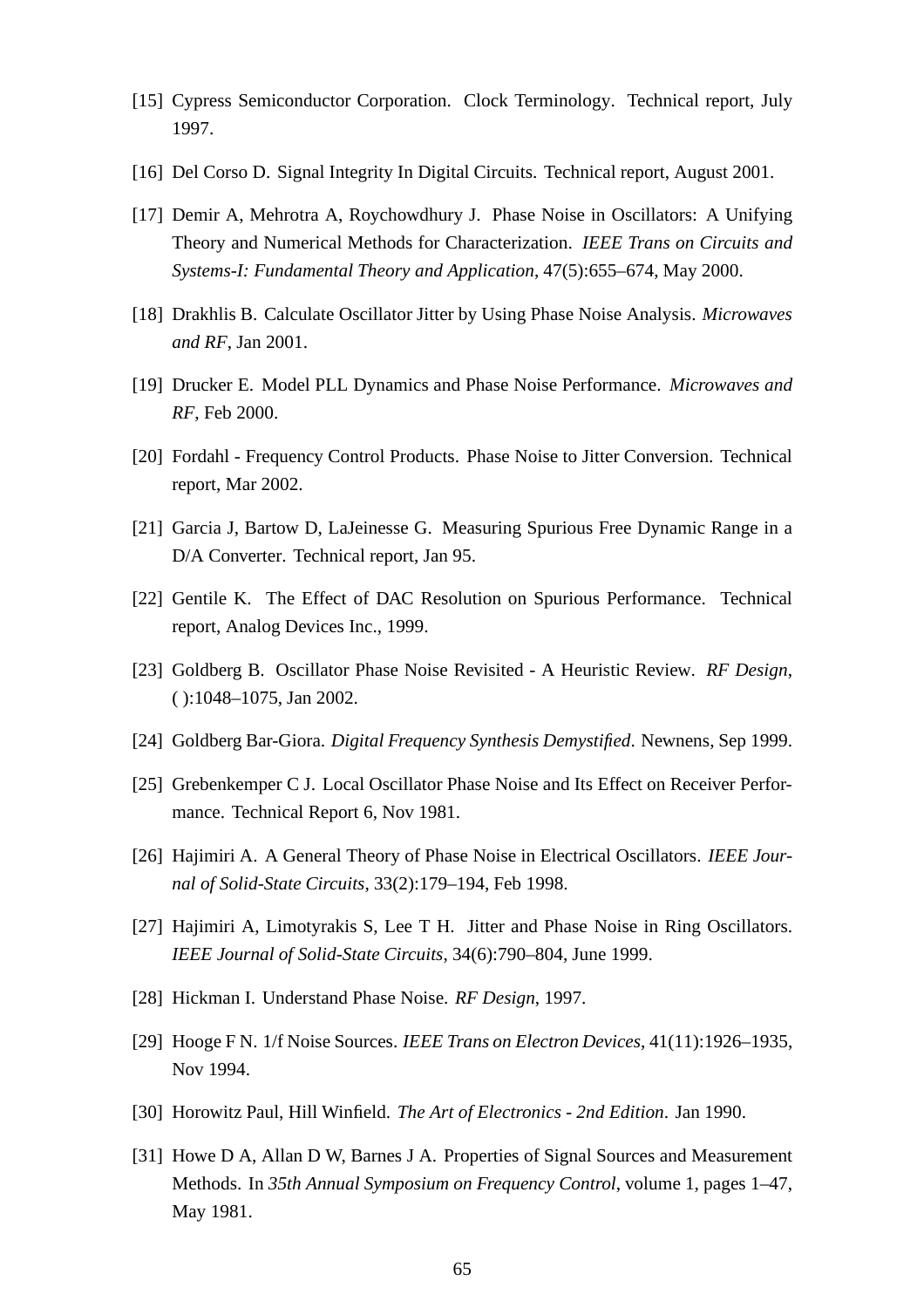- [32] Howe D A, Tasset T N. Clock Jitter Estimation Based on PM Noise Measurements. In *Frequency Control Symposium and PDA Exhibition Jointly with the 17th European Frequency and Time Forum*, volume , pages 541–546, May 2003.
- [33] Intel Technical Staff. Numerical Distortion in Single-Tone DDS. Technical report, INTEL Corporation, Mar 1990.
- [34] Jenq Y. Digital Spectra of Nonuniformly Sampled Signals Fundamentals and High-Speed Waveform Digitizers. *IEEE Trans on Instrumentation and Measurement*, 37(2):245–251, Jun 1988.
- [35] Jenq Y. Digital Spectra of Nonuniformly Sampled Signals II. Digital Look-up Tunable Sinusoidal Oscillators. *IEEE Trans on Instrumentation and Measurement*, 37(3):358–362, Sep 1988.
- [36] Kabutz M, Langman A, Inggs M R. Hardware Cancellation of the Direct Coupling in a stepped CW Ground Penetrating Radar. In *1994 IEEE International Conference on Geoscience and Remote Sensing, IGARSS '94*, volume 4, pages 2505–2507, Aug 1994.
- [37] Kester W. High Speed DACs and DDS Systems. Technical report, Analog Devices Inc., 1998.
- [38] Kimmel W D, Gerke D D. The Return Path Impedance Control on Printed Circuit Boards. Technical report, March 2002.
- [39] Lance A L, Seat W D, Labaar F. Phase Noise and AM Noise Measurements in the Frequency Domain. *Infrared and Millimeter Waves*, 11:239–289, 1984.
- [40] Langman A. *The Design of Hardware and Signal Processing for a Stepped Frequency Ground Penetrating Radar*. PhD thesis, University of Cape Town, Mar 2002.
- [41] Langman A, Inggs M R, Kabutz MH. A Summary of Feedthrough Cancellation Techniques for CW Radar. In *SAIEE Conference on Antennas and Propagation*, pages 27–1 to 27–6. SAIEE Conf. Antennas and Propagat., Aug 1993.
- [42] Lee T H, Hajimiri A. Oscillator Phase Noise: a Tutorial. *IEEE Journal of Solid-State Circuits*, 35(3):326–336, Mar 2000.
- [43] Leeson D B. A Simple Model of Feedback Oscillator Noise Spectrum. *IEEE Proceedings*, 1965.
- [44] Lesage P, Audoin C. Characterization and Measurement of Time and Frequency Stability. *Radio Science*, 14(4):521–539, 1979.
- [45] Linear Technology Corporation. LTC1666/1667/1668 12-bit, 14-bit, 16-bit 50MSPS DAC Datasheet. Technical report, 2000.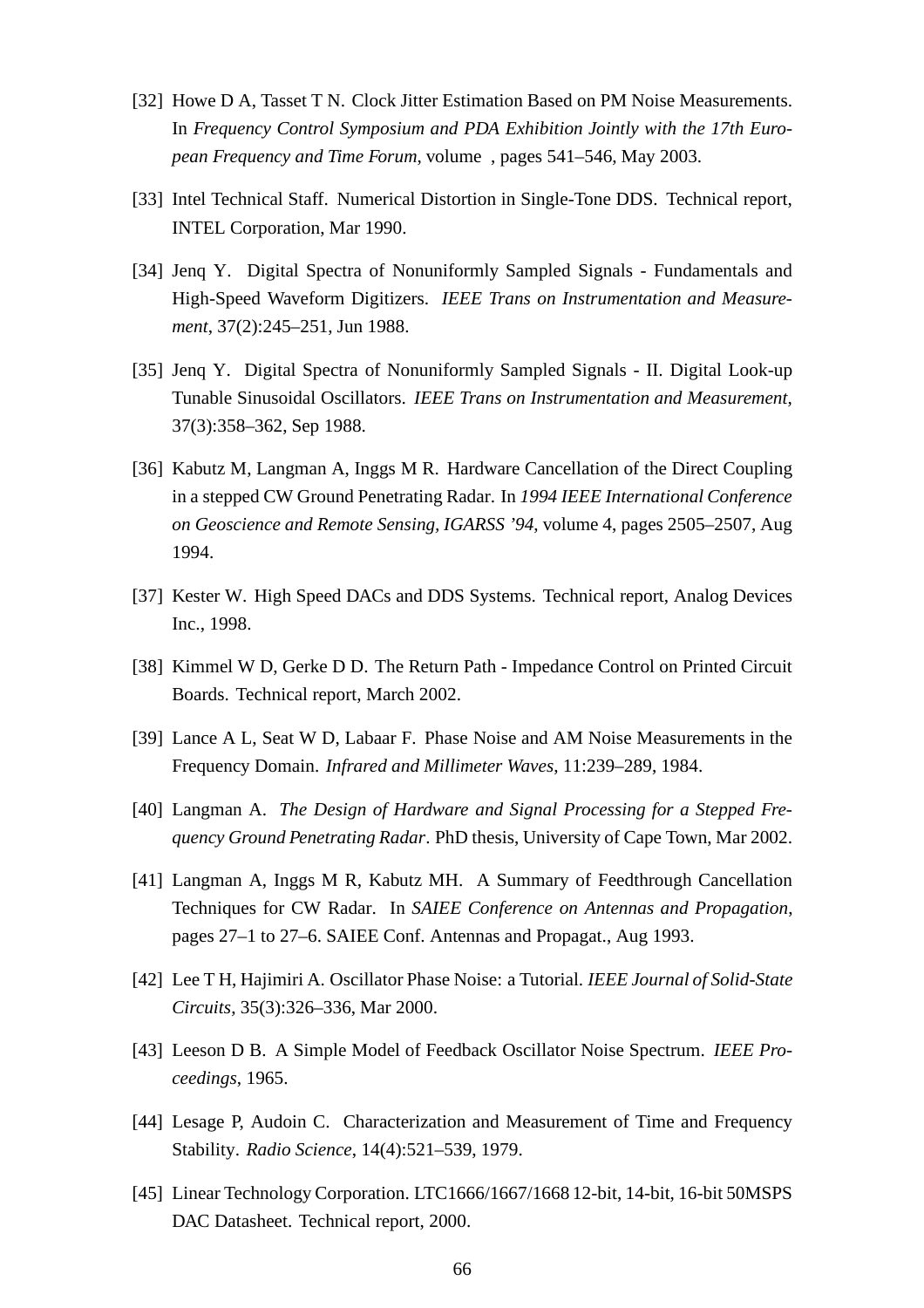- [46] McFerran J J. *Producing Links in a Modern Phase-Coherent Optical-to-Microwave Frequency Chain*. PhD thesis, University of Western Australia, Apr 2003.
- [47] Noon D A. *Stepped-Frequency Radar Design and Signal Processing Enhances GPR Performance*. PhD thesis, University of Queensland, Jan 1996.
- [48] Papay Z. Numerical Distortion in Single-Tone DDS. Technical report, Budapest University of Technology, 1981.
- [49] Plusquellic J. Crosstalk. Technical report, April 2003.
- [50] Poore R. Phase Noise and Jitter. Technical report, May 2001.
- [51] Robins W R. *Phase Noise in Signal Sources*. Stevenage:Peregrinus, Apr 1982.
- [52] Rutman J. Characterization of Phase and Frequency Instabilities in Precision Frequency Sources. *IEEE Proceedings*, 66(9):1048–1075, Sep 1978.
- [53] Skolnik Merril I. *Radar Handbook, Second Edition*. McGraw-Hill Book Company, Jan 1990.
- [54] Stein S R. *Precision Frequency Control 2*, chapter 12, pages 191–416. Academic Press, 1985.
- [55] Stove AG. Linear FMCW Radar Techniques. *IEEE Proceedings*, 139(5):343–350, Oct 1992.
- [56] Stremler FG. *Introduction to Communication Systems: 3rd Edition*. Addison-Wesley Publishing Company, Jan 1990.
- [57] Thierney J, Rader B, Gold B. A Digital Frequency Synthesizer. *IEEE Trans on Audio and Electroacoustics*, 19(1):48–57, Mar 1971.
- [58] Vankka J. A Direct Digital Synthesizer with Tunable Error Feedback Structure. *IEEE Trans on Communications*, 45(4):416–420, Apr 1997.
- [59] Vankka J. Digital Frequency Synthesizer/Modulator for Continuous-Phase Modulations with Slow Frequency Hopping. *IEEE Trans on Vehicular Technology*, 46(4):933–940, Nov 1997.
- [60] Vankka J, Waltari M, Kosunen M, Halonen K. Direct Digital Synthesizer with an on-Chip D/A Converter. *IEEE Journal of Solid-State Circuits*, 33(2):218–227, Feb 1998.
- [61] Zhanchi A, Bonfanti A, Levantino S, Samori C. General SCCR vs. Cycle-to-Cycle Jitter Relationship with Application to the Phase Noise in PLL. *Proceedings of the 2001 Southwest Symposium on Mixed Signal Design*, pages 32–37, Feb 2001.